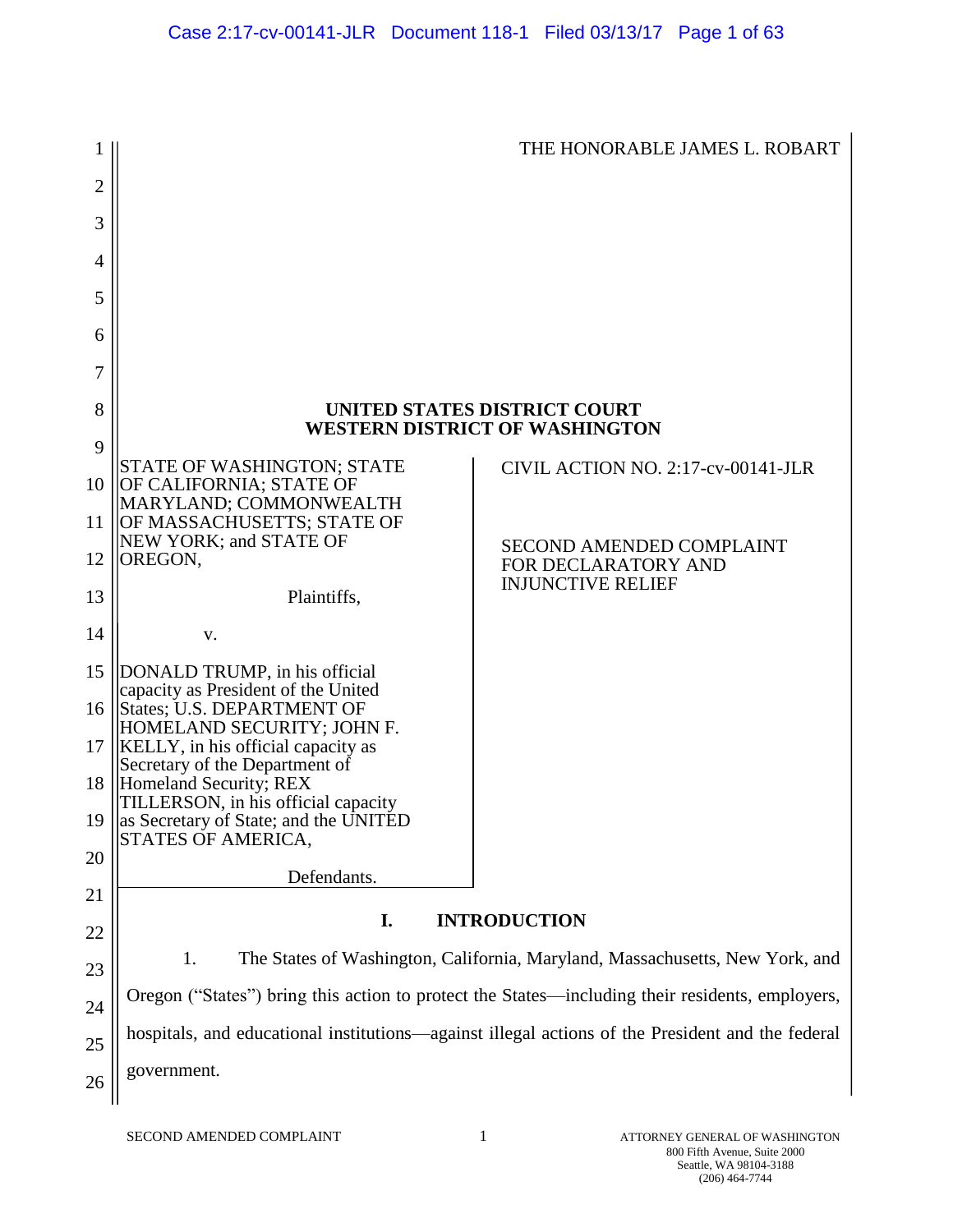# Case 2:17-cv-00141-JLR Document 118-1 Filed 03/13/17 Page 2 of 63

1 2 3 4 2. On January 27, 2017, President Trump issued Executive Order 13769 ("First Executive Order"). This Court enjoined key provisions of the First Executive Order on February 3, 2017. President Trump responded on March 6, 2017, by issuing Executive Order 13780 ("the Second Executive Order").

5 6 7 8 9 10 11 12 13 14 15 3. Like the First Executive Order, the Second Executive Order will cause severe and immediate harms to the States, including our residents, our colleges and universities, our healthcare providers, and our businesses. The Second Executive Order will prevent State residents—including United States citizens—from seeing their spouses, parents, or other family members, will cause our States' colleges and universities to lose talented students and highly qualified faculty and staff, will deny our States' hospitals the opportunity to compete for top medical residents and physicians, and will cost our States' businesses talented job applicants and substantial revenue. The Second Executive Order will also cause the States themselves to lose tax revenue and will undermine our sovereign interest in maintaining the separation between church and state, in upholding our non-discrimination policies, and in remaining a welcoming place for immigrants and refugees.

16 17

4. The Court should invalidate the portions of the First Executive Order and the Second Executive Order challenged here.

- 18
- 19

#### **II. JURISDICTION AND VENUE**

5. The Court has jurisdiction pursuant to 28 U.S.C. §§ 1331 and 2201(a).

20 21 22 23 24 6. Venue is proper in this district pursuant to 28 U.S.C. §§ 1391(b)(2) and 1391(e)(1). Defendants are United States agencies or officers sued in their official capacities. The State of Washington is a resident of this judicial district, and a substantial part of the events or omissions giving rise to this Second Amended Complaint occurred within the Western District of Washington.

25

26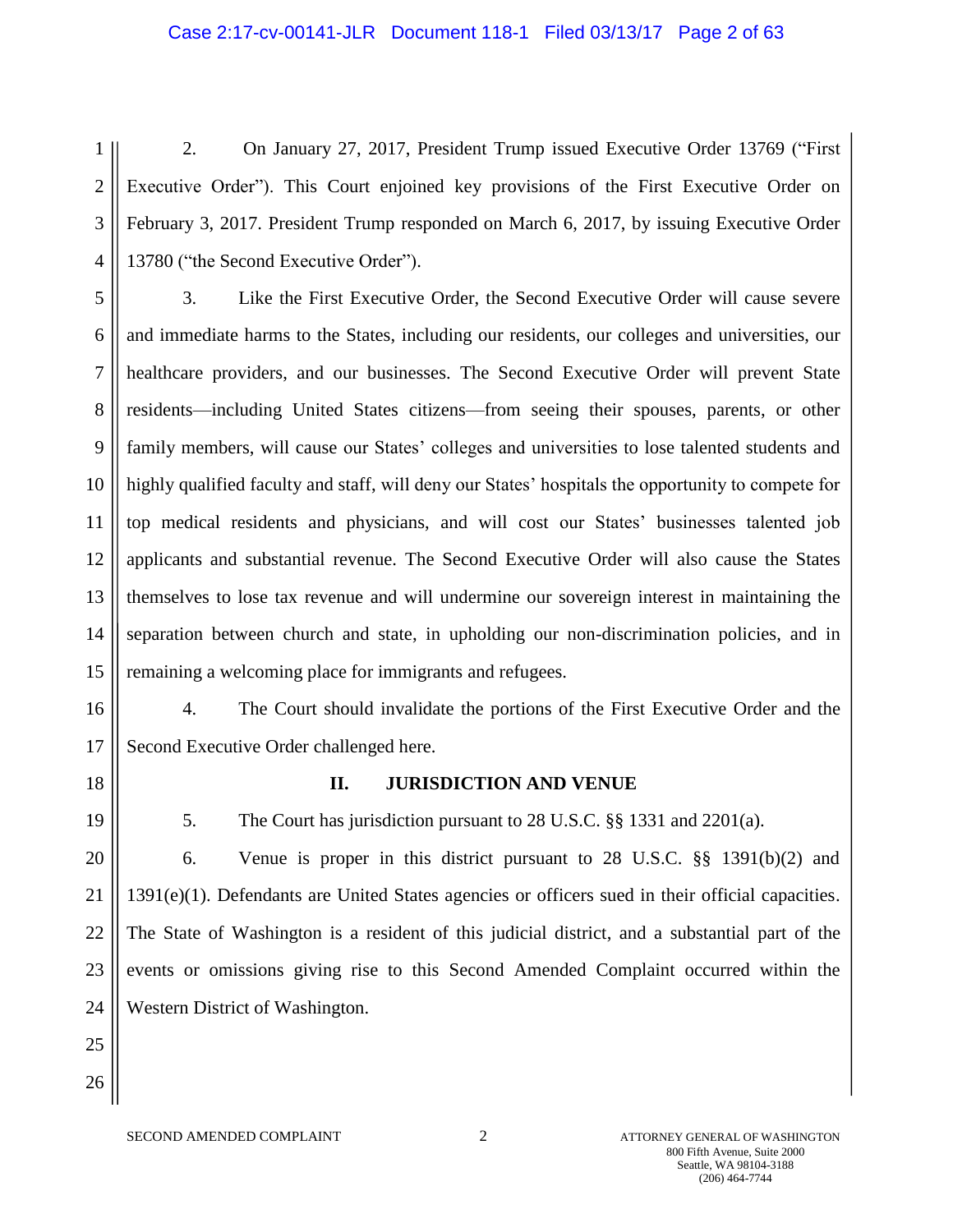1 2 3 7. The States bring this action to redress harms to their proprietary interests and their interests as *parens patriae*, as well as under their authority pursuant to 5 U.S.C. § 702 and 42 U.S.C. § 2000bb-1(a).

### **III. PARTIES**

### **PLAINTIFF STATE OF WASHINGTON**

6 7 8 8. The Governor is the chief executive officer of the State of Washington. The Governor is responsible for overseeing the operations of the State of Washington and ensuring that its laws are faithfully executed.

9 10 11 9. The Attorney General is the chief legal adviser to the State of Washington. The Attorney General's powers and duties include acting in federal court on matters of public concern.

12 13 14 15 10. Washington has declared that practices that discriminate against any of its inhabitants because of race, creed, color, or national origin are matters of public concern that threaten the rights and proper privileges of the State and harm the public welfare, health, and peace of the people. *See* Wash. Rev. Code 49.60.010.

16 17 18 11. Washington's interest in protecting the health, safety, and well-being of its residents, including protecting its residents from harms to their physical or economic health, is a quasi-sovereign interest.

19 20 21 12. Washington also has an interest in ensuring that its residents are not excluded from the benefits that flow from participation in the federal system, including the rights and privileges provided by the U.S. Constitution and federal law.

22 23

24

4

5

13. Washington's interest in preventing and remedying injuries to the public's health, safety, and well-being extends to all of Washington's residents, including individuals who suffer indirect injuries and members of the general public.

25 26 14. As this Court recognized, the First Executive Order harmed Washington residents, educational institutions, and employers, and Washington itself. The Second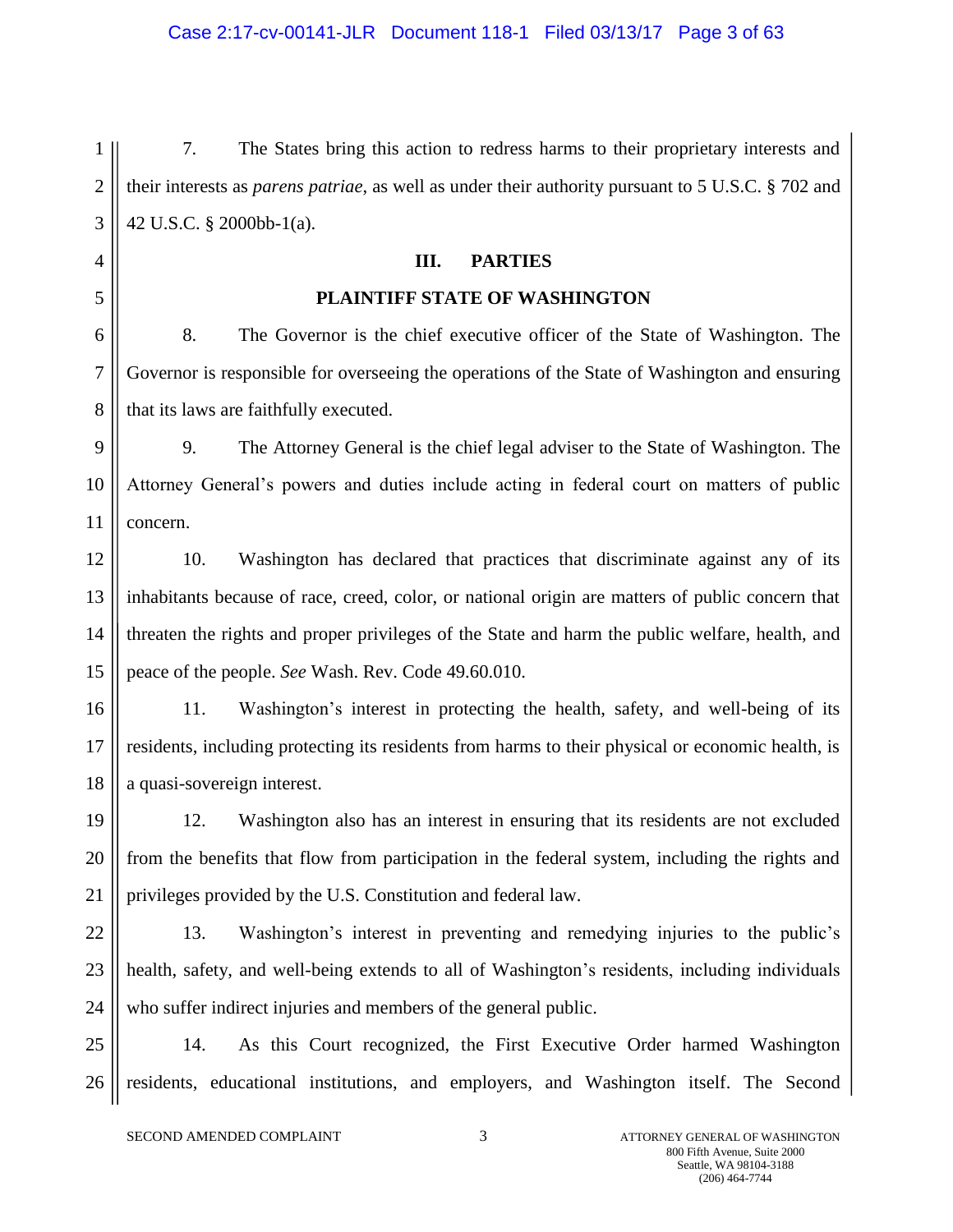#### Case 2:17-cv-00141-JLR Document 118-1 Filed 03/13/17 Page 4 of 63

1 2 3 4 5 Executive Order will do the same. The Second Executive Order's six-country ban and refugee suspension provisions prevent our colleges and universities from welcoming talented students and staff from around the world, separate our residents from their families, thwart businesses that recruit or serve foreign nationals from the six-listed countries, interfere with religious organizations practicing their faith, and negatively impact state tax revenue.

6 7 8 9 10 11 12 15. According to the most current American Community Survey data from the U.S. Census Bureau, as of 2015, approximately 7,280 non-citizen immigrants from Iran, Iraq, Syria, Somalia, Sudan, Libya, and Yemen reside in Washington—1,409 Iranian immigrants, 360 Libyan immigrants, 2,883 Somalian immigrants, 165 Sudanese immigrants, and 187 Syrian immigrants. In addition, 2,275 immigrants in Washington are from Iraq—which was included in the First Executive Order, but, for now, falls outside the Second Executive Order's sixcountry ban.

13 14 15 16 17 18 16. The Second Executive Order will negatively impact Washington's economy. Immigration is an important economic driver in Washington. Many workers in Washington's technology industry are immigrants, and many of those immigrant workers are from Muslimmajority countries. Immigrant and refugee-owned businesses employ 140,000 people in Washington. Many companies in Washington are dependent on foreign workers to operate and grow their businesses.

19 20 21 22 23 24 17. The technology industry relies heavily on the H-1B visa program, through which highly skilled workers like software engineers are permitted to work in the United States. Microsoft, a corporation headquartered in Redmond, Washington, is the State's top employer of H-1B visa-holders and employs nearly 5,000 people through the program. Other Washington-based companies, including Amazon, Expedia, and Starbucks, employ thousands of H-1B visa-holders.

25 26 18. The market for highly skilled workers and leaders in the technology industry is extremely competitive. Changes to U.S. immigration policy that restrict the flow of people may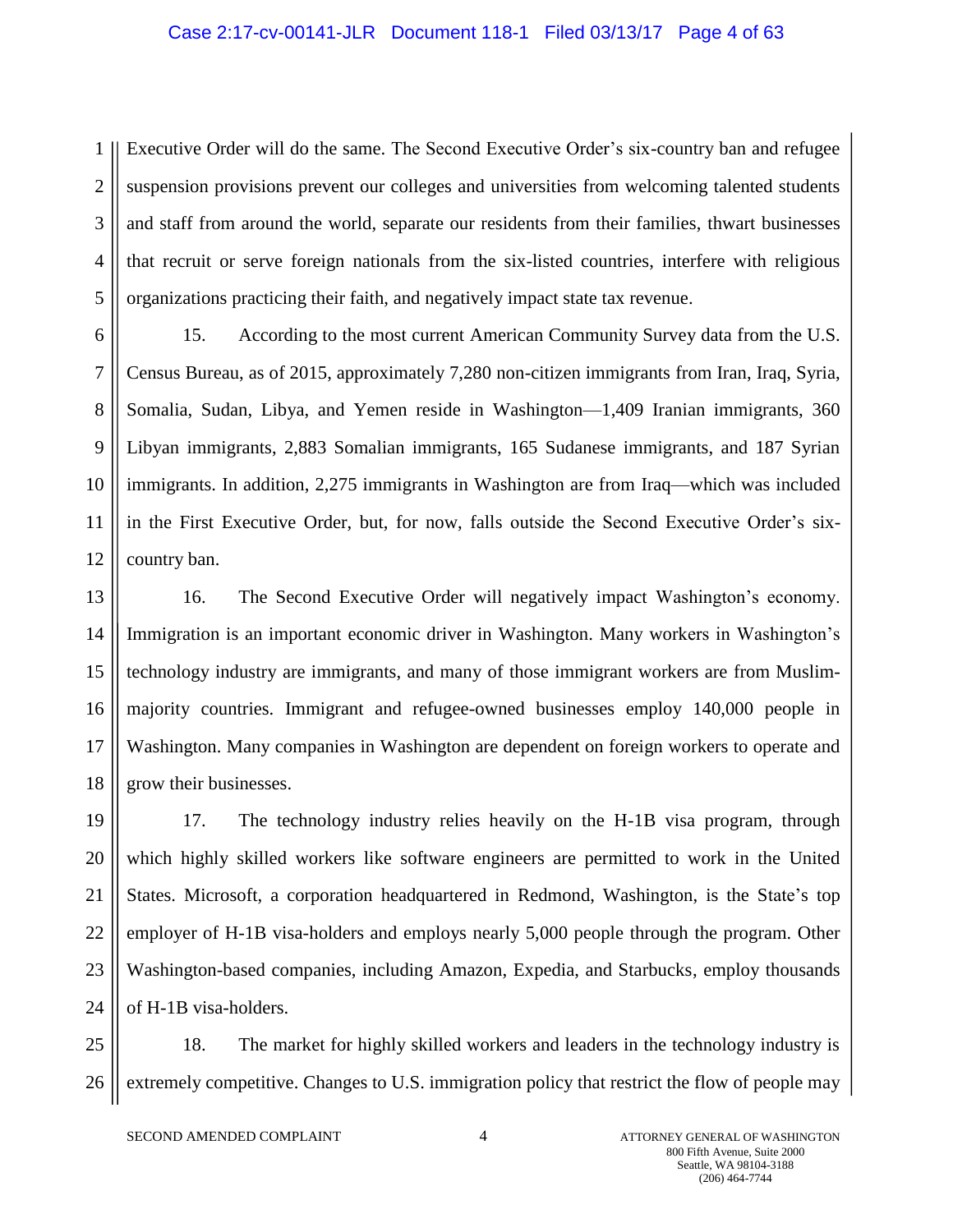# Case 2:17-cv-00141-JLR Document 118-1 Filed 03/13/17 Page 5 of 63

1 2 3 inhibit these companies' ability to adequately staff their research and development efforts and recruit talent from overseas. If recruiting efforts are less successful, these companies' abilities to develop and deliver successful products and services may be adversely affected.

4 5 6 7 8 9 19. Microsoft's U.S. workforce is heavily dependent on immigrants and guest workers. At least 76 employees at Microsoft are citizens of Iran, Iraq, Syria, Somalia, Sudan, Libya, or Yemen and hold U.S. temporary work visas (and many more are lawful permanent residents or green card holders who were the subjects of the First Executive Order). These employees may no longer be able to renew their visas, travel overseas, or attend meetings at the company's offices in Vancouver, British Columbia.

10 11 12 20. Seattle-based company Amazon also employs workers from every corner of the world. Amazon's employees, dependents of employees, and candidates for employment with Amazon will be impacted by the Second Executive Order.

13 14 15 16 17 21. Bellevue-based company Expedia operates a domestic and foreign travel business. At the time of the First Executive Order, Expedia had approximately 1,000 customers with existing flight reservations in or out of the United States who held passports from the seven originally banned countries. The Second Executive Order will again restrict business, increase business costs, and impact current employees and customers.

18 19 20 21 22 23 24 25 26 22. Like the First Executive Order, the Second Executive Order will separate our residents' families. Under the First Executive Order, at least three Washington residents from the seven originally affected countries were prevented from traveling to Washington or detained at air, land, and sea ports of entry across the United States. One Somali refugee, who had lived in Seattle for 12 years, went to Sea-Tac airport to pick up her Somali husband who was flying from Vienna, but never saw him before he was sent back on a flight to Vienna. Another detainee was prevented from seeing her Iraqi brother who lives in Seattle, after 15 years apart. Still other Washington residents were prevented from being reunited with family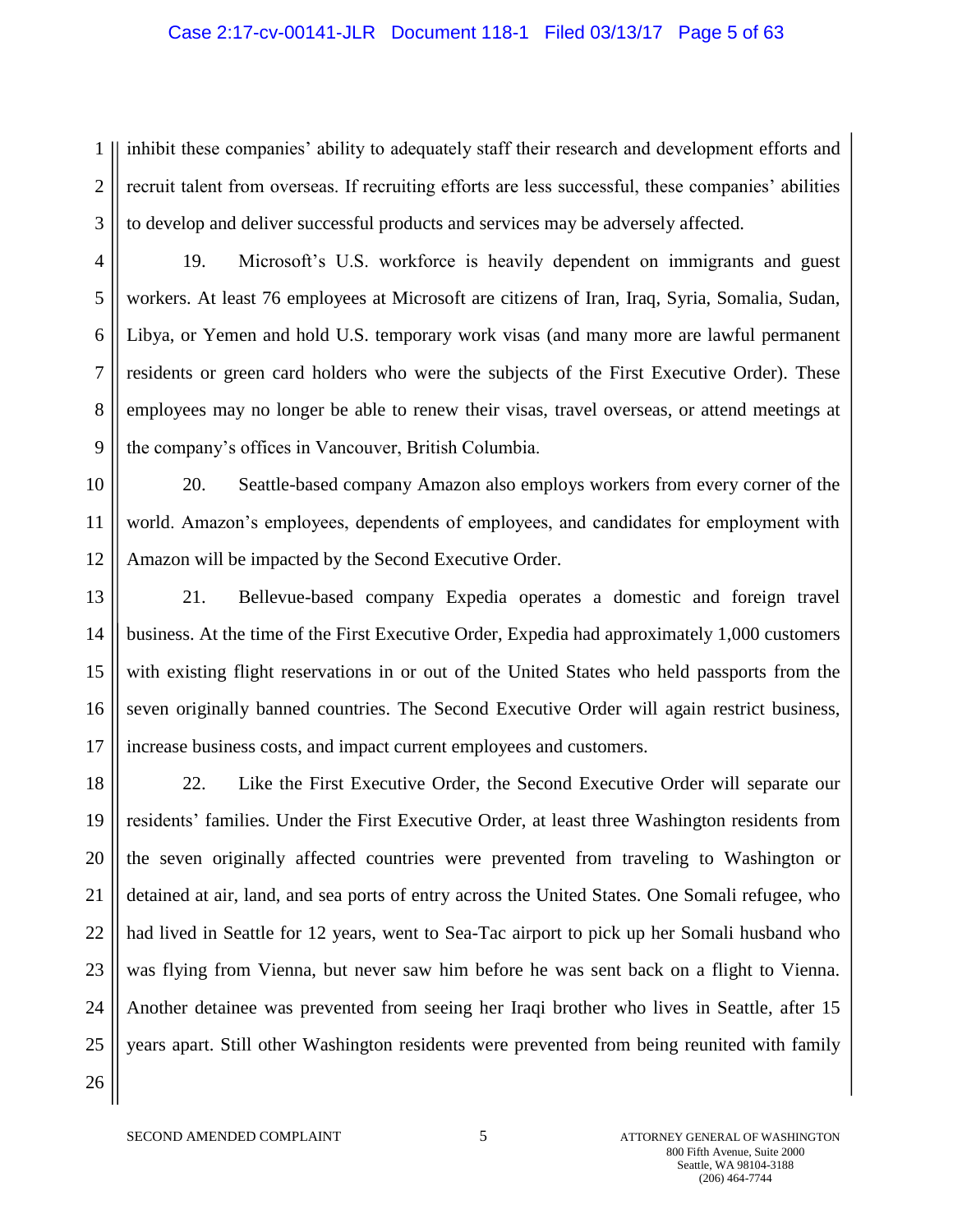# Case 2:17-cv-00141-JLR Document 118-1 Filed 03/13/17 Page 6 of 63

1 2 members. One Syrian family who recently resettled in Seattle was left waiting for an older child arriving from a refugee camp because of the First Executive Order.

3

4 5 6 7 8 9 23. Once implemented, the Second Executive Order will again prevent residents from receiving visits from or reunifying with family members from the six-targeted countries. For example, the fiancée of one WSU student lives in Iran. Though his fiancée long ago applied for a green card and is scheduled for an interview in May 2017, her interview will likely be cancelled under the Second Executive Order. Another long-time Washington resident, an aerospace engineer, is suffering the same plight. His Iranian wife, though scheduled for an interview, will likely be unable to enter due to the Second Executive Order.

10 11 12 13 14 15 16 17 18 19 20 24. Similarly, Washington residents will be unable to receive visits from their families abroad. For example, a U.S. citizen originally from Iran applied for a green card for her parents on November 9, 2016. One of her parents is sick and requires 24-hour care. Under the Second Executive Order, neither of her parents—nor her Iranian sister who was recently accepted to seven different Ph.D. programs in the U.S.—will be allowed to enter the United States for at least 90 days, if not longer. Another Iranian-American resident, a doctor specializing in diagnostic radiology, recently applied for green cards for her parents, whom she has not seen in three years. Although her mother arrived in the United States on March 11, 2017, after the First Executive Order was enjoined, her father's application is still being processed. The Second Executive Order will likely preclude him from entering the United States.

25. Even more, Washington residents will be torn apart from their family members in the United States who are on temporary visas. One Washington green card holder, for example, will be separated from her Iranian sister and her two-year old daughter. The daughter suffers from a rare and deadly disease called Niemann-Pick Disease Type C. Although her sister and niece were able to obtain visas from Iran to enroll the niece in a clinical trial at Oakland Children's Hospital in California, those visas are set to expire on March 24, 2017.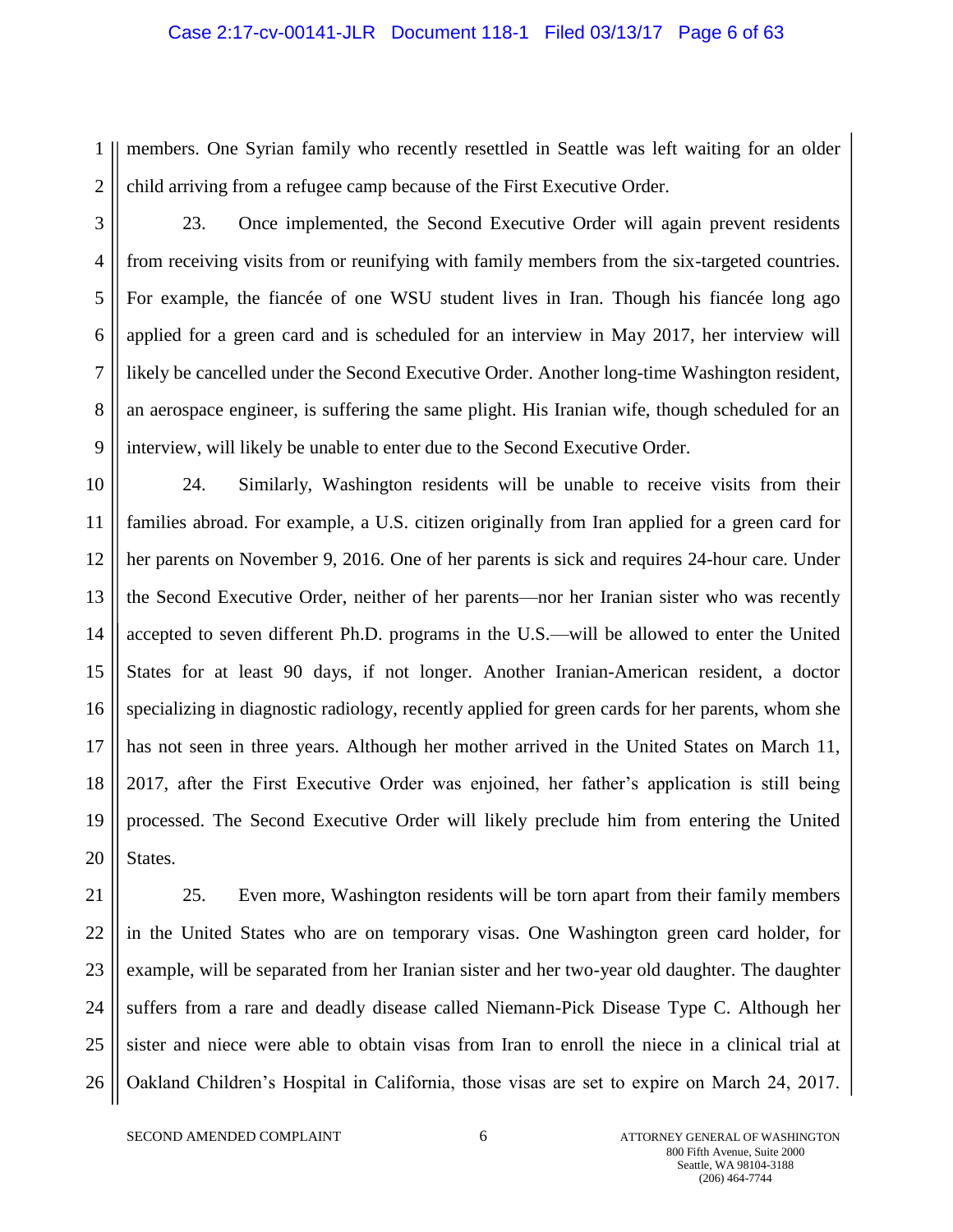#### Case 2:17-cv-00141-JLR Document 118-1 Filed 03/13/17 Page 7 of 63

1 2 Since it is unclear whether they will be extended under the Second Executive Order, sister and niece are required to return to Iran having not finished the clinical trial.

3

4 5 6 7 8 9 10 26. The Second Executive Order will also impact physicians in Washington and our health care system as a whole. The Washington State Medical Quality Assurance Commission regulates 27,001 physicians whose licenses are in active status. At least 105 of these physicians were born in one of the seven countries named in the First Executive Order, with seven additional licenses pending approval. In addition, 45 active licensees received all or part of their medical education in one of the affected countries. The Medical Commission has also issued several limited licenses to residents, fellows and physicians serving as teaching-research members from the affected countries.

11 12 13 14 15 16 17 18 19 20 21 22 23 24 25 26 27. Washington currently has many Health Professional Shortage Areas ("HPSAs"), which are areas in which there are shortages in the number of primary care, dental health, or mental health physicians needed to treat patients. In many situations, a county is triply designated as having shortages in primary care, dental, and mental health clinicians. Washington also has a number of Medically Underserved Areas/Populations, which are areas in which there are too few primary care providers, high infant mortality rates, high poverty, or high elderly populations. Washington has undertaken a number of initiatives to recruit physicians to treat these underserved populations and communities. Despite these initiatives, however, Washington continues to have shortages in the number of physicians and dentists available. These shortages are expected to increase in the coming years. Recruitment of foreign-born physicians is one of the ways that Washington has attempted to address these shortages. The First Executive Order significantly harmed these recruitment efforts and harmed Washington's efforts to ensure that residents in rural and underserved areas receive health care. The Second Executive Order will do the same. When a position goes unfilled, patients may have to wait months for appointments, travel long distances to receive care, or simply do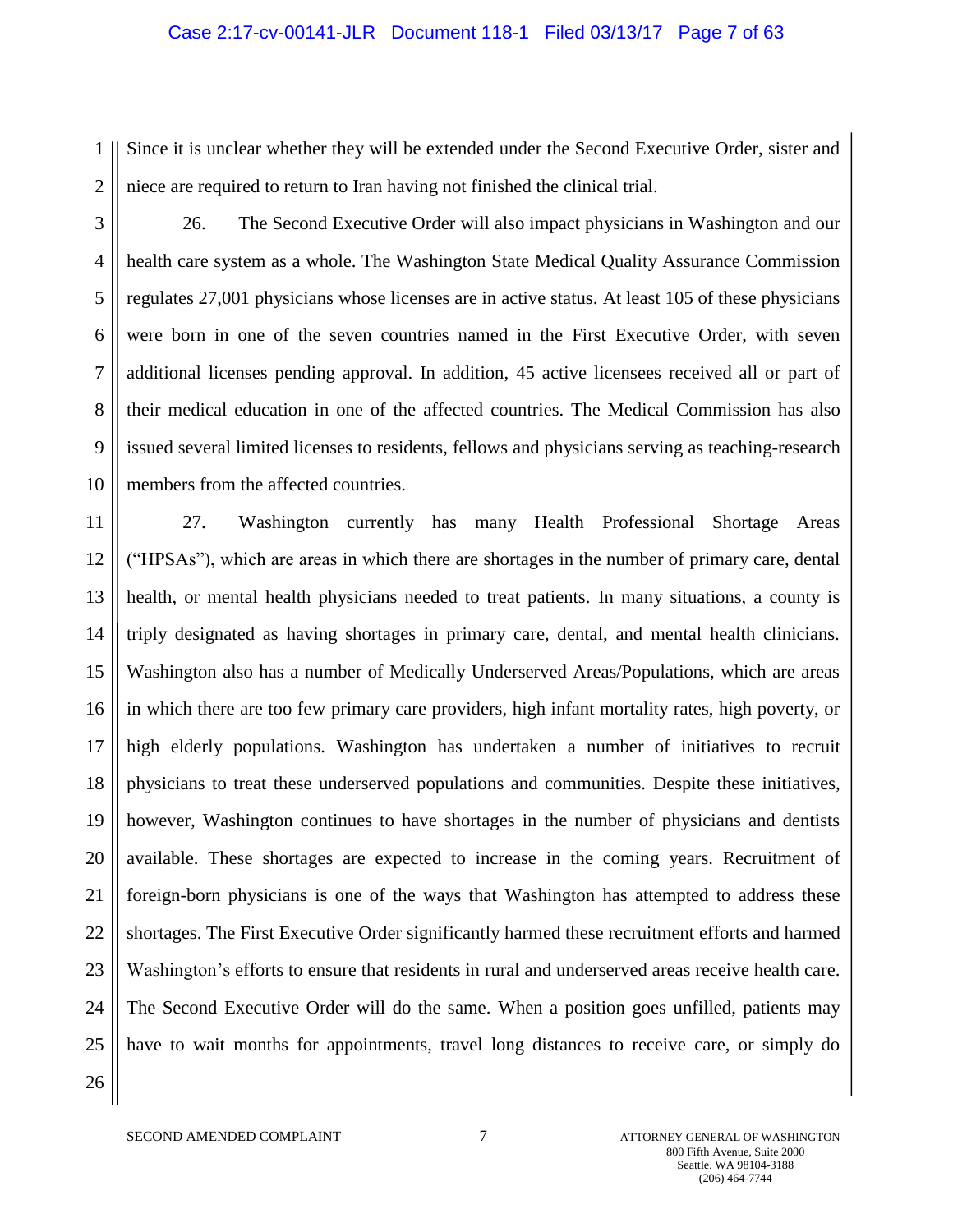# Case 2:17-cv-00141-JLR Document 118-1 Filed 03/13/17 Page 8 of 63

1 2 without the care. The inability to hire foreign-born physicians reduces patient access to healthcare in Washington.

3 4 5 6 7 8 9 10 11 12 13 28. In fact, Washington healthcare employers have already lost needed physician candidates due to uncertainty created by the First Executive Order. For example, one health center was ready to sign a contract with a family medicine physician from Libya but after the First Executive Order was issued, the physician decided that it was too risky to change employers. Another large healthcare system in Washington with multiple hospitals and clinics lost a physician candidate who decided to pursue a position in Canada given the uncertainty of the First Executive Order. The same healthcare system also has several physicians who are in process to receive their permanent resident status who are considering leaving the U.S. for opportunities in Canada. Physicians are central revenue generators for Washington hospitals and clinics. The shortage of physicians reduces the revenue of these hospitals and clinics and reduces the taxes the State is able to collect.

14 15 29. In addition to affecting Washington residents, families, and its businesses, and health care system, the Second Executive Order will harm Washington's proprietary interests.

16 17 18 19 20 21 30. According to data from several travel companies and research firms, there appears to have been a "chilling effect" on tourism to the United States. Since January 27, 2017, the demand for travel to the United States has taken a "nosedive." (*See* Shivani Vora, *After Travel Ban, Interest in Trips to U.S. Declines,* N.Y.Times (Feb. 20, 2017), *available at*  [https://www.nytimes.com/2017/02/20/travel/after-travel-ban-declining-interest-trips-to-united](https://www.nytimes.com/2017/02/20/travel/after-travel-ban-declining-interest-trips-to-united-states.html)[states.html,](https://www.nytimes.com/2017/02/20/travel/after-travel-ban-declining-interest-trips-to-united-states.html) attached hereto as Exhibit 1).

22 23 24 25 26 31. Tourism is Washington's fourth largest economic sector. It is estimated to generate nearly \$21 billion annually, and it is estimated that each international route to Sea-Tac airport generates about \$89 million in economic revenue to our region. In 2015, travelers from the Middle East spent approximately \$96 million in Washington. This spending generated more than \$6 million in state tax revenue and more than \$2 million in local tax revenue. In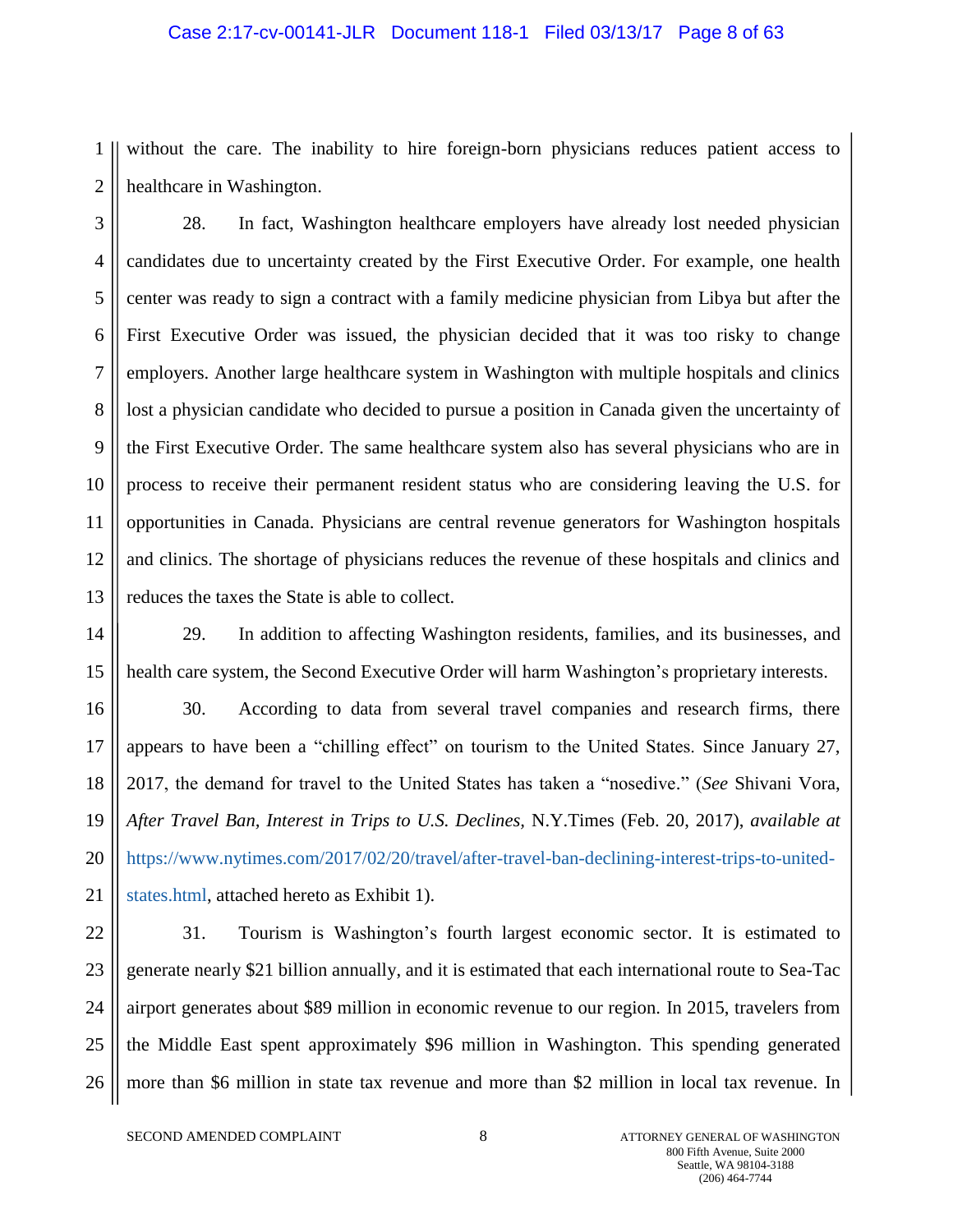# Case 2:17-cv-00141-JLR Document 118-1 Filed 03/13/17 Page 9 of 63

1 2 2016, more than 6,000 passengers travelled between Sea-Tac airport and the six countries targeted in the Second Executive Order.

3 4 5 6 7 8 9 32. The Second Executive Order will negatively impact Washington's tourism industry. After the First Executive Order, for example, one Washington tour company that operated trips to Iran for thirty years had to cancel four trips scheduled for Iran. Customers some U.S. citizens—told the tour company's CEO that they cancelled because they were afraid to travel in light of the First Executive Order. Another tour company was similarly forced to cancel a pilgrimage to Iraq. This fear will only continue under the Second Executive Order and Washington's tourism industry will suffer.

10 11 12 13 14 15 33. Similarly, the Second Executive Order will depress Washington's real estate businesses. For example, Redfin, a Seattle-based real estate brokerage company, is aware of at least five potential Redfin customers who decided not to purchase a home due to concerns about the future following President Trump's Executive Orders. Each time a customer ends their home-buying search before buying a home, Redfin loses potential revenue and the State loses taxable revenue.

16 17 34. The Second Executive Order will also harm countless students and faculty at the States' public colleges and universities, as well as harm the institutions themselves.

18 19 20 21 22 23 24 25 26 35. The University of Washington ("UW") and Washington State University ("WSU") are the two largest public universities in the State. At least 95 students from Iran, Syria, Somalia, Sudan, Libya, and Yemen attend the University of Washington, based in Seattle. Fourteen of these scholars are nonimmigrant visa-holders from the six countries specified in the Second Executive Order. Two of these fourteen scholars are not currently in the United States. More than 135 students from the seven original countries targeted by the First Executive Order attend Washington State University, based in Pullman. At least 188 students from the seven countries attend Washington's public community and technical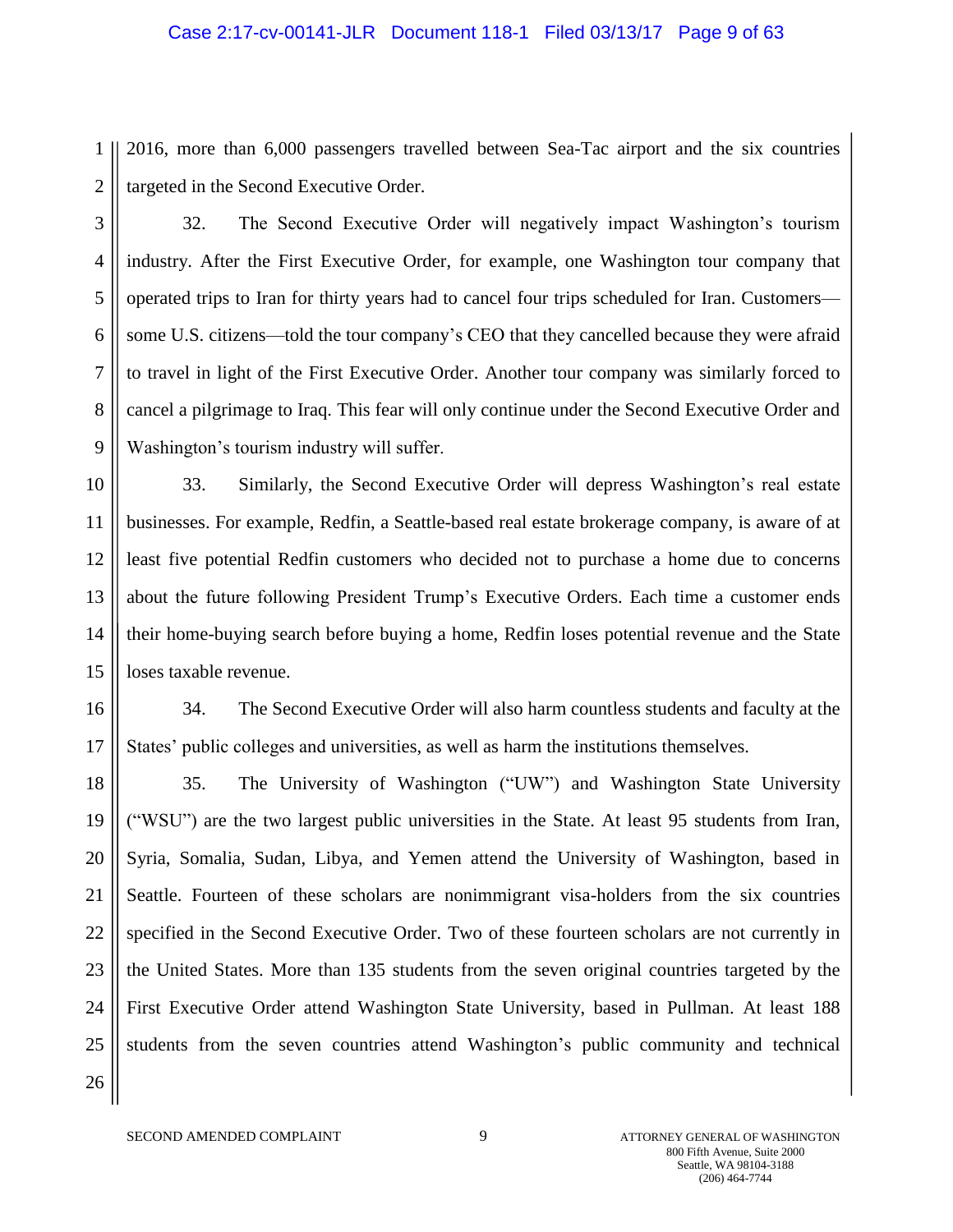#### Case 2:17-cv-00141-JLR Document 118-1 Filed 03/13/17 Page 10 of 63

1 2 colleges. In addition, Washington's public universities and colleges have faculty members and visiting scholars from the seven countries.

3 4 5 6 7 8 9 36. The Second Executive Order will restrict these students, scholars, and faculty members, who rely on their ability to renew their visas, from traveling abroad for research or scholarship. The First Executive Order, for example, prevented one graduate student from participating in critical research in Greenland, prevented visiting scholars from traveling to the United States for research, and prevented faculty members and students from participating in international conferences. These cancellations resulted in financial losses to the universities and will continue under the Second Executive Order.

10 11 12 13 14 15 16 17 37. By restricting travel, the Second Executive Order will hinder students' educational experience as well as limit students' ability to fully participate in their programs of study and will prevent faculty members from fulfilling university responsibilities. UW's Global Health program, for example, has worked with Sudan's Ministry of Health since 2001, hosting approximately 25 Sudanese professionals as scholars for as much as one academic quarter. The presence of Sudanese students at UW's Global Health program strengthens the educational experience of all the students, but will likely be discontinued under the Second Executive Order.

18 19 20 21 22 23 38. In addition, numerous graduate students from the six-targeted countries are studying here on single-entry visas. The Second Executive Order will impact their ability to attend academic conferences, visit their families abroad, or have their families visit them. It may cause some students or faculty to leave the universities, which damages research projects, academic programs, and the educational missions of Washington's institutions of higher education.

24 25 26 39. Like the First Executive Order, the Second Executive Order will also harm the universities' ability to recruit, employ, and retain, scholars from the affected countries. Washington has a proprietary interest in securing the best possible employees. Washington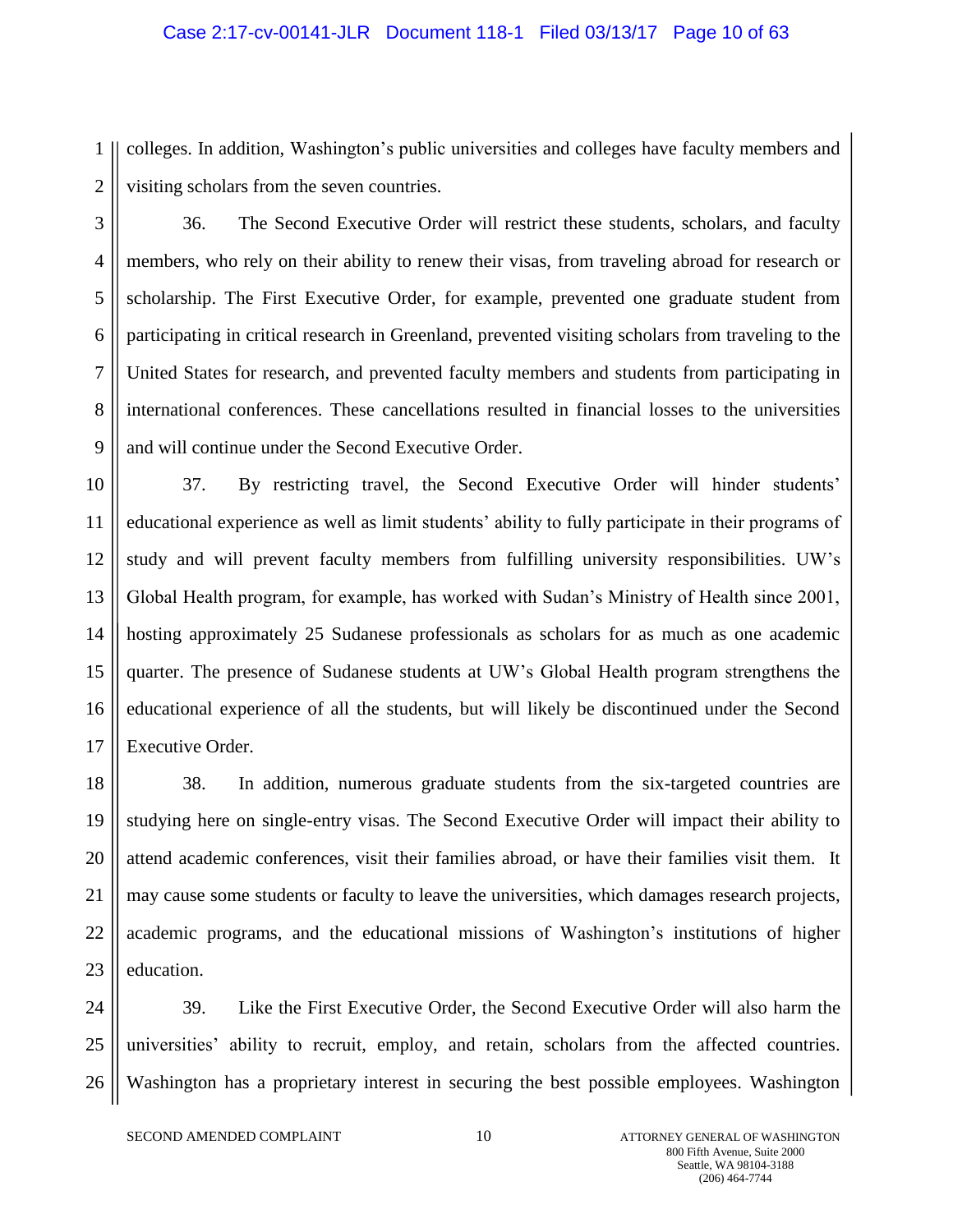#### Case 2:17-cv-00141-JLR Document 118-1 Filed 03/13/17 Page 11 of 63

1 2 3 agencies and institutions of higher education (including UW and WSU) often recruit people, based on their specialized skills and qualifications, from the countries affected by the Second Executive Order.

4 5 6 7 8 9 10 40. For example, UW started the process of sponsoring three prospective employees to work in the fields of medicine and engineering. Two of these scholars were expected to start in February 2017, but the First Executive Order prevented them from entering the U.S. UW also sponsored two interns to work with faculty in medicine and science who were scheduled to start their internships during the 90-day ban imposed by the First Executive Order. One of these interns would not have been able to enter the U.S. if the temporary restraining order had not issued. The second intern cancelled his internship because of the First Executive Order.

11 12 13 14 15 16 17 41. UW incurs costs for processing each application, including visa-related fees and the costs of the human resources required to assist the international scholars. If a person whom UW has sponsored cannot enter the country or carry out their work because of the Second Executive Order, UW will lose the benefit of its investment. UW may also lose associated registration fees and program expenses. For example, UW will lose the quarterly registration fee for each of the academic quarters that the intern who cancelled was to be engaged in his internship.

18 19 20 21 42. Likewise, Washington's educational institutions will have difficulty in retaining its faculty members. UW, for example, has one faculty member who regularly visits family members in Iran. If she can no longer do so, she may have to leave and her loss would be a very significant loss to UW.

22 23 24 25 26 43. The Second Executive Order will also prevent individuals from the listed countries from enrolling in Washington's public universities or colleges. This could result in lost tuition revenue or other fees. As of March 12, 2017, UW's Graduate School has received 374 applications from prospective students from the six-targeted countries—and has already extended offers to twenty-eight of them. If these students are unable to attend UW, the quality

SECOND AMENDED COMPLAINT 11 1 ATTORNEY GENERAL OF WASHINGTON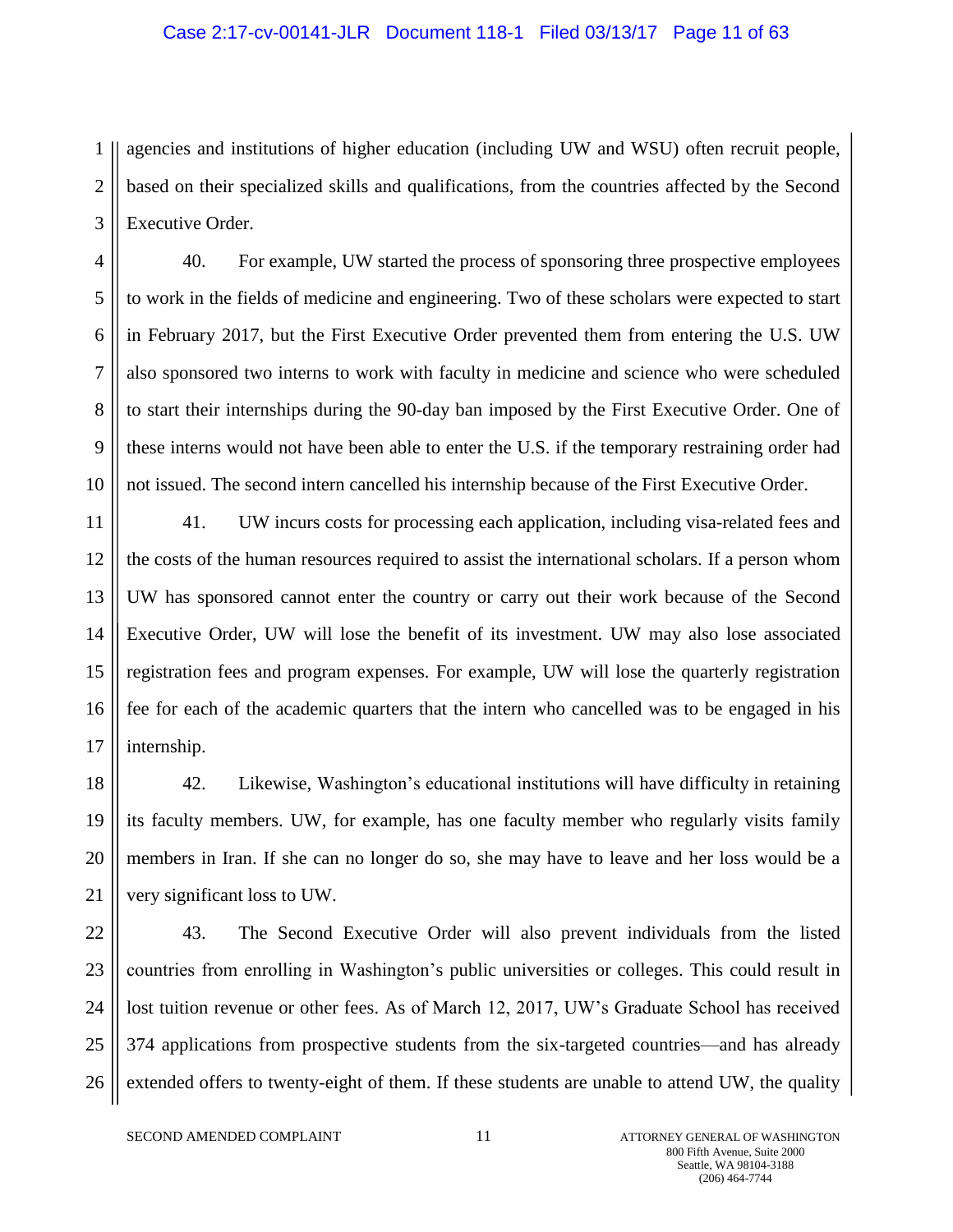#### Case 2:17-cv-00141-JLR Document 118-1 Filed 03/13/17 Page 12 of 63

1 2 3 4 and number of graduate students enrolling in UW graduate programs will decrease. Further, UW will likely forgo revenue it would otherwise have obtained from these international students' revenue. Regular full-time tuition is currently \$10,404 for Fall, Winter, and Spring Quarters, and \$10,074 for Summer Quarter.

5 6 7 8 9 10 11 44. Similarly, the UW Continuum College's International English Language Program routinely enrolls students from several of the affected countries. The students pay a program fee of \$3,680 per quarter. Five students from the targeted countries had been accepted for either the Spring quarter, which will begin on March 22, 2017, or the Summer quarter, which will begin in June 2017, but none has yet received a valid visa. The students will not be able to travel to the U.S. under the Second Executive Order, and Continuum College will lose the associated program fees.

12 13 14 15 45. A number of applicants from the countries targeted by the First and Second Executive Orders have been contacting the Graduate School at UW with concerns about the Executive Orders. Some have requested refunds of the \$85 application fee. To date, the Graduate School has provided application fee refunds to two affected applicants.

16 17 18 19 20 21 22 46. Likewise, the Second Executive Order will depress the number of applications universities receive from international students in the first place. Since the First Executive Order was issued, UW Continuum College has not received any applications from any of the six countries named in the Second Executive Order. WSU's Special Education program, likewise, had been receiving more and more applications from international students until this year. The program received over 60 applications last year, before the First Executive Order issued. This year, WSU's program processed only 10 applications.

23 24 25 26 47. The Second Executive Order will harm members of Washington's diverse faith communities and non-profit religious organizations that provide services to refugees and immigrants as part of their religious beliefs and/or mission. By barring the arrival of refugees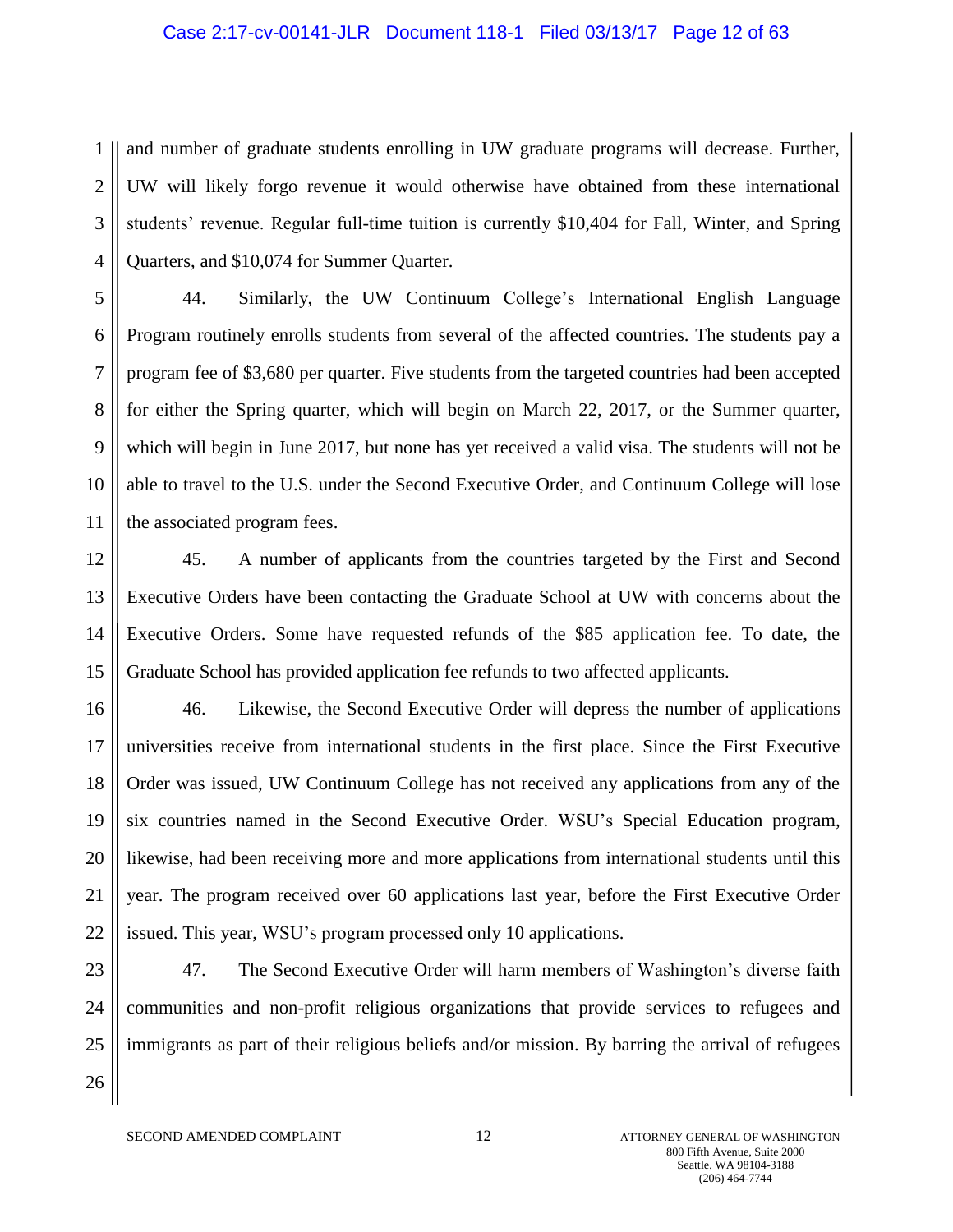#### Case 2:17-cv-00141-JLR Document 118-1 Filed 03/13/17 Page 13 of 63

1 2 to whom these individuals and organizations would have otherwise provided services, the Second Executive Order will have a negative financial impact on their revenue.

3

4 5 6 7 8 9 10 48. This impact will be immediate. Lutheran Community Services Northwest ("Lutheran Services"), for example, was directly prevented from providing services to at least eight refugees after the First Executive Order was implemented for just one week. If the Second Executive Order's refugee ban is implemented, Lutheran Services will be prevented from providing services to an additional 100 to 200 refugees and 15 of its 35 refugee resettlement staff will be laid off. The Jewish Family Service of Seattle, which views its service to refugees to be a part of Jewish religious and cultural commands to "welcome the stranger," will suffer similar harms.

11 12 13 14 15 16 17 49. Finally, the Second Executive Order renders the State unable to honor its own sovereign laws, policies, and commitments. Specifically, Washington and its employers, housing providers, and businesses have long been prohibited from discriminating against people based on national origin and/or religion in employment, housing, and in places of public accommodation. If the Second Executive Order is implemented, Washington will suffer the indignity of the federal government expressing a religious and nationality preference in a way that violates Washington's prerogatives.

18

# **PLAINTIFF STATE OF CALIFORNIA**

19 20 21 22 50. The State of California, represented by and through its Attorney General, is a sovereign State of the United States. California is home to more than 10 million immigrants, welcomed almost 8,000 refugees last year, and hosts the greatest number of international students—almost 150,000—of any state.

23 24 25 51. California joins this litigation as a Plaintiff following the issuance of the Second Executive Order. California suffered harm as a result of the First Executive Order and will continue to suffer injuries from the Second Executive Order.

26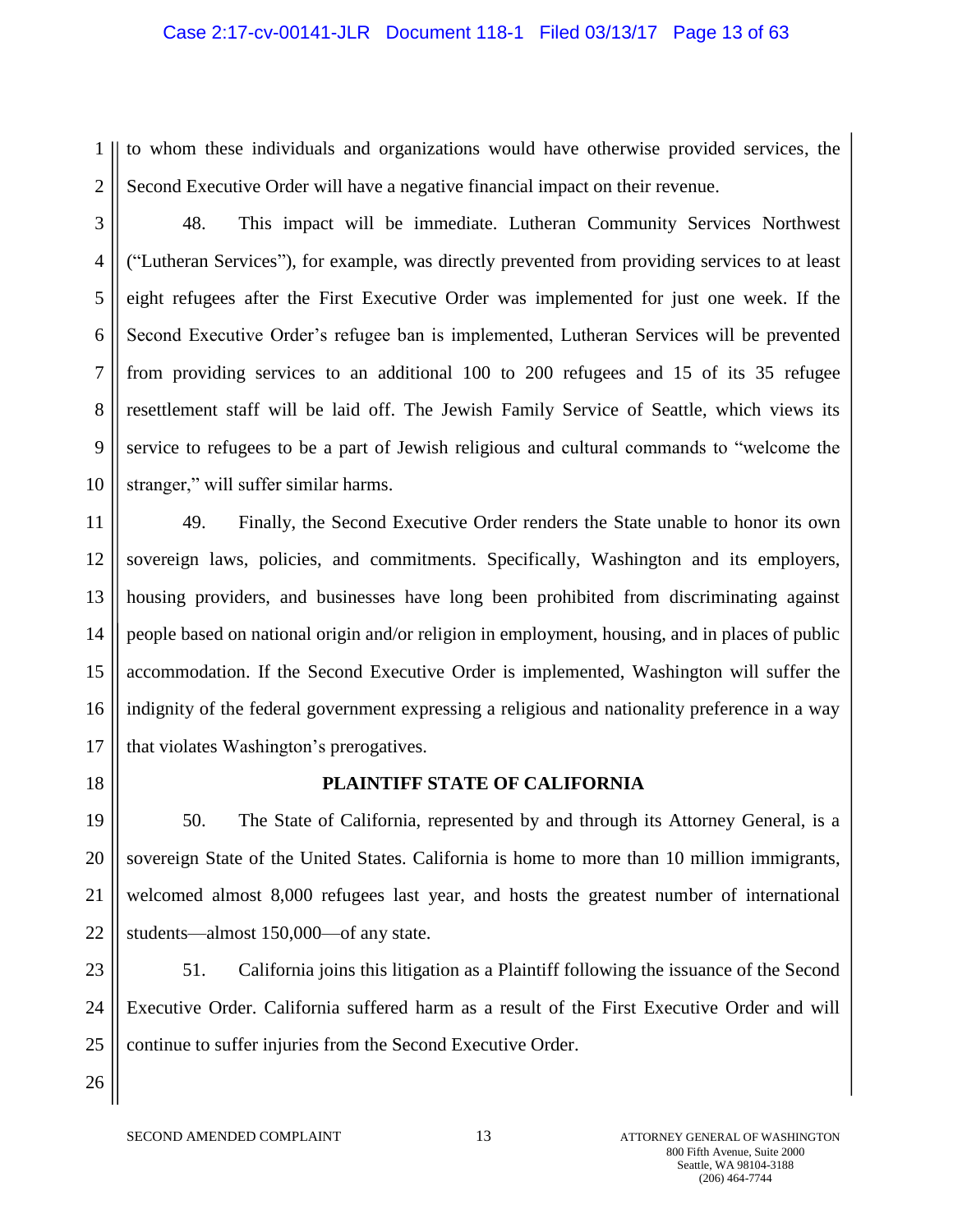#### Case 2:17-cv-00141-JLR Document 118-1 Filed 03/13/17 Page 14 of 63

1 2 3 4 5 6 7 8 9 10 11 52. California has an interest in protecting the well-being of its populace and in ensuring that its residents are not excluded from the benefits that flow from participation in the federal system, including the rights and privileges provided by the United States Constitution and federal law. California also has an interest, as evidenced by its Constitution and state law, in prohibiting discrimination on the basis of religion or national origin. The Constitution of the State of California provides that "[f]ree exercise and enjoyment of religion without discrimination or preferences are guaranteed," and that the "Legislature shall make no law respecting an establishment of religion." Cal. Const. art. I, § 4. California's Constitution also prohibits any discrimination on the basis of national origin. *Id*. §§ 7-8, 31. California state law also prohibits discrimination on the basis of religion or national origin. *See, e,g.*, Cal. Gov't Code §§ 11135-11137, 12900 et seq; Cal. Civ. Code § 51, subd. (b).

12 13 14 15 16 17 18 19 53. According to a 2015 study, 27 percent of California's population was foreign born, about twice that of the nation as a whole. Foreign-born residents represented more than 30 percent of the population in eight California counties (Santa Clara, San Mateo, Los Angeles, San Francisco, Alameda, Imperial, Orange, and Monterey). According to the 2015 American Community Survey, 213,689 California residents were born in Iran; 25,903 in Syria; 7,859 in Yemen; 5,505 in Somalia; and 1,761 in Sudan. The foreign-born population, including those individuals from the six countries affected by the Second Executive Order, contributes significantly to the State's economy and workforce.

20 21 22 23 24 25 26 54. California, as the sixth largest economy in the world, houses many small businesses, large corporations, non-profit organizations, public and private hospitals, and colleges and universities that will be adversely affected by the Second Executive Order. These institutions employ and enroll individuals from the affected countries and rely on their expertise, skill, and labor. The Second Executive Order will harm California by reducing investment and industry in California and decreasing travel by students, scholars, and tourists. These outcomes will harm California's economy as a whole and will decrease state tax and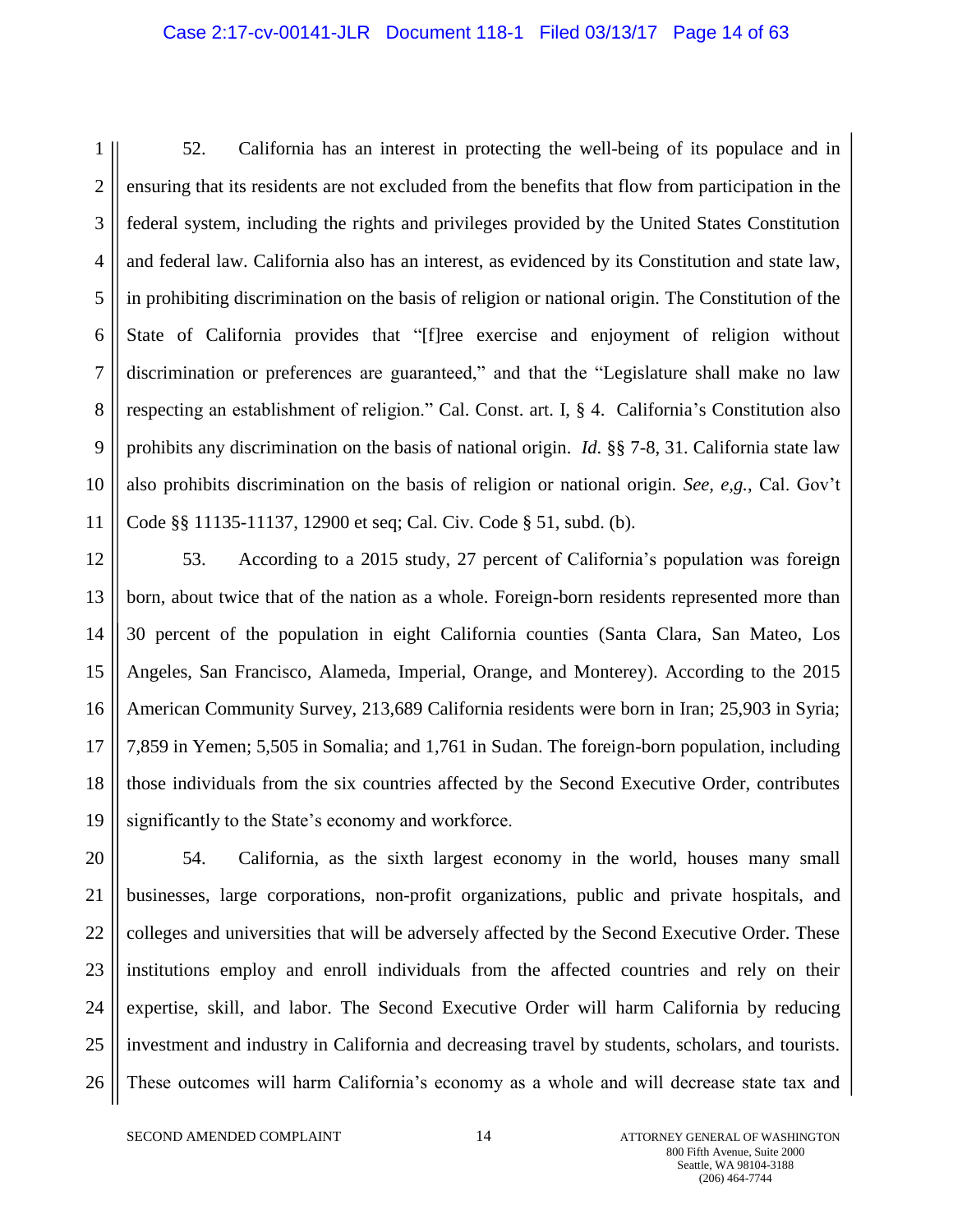#### Case 2:17-cv-00141-JLR Document 118-1 Filed 03/13/17 Page 15 of 63

1 2 other revenues. The Second Executive Order is also fundamentally inconsistent with and undermines California's commitment to diversity and nondiscrimination.

3 4 5 6 7 8 9 10 11 12 13 14 15 16 17 18 55. California's state colleges and universities will be adversely affected by the Second Executive Order. These institutions enroll many students from the affected countries and the Second Executive Order substantially interferes with the continued matriculation of these students to California's universities and colleges. The University of California ("UC"), which has ten campuses, has numerous undergraduate students, graduate students, and medical residents who are nationals of Iran, Libya, Somalia, Sudan, Syria, and Yemen. There are 436 students on student visas from these countries at UC's six largest campuses (Los Angeles, Berkeley, San Diego, Irvine, Davis, Santa Barbara). The California State University System has approximately 250 students on visas from these countries. The University of Southern California ("U.S.C.") typically has 150-200 graduate students and post-doctoral scholars from the six affected countries. In the 2015-2016 academic year, U.S.C. had enrolled approximately 157 students from these countries—153 students from Iran, three from Libya, and one from Yemen. Because of the Second Executive Order, students admitted to California universities and colleges who are unable to obtain a visa by March 15, 2017, will likely be unable to matriculate for the 2017-2018 academic year. Some international students already have withdrawn applications due to uncertainty caused by the First and Second Executive Orders.

19 20 21 22 23 24 25 26 56. The Second Executive Order also disrupts the ability of California's universities and colleges to meet staffing needs. As a result of the Second Executive Order, California colleges and universities may be unable to hire the best faculty, lecturers, research assistants, and visiting scholars from the affected countries. Without these faculty, graduate students, and post-doctoral scholars, it will be far more difficult for these institutions to conduct important research, instruction, and administration. Many of these individuals have specialized expertise that cannot easily be replaced or duplicated. The Second Executive Order will interfere with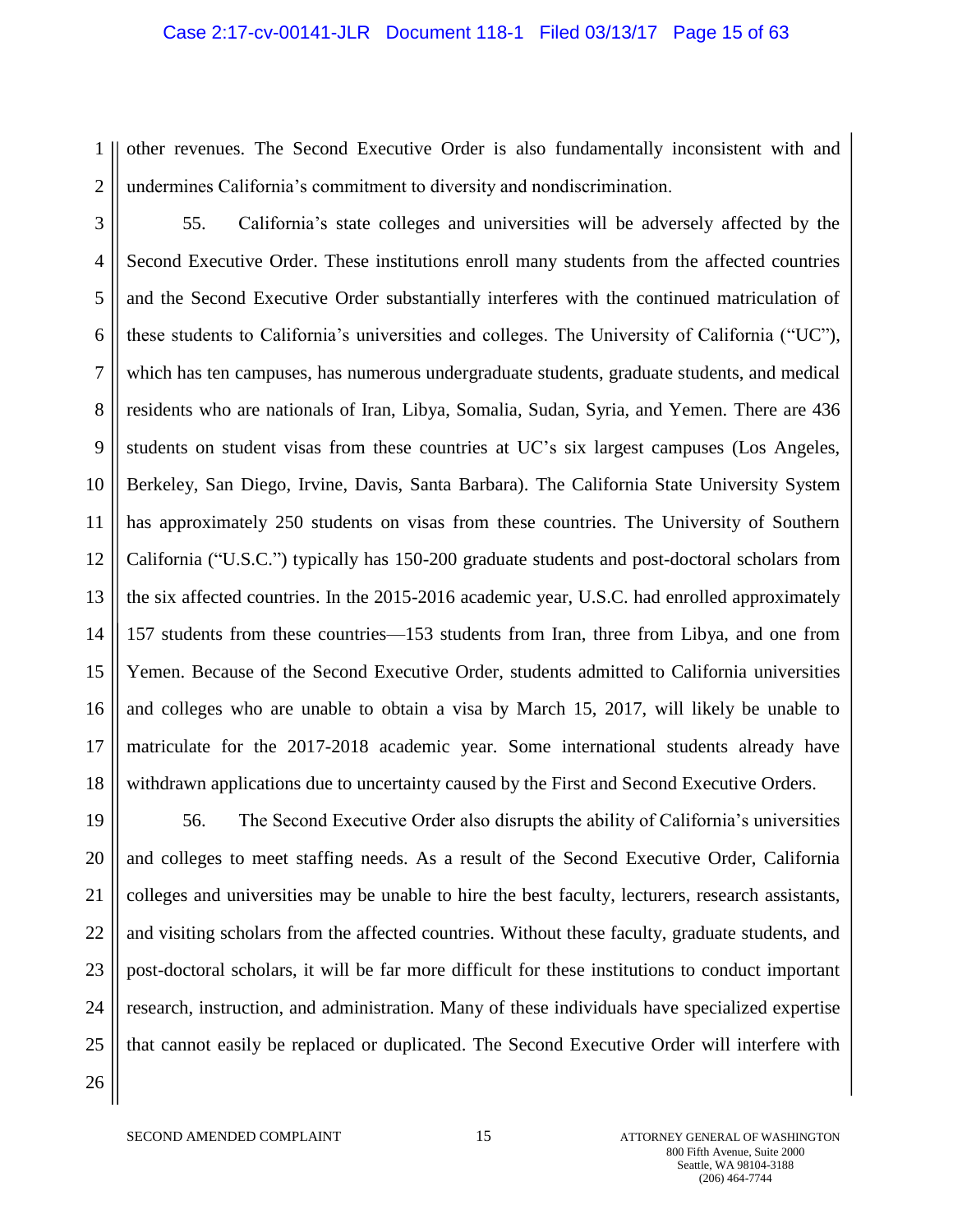#### Case 2:17-cv-00141-JLR Document 118-1 Filed 03/13/17 Page 16 of 63

1 2 the ability of those who seek to study, train, research, and teach at California colleges and universities, to the detriment of these communities.

3 4 5 6 7 8 9 10 11 12 13 14 15 16 57. The Second Executive Order hinders the mission and purpose of California's colleges and universities. As the UC President stated, the Second Executive Order's restrictions on travel are an "anathema to advancing knowledge and international cooperation" and infringe on "the free flow of students, faculty, scholars and researchers that are at the core of the universit[ies'] education, research and public service missions." (*See* UC Statement and preliminary guidance on revised executive order, UC Office of the President (Mar. 6, 2017) *available at* [http://nhlrc.ucla.edu/institute/article/172916,](http://nhlrc.ucla.edu/institute/article/172916) attached hereto as Exhibit 2). Universities throughout the State have had to expend money and resources on providing support to impacted students and faculty in their communities. The universities have also had to instruct their international students, faculty, scholars, and employees to consult with immigration lawyers, register with their campus office of International Affairs, and generally, show caution before traveling out of the country. Further, the atmosphere of fear and uncertainty created by the Second Executive Order is antithetical to the diversity of perspectives and the freedom of thought and expression that are essential to (higher) education.

17 18 19 20 21 58. The Second Executive Order will also deprive California colleges and universities, and California, of significant revenue. The estimated expenditure in 2016 by foreign students in California was \$5,215,216,463. The University of Southern California takes in, and now faces the potential loss of, millions of dollars in tuition and costs from international students.

22

23 24 25 26 59. The Second Executive Order, like the First Executive Order, will disrupt medical residency staffing. The University of California, for example, has five teaching hospitals that participate in the "match" program for purposes of placing residents in various university hospital programs. These medical residents perform crucial services, including, in many cases, providing medical care for underserved state residents. Decisions on ranking these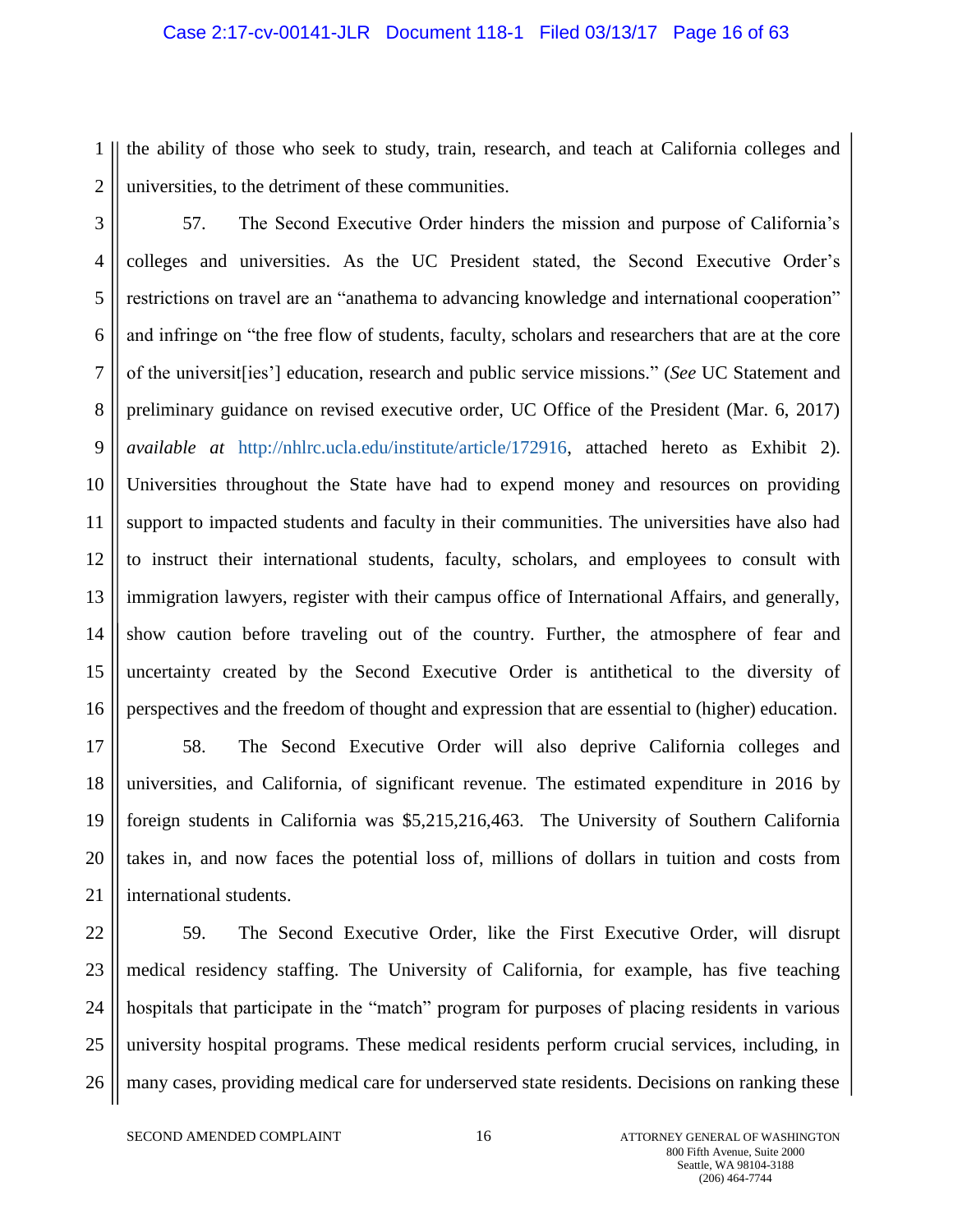#### Case 2:17-cv-00141-JLR Document 118-1 Filed 03/13/17 Page 17 of 63

1 2 3 4 5 6 7 future residents were due on February 22, and the computerized "match" is scheduled to occur on March 17, one day after the Second Executive Order goes into effect. Matched residents are expected to begin work on July 1. On information and belief, UC hospitals historically have taken residents from the six affected countries and planned to do so this year. However, a potential resident who is unable to obtain a visa by March 15, 2017, will not be able to participate in UC residency programs. Particularly for smaller programs, some of which may have only five residents, this will create a significant gap in staffing.

8 9 10 11 12 60. The Second Executive Order will also harm California residents' access to health care. California, like many other states, relies on doctors who are foreign nationals, especially in underserved rural areas. According to one survey, of the non-U.S.-citizen doctors in California's physician workforce, 191 are from the six countries affected by the Second Executive Order.

13 14 15 16 17 18 19 61. Like all other states, California is allotted 30 J-1 Visa Waiver recommendations and administers this program through the State Department of Health Care Services. Because of a critical need for primary care physicians in underserved communities, California gives priority to those willing to serve in these communities. The Second Executive Order, by limiting the pool of applicants who may be selected for its 30 slots, will impede California's future ability to effectively use this program to benefit its citizens, especially those in rural and other underserved areas.

20 21 22 62. The Second Executive Order may also have a negative impact on staffing in the California State Hospital System, which provides mental health services to patients in secure correctional medical facilities, and could make serving this patient population more difficult.

23 24 25 26 63. The Second Executive Order, like the First Executive Order, will cause California to lose significant revenue from tourism. In 2015, there were approximately 286,000 visitors from the Middle East, which includes Iran, Syria, and Yemen, to California.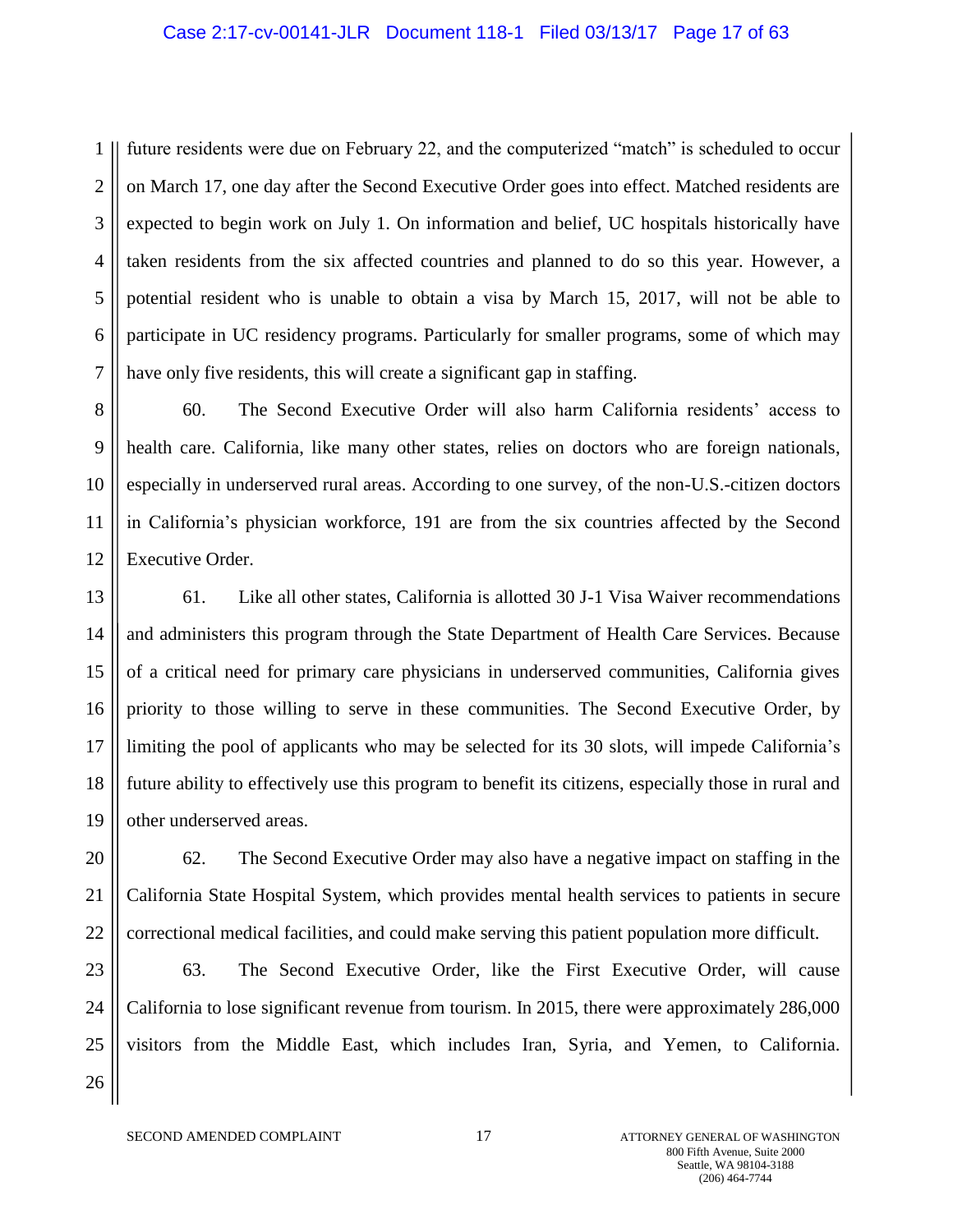#### Case 2:17-cv-00141-JLR Document 118-1 Filed 03/13/17 Page 18 of 63

1 2 Collectively, visitors from the Middle East spent approximately \$681,000,000 in California in 2015.

3 4 5 6 7 8 9 10 11 64. The \$681,000,000 spent by visitors from the Middle East is subject to state and local taxes in California. As a result of this spending, it is estimated that the state sales tax, at a rate of 6.0 percent, generated \$40,860,000 in tax revenue for the State in 2015. In addition to the state sales tax, California imposes a mandatory local tax rate of 1.25 percent, bringing the total sales and use tax base to 7.25 percent. In some municipalities, additional local taxes can raise the sales and use tax rate as high as 9.75 percent. At the minimum 1.25 percent local tax rate, travelers from the Middle East are estimated to have generated \$8,512,500 million in local tax revenue in 2015. Altogether, 2015 spending by Middle East travelers is conservatively estimated to have generated a total of \$49,372,500 in state and local tax revenue.

12 13 14 15 16 17 65. Using the estimated total of \$49,372,500 in state and local tax revenue generated annually by visitors from the Middle East, during a 90-day period, Middle East travelers generate \$12,174,041 in state and local tax revenue. Due to the Second Executive Order, California will be deprived of a significant portion of this revenue. In addition, because tourism supports employers in California, the Second Executive Order may cause the elimination of tourism-related jobs.

18 19 20 21 22 23 24 25 26 66. For example, on information and belief, the Los Angeles Tourism and Convention Board estimated that it might see 300,000 fewer international visitors in 2017, a three to four percent decrease from expectations, at least in part as a result of the Executive Orders. This decrease would amount to an estimated loss of \$220 million, which jeopardizes the employment of the hundreds of thousands of Los Angeles residents whose jobs rely on tourism. Tourism is particularly critical to the economy of Los Angeles, supporting more than 500,000 jobs in the city's leisure and hospitality sector. In 2016, Los Angeles attracted 47.3 million visitors. In 2015, Los Angeles's approximately 45.5 million visitors spent a total of \$20.6 billion. In 2016, the Los Angeles Tourism and Convention Board announced a marketing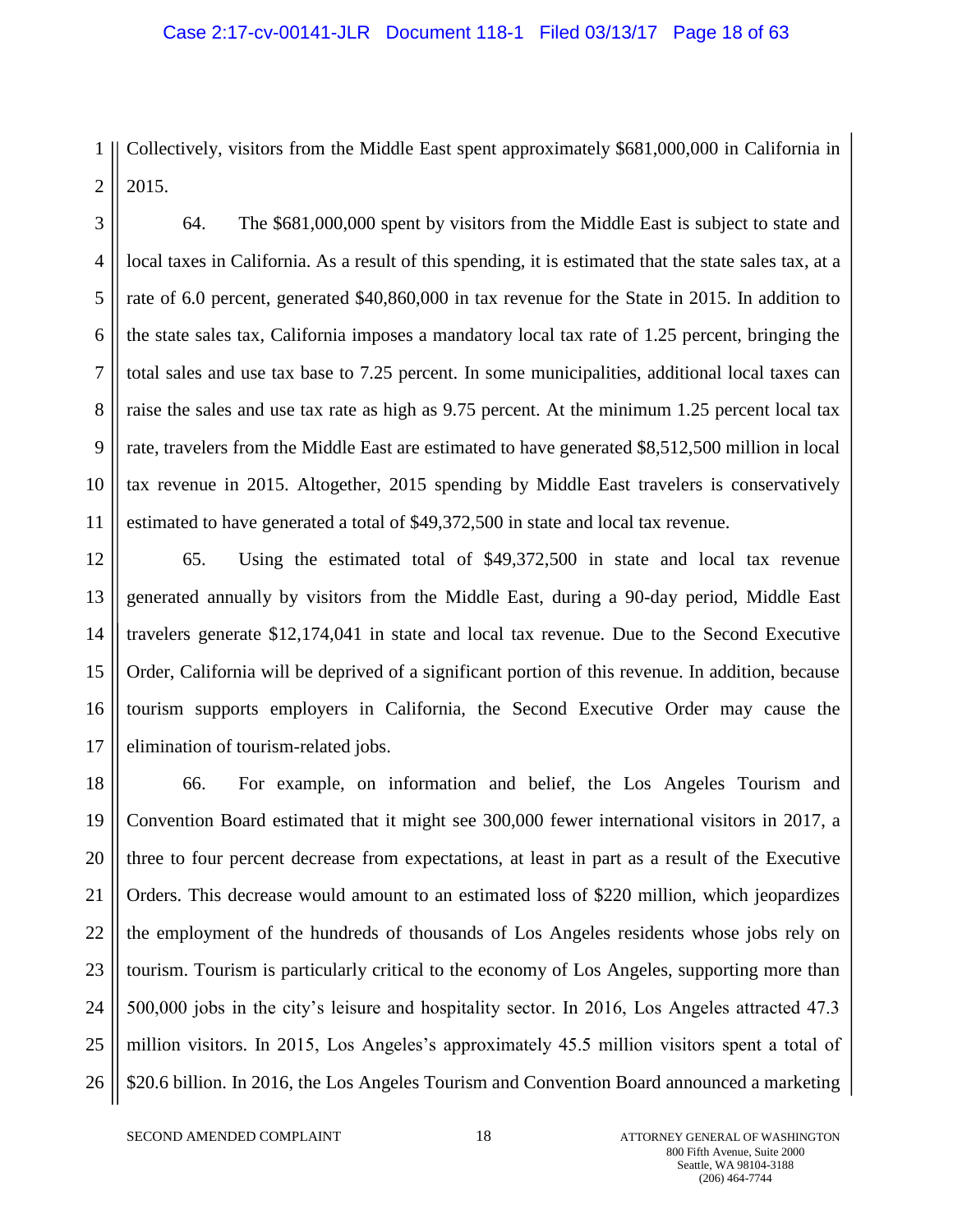#### Case 2:17-cv-00141-JLR Document 118-1 Filed 03/13/17 Page 19 of 63

1 2 campaign to increase tourism from the Middle East. In 2014 alone, 128,000 Middle Eastern travelers visited Los Angeles, accounting for approximately \$410 million in direct spending.

3

4 5 6 7 8 9 10 11 67. The Second Executive Order also negatively impacts California's Refugee Resettlement Bureau ("RRB"), which administers the state's Refugee Resettlement Program ("RRP"). RRB works with county and local refugee service providers to aid the displaced in achieving successful resettlement and self-sufficiency in California. The RRB is responsible for managing and coordinating the delivery of benefits and services to the State's refugee population in coordination with county and local refugee service providers. Among the benefits administered by RRB are those for low-income refugees such as Refugee Cash Assistance, California Work Opportunity and Responsibility to Kids ("CalWORKs") aid for children, and Refugee Medical Assistance.

12 13 14 15 16 17 18 19 20 68. According to data collected by the RRB, from 1995-2015, California accepted 179,016 refugees—37,953 from Iran, 6,916 from Somalia, 1,269 from Sudan, and 256 from Syria. Between 2012 and 2015, California accepted 23,393 refugees including 5,668 from Iran, 225 from Syria, and 119 from Sudan. Between July 1, 2015 and June 30, 2016, California resettled 1,454 Syrian refugees, more than any other State. The Second Executive Order's restrictions on travel from countries such as Syria and Iran, and the four-month suspension of the United States Refugee Admissions Program ("USRAP"), means that the family members of the State's large refugee population will be unable to travel to the United States to provide financial and other support, placing additional strain on RRB.

21

# **PLAINTIFF STATE OF MARYLAND**

22 23 24 25 26 69. This suit is brought on behalf of the State of Maryland ("Maryland") by its chief legal advisor and representative, Brian E. Frosh, the Attorney General of Maryland. Md. Code Ann., State Government § 6-106. Under the Constitution of Maryland, and as directed by the Maryland General Assembly, the Attorney General has the authority to file suit to challenge action by the federal government that threatens the public interest and welfare of Maryland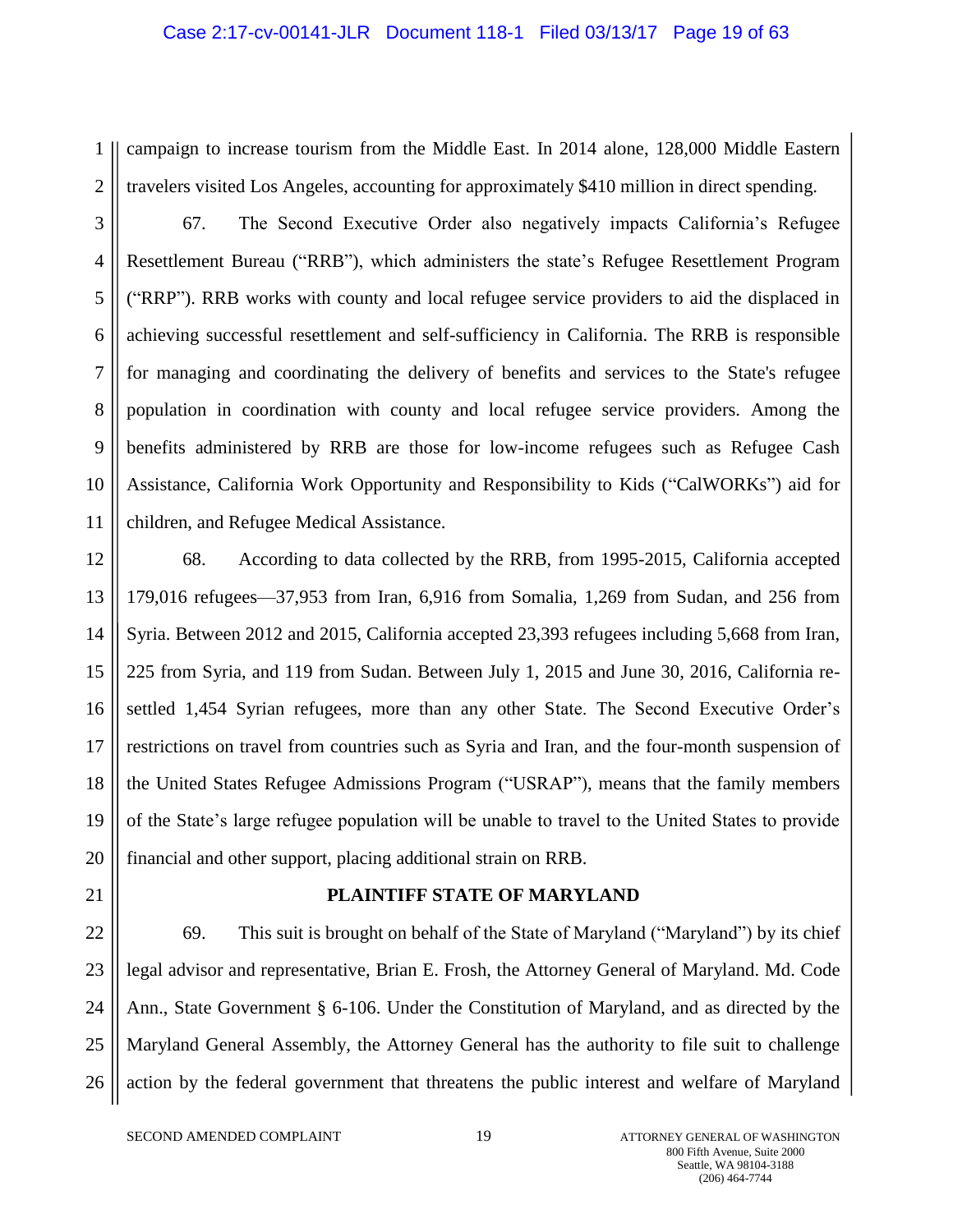#### Case 2:17-cv-00141-JLR Document 118-1 Filed 03/13/17 Page 20 of 63

1 2 3 residents, including this suit, which seeks to protect Maryland residents against illegal and unconstitutional federal immigration and travel restrictions. Md. Const. Art. V,  $\S$  3(a)(2); 2017 Md. Laws, Joint Resolution 1.

4 5 6 70. Maryland joins this litigation as a Plaintiff following issuance of the Second Executive Order. Maryland suffered harm as a result of the First Executive Order and will continue to suffer injuries from the Second Executive Order.

7 8 9 10 71. Maryland has a quasi-sovereign interest in protecting the welfare and safety of its residents and ensuring that its residents are not excluded from the benefits that flow from participation in the federal system, including the rights and privileges provided by the U.S. Constitution and federal laws.

11 12 13 14 15 16 72. Immigrants have always been vital to Maryland's economy and its very identity, and in recent years the relative importance of immigrants' contribution has increased substantially. According to the U.S. Census Bureau, the percentage of Maryland residents who are foreign-born grew from 6.6% in 1990 to 9.8% in 2000, and then rose to 14.5% of the population in the period 2011-15. Immigrants comprise nearly one-third of the residents in Maryland's most populous county, Montgomery County.

17 18 73. Maryland's foreign-born population contributes disproportionately to its economy.

19 20 21 22 23 24 25 26 74. According to the Census Bureau, in 2013 the 14.5% of Maryland's population that was foreign-born provided 18.2% of Maryland's total workforce. In 2014 alone, immigrants working in Maryland earned \$33.7 billion and paid \$3.1 billion in state and local taxes; of these amounts, \$1.5 billion in earnings and \$134.8 million in state and local taxes were attributable to immigrants from the Middle East and North Africa. Approximately 26% of all entrepreneurs in Maryland are foreign-born. An Urban Institute study examining 2006 data found that foreign-born residents accounted for 27% of Maryland's scientists, 21% of health care practitioners, 19% of mathematicians and computer specialists; a quarter of construction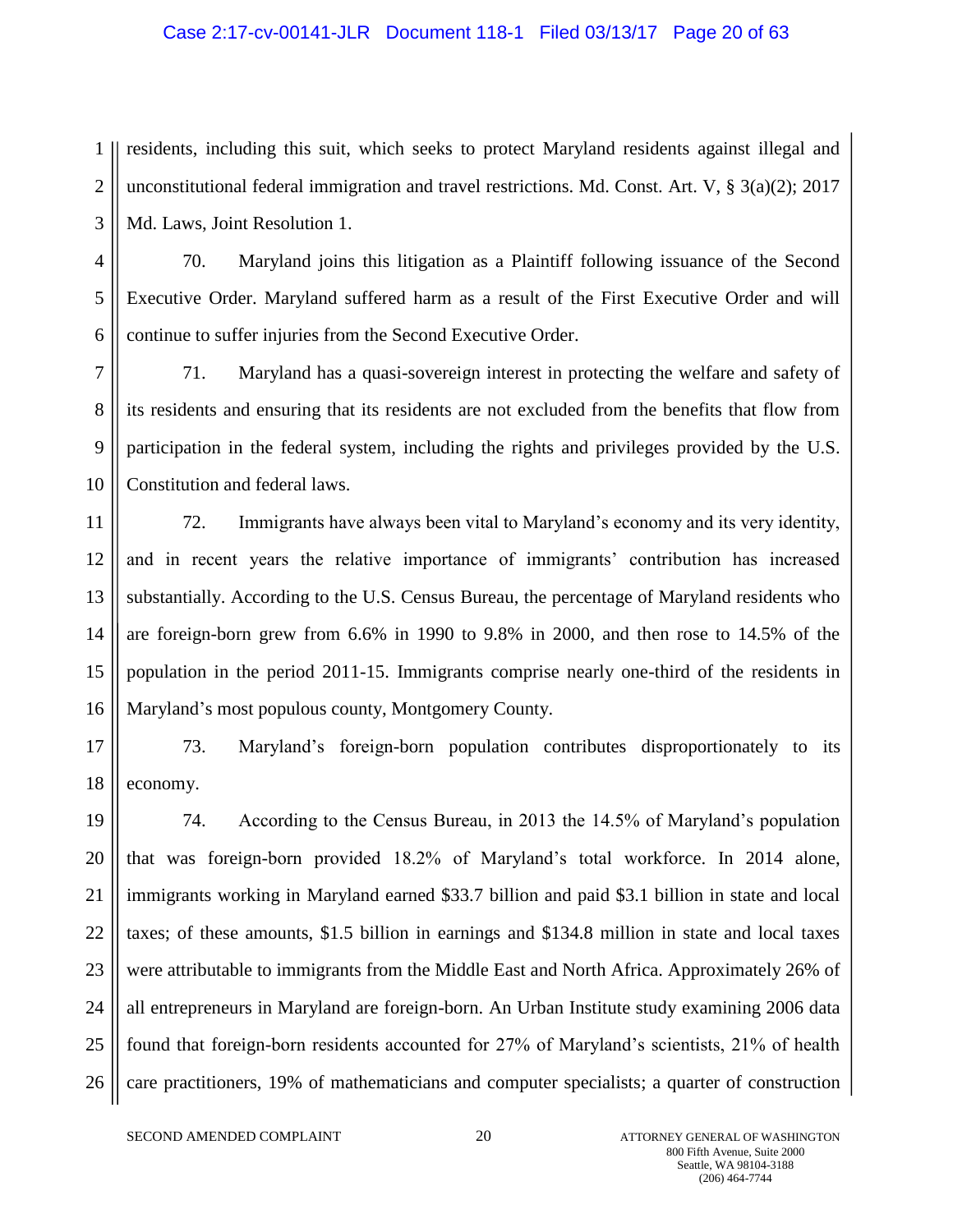#### Case 2:17-cv-00141-JLR Document 118-1 Filed 03/13/17 Page 21 of 63

1 2 and agricultural workers; a third of all building and grounds maintenance workers; and almost a quarter of food preparation and healthcare support workers.

3

4

5

6

7

75. According to the Census Bureau's most current American Community Survey data, as of 2015, approximately 2,829 non-citizen immigrants residing in Maryland are from countries subject to the ban set forth in Section 2(c) of the Second Executive Order. The noncitizen immigrants who are Maryland residents include 1,930 persons from Iran, 93 from Libya, 152 from Somalia, 344 from Sudan, and 310 from Syria.

8 9 10 11 12 13 14 15 76. The Maryland Office for Refugees and Asylees ("MORA"), a state agency operating pursuant to a cooperative agreement with the U.S. Department of State, has helped more than 40,000 refugees make Maryland their home. MORA works through a network of public and private service providers to plan, administer, and coordinate transitional services aimed at helping refugees become self-sufficient contributors to the national and local economy as quickly as possible. According to MORA's records, during the five-year period ending September 30, 2016, 1,121 refugees from the countries designated in Section 2(c) of Second Executive Order were resettled in Maryland, including 404 refugees from Syria.

16 17 18 19 20 21 22 23 24 25 26 77. Maryland is home to non-profit organizations that provide services to refugees and immigrants in Maryland and throughout the world. The Second Executive Order directly impacts the ability of those organizations to fulfill their mission. For example, the International Rescue Committee, located in Baltimore, Maryland since 1990, contracts with the federal government to assist with refugee resettlements. Among those persons the Committee has helped with resettlement are at least 10,000 refugees in Baltimore and 4,000 in Silver Spring, Maryland. The Committee's clients have included 400 Syrian refugees. The Committee currently has 70 recipients of its services waiting for asylum, and it is anticipated that the Executive Order will cause delays in processing applications. Some as yet unknown portion of the Committee's 70 Maryland employees may be facing unemployment as a result of the Second Executive Order.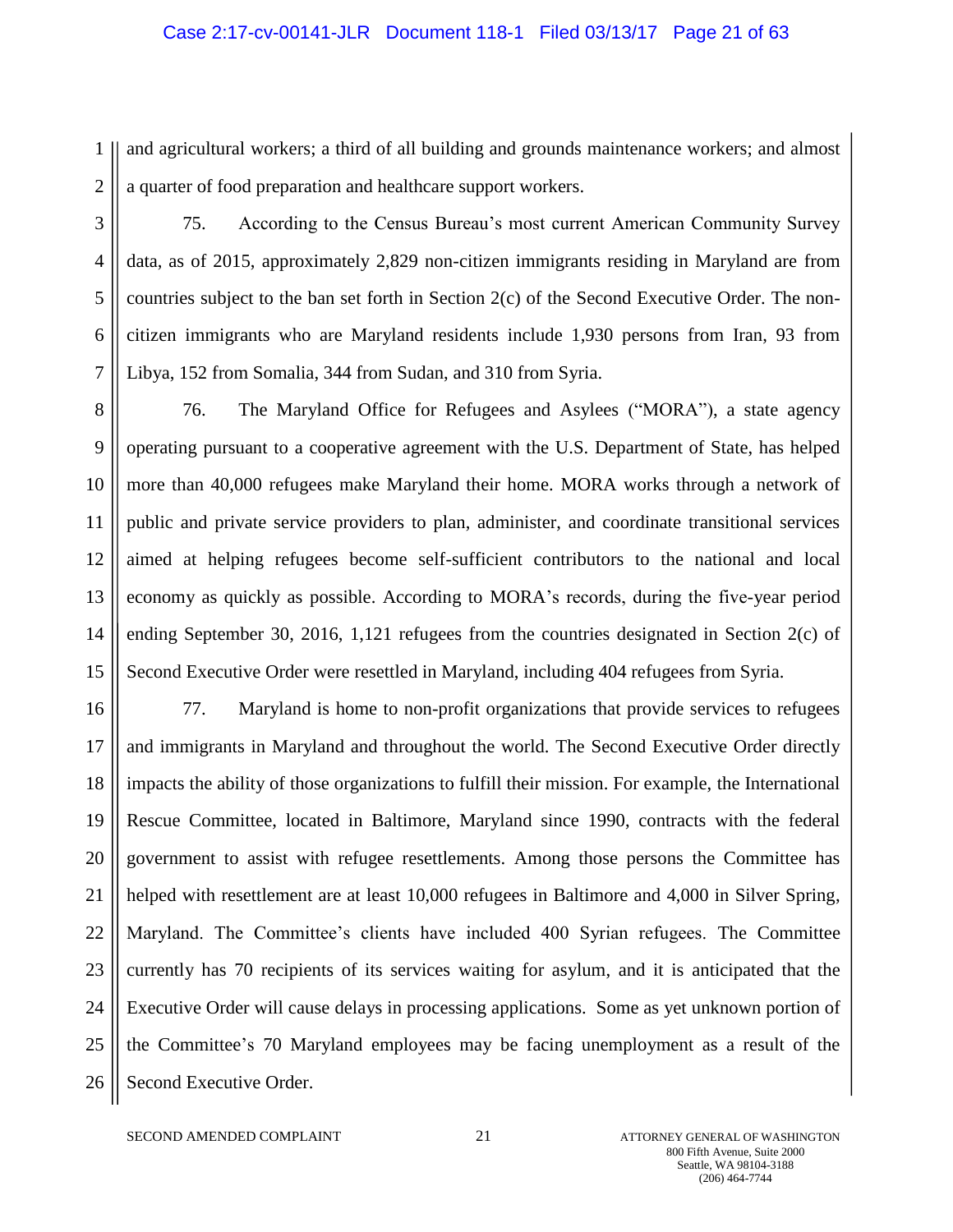#### Case 2:17-cv-00141-JLR Document 118-1 Filed 03/13/17 Page 22 of 63

1 2 3 4 5 6 7 Also directly impacted by the Second Executive Order is World Relief, a Baltimorebased non-profit organization that helps resettle refugees. It announced on February 16, 2017 that it will lay off more than 140 staff as a result of the provision in the First Executive Order allowing fewer refugees to enter the United States. The Second Executive Order contains the same provision. World Relief will close five offices across the country, including one in Glen Burnie, Maryland. The organization employed 741 people in 2014, according to its latest tax filing.

8 9 10 11 12 13 14 78. The Second Executive Order will also adversely impact economic investment in Maryland by foreign investors. For example, the First Executive Order already has hindered the planned construction of a data center in Hagerstown, Maryland, developed by a permanent resident from Iran, with funding to be supplied by \$50 million raised from 20 Iranian citizens. Though the necessary real property has been acquired and design of the improvements has begun, the First Executive Order prompted the Iranian investors to withdraw their informal commitments.

15 16 17 18 19 20 21 22 23 79. In addition to its quasi-sovereign interest, Maryland has an interest in the subject matter of this suit both as the proprietor of various facilities, institutions, and entities that will be adversely impacted by the Second Executive Order and as a taxing entity that stands to lose revenue from persons denied admission or dissuaded from travelling due to the Second Executive Order and from businesses that serve such persons. Among the most significant of these interests is the State of Maryland's proprietary interest in securing the best possible employees. Maryland agencies and institutions of higher education, including the University System of Maryland, employ a number of people from the countries subject to the ban set forth in Section 2(c) of the Second Executive Order.

24 25 26 80. The Second Executive Order will have a direct and substantial impact on the State of Maryland's 14 state universities and colleges and their faculty, staff and students who are foreign-born.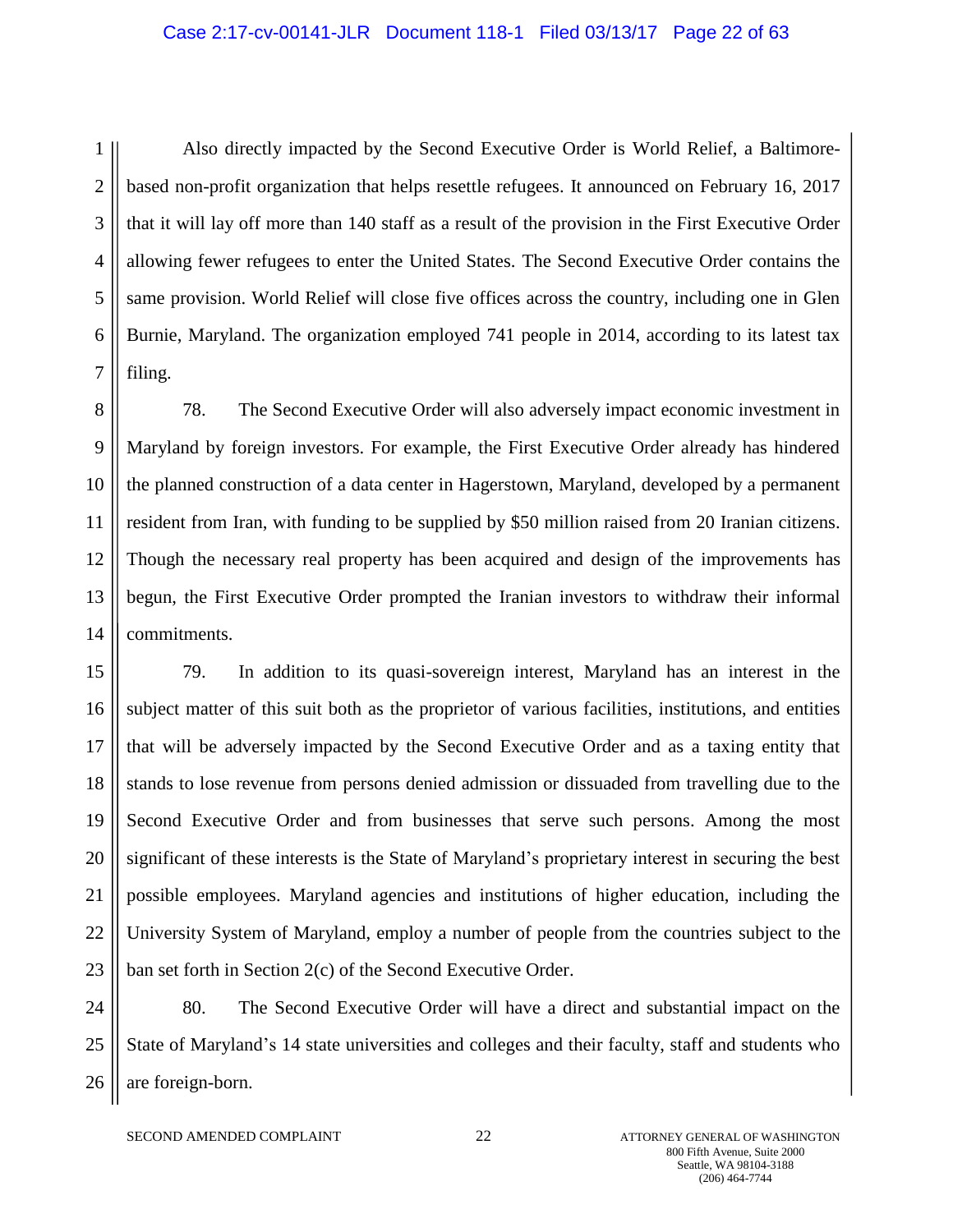#### Case 2:17-cv-00141-JLR Document 118-1 Filed 03/13/17 Page 23 of 63

1 2 3 4 5 6 7 81. Maryland's flagship state university, the University of Maryland College Park ("UMCP"), currently enrolls more than 6,100 international students and employs approximately 1,500 international faculty from 137 countries. Each year, UMCP sends more than 2,000 students abroad to more than 60 countries. It currently has 273 active international agreements with more than 213 partners in 53 countries. According to the 2016 NAFSA Association of International Educators report, international students contribute \$150 million annually to UMCP in payments for tuition, housing, and academic materials.

8 9 10 11 12 13 14 82. The implementation of the Second Executive Order directly impairs UMCP's ability to carry out its mission of teaching, research, and support for the State's economic development. It will prevent some students and faculty from traveling for academic activities and will impede some students' academic progress and the progress of scholarly research. It will also prevent students from seeing family members, including visits for graduation and other significant events. It is already causing anxiety, depression, and alienation among international members of the campus community.

15 16 17 18 19 20 21 22 83. UMCP students from the designated six countries whose visas have expired or will soon expire will not be eligible to apply for new visas until the 90-day ban has elapsed, thus delaying any travel abroad for academic or personal reasons. The Second Executive Order likely will delay the return to UMCP of a student who has already applied for renewal of his expired student visa. That process typically requires a 90-day waiting period. If this student's visa is not issued prior to the effective date of the Second Executive Order, the 90-day ban will increase his wait time to return to the United States to 180 days, thus impeding his academic progress and the University research in which he is engaged.

23 24 25 26 84. The Second Executive Order also poses a significant chilling effect on other out-of-country faculty and students who fear traveling abroad due to the possibility that they will be denied reentry. Even UMCP students with valid visas have expressed hesitancy to travel abroad for fear that they will be subjected to heightened scrutiny upon their return to the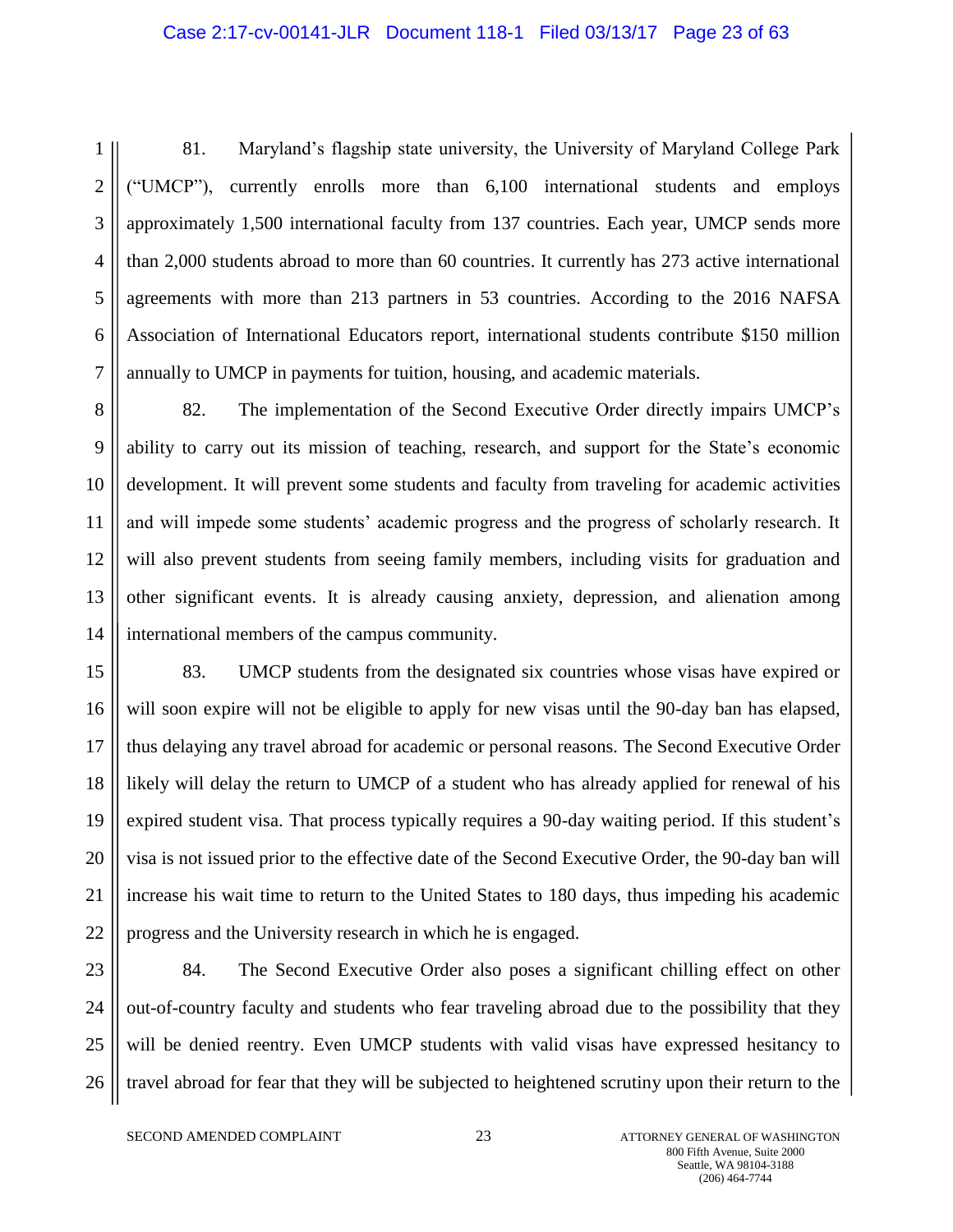#### Case 2:17-cv-00141-JLR Document 118-1 Filed 03/13/17 Page 24 of 63

1 2 United States, or that there may be additional executive orders forthcoming that will affect their immigration status.

3 4 5 85. Due to the anxiety generated by the Second Executive Order, UMCP has mobilized a team of professionals to provide special counseling services and has engaged legal counsel specializing in immigration.

6 7 8 9 10 11 86. The Second Executive Order also threatens enrollment at UMCP. Nearly 400 individuals from the six countries subject to the Second Executive Order's ban have submitted applications for Fall 2017 admission. More than 90% are from Iran. If just half of these students are admitted and accepted but choose not to attend UMCP because of the Second Executive Order's chilling effect, UMCP will incur a revenue loss of approximately \$1.6 million for academic year 2017-18.

12 13 14 15 16 17 18 19 20 21 87. The Second Executive Order also will adversely impact other publicly funded institutions of higher education and the people they serve. For example, Baltimore City Community College ("BCCC"), a State-sponsored community college, maintains a Refugee Youth Project that currently serves 92 students from the six countries affected by the Second Executive Order. Of those students, 54 are from Syria, 36 are from Sudan and two are from Somalia. A relative of a member of the BCCC community, a woman from Syria, was separated from her husband during their transition, and he remains stranded in Jordan. She filed an application with the United States Citizenship and Immigration Service ("USCIS") for him to be reunited with her in the U.S. but because he is a Syrian national, it is unclear if the couple's application will be processed at this time.

22 23 24 25 26 88. Students at private universities in Maryland also are impacted by the Second Executive Order. As one example, the Johns Hopkins University is a private, not-for-profit institution of higher education located primarily in Baltimore, Maryland. Johns Hopkins has over 5,000 international students from more than 125 different countries, and over 1,350 international scholars from more than 85 different countries. Johns Hopkins has more than 70

SECOND AMENDED COMPLAINT 24 ATTORNEY GENERAL OF WASHINGTON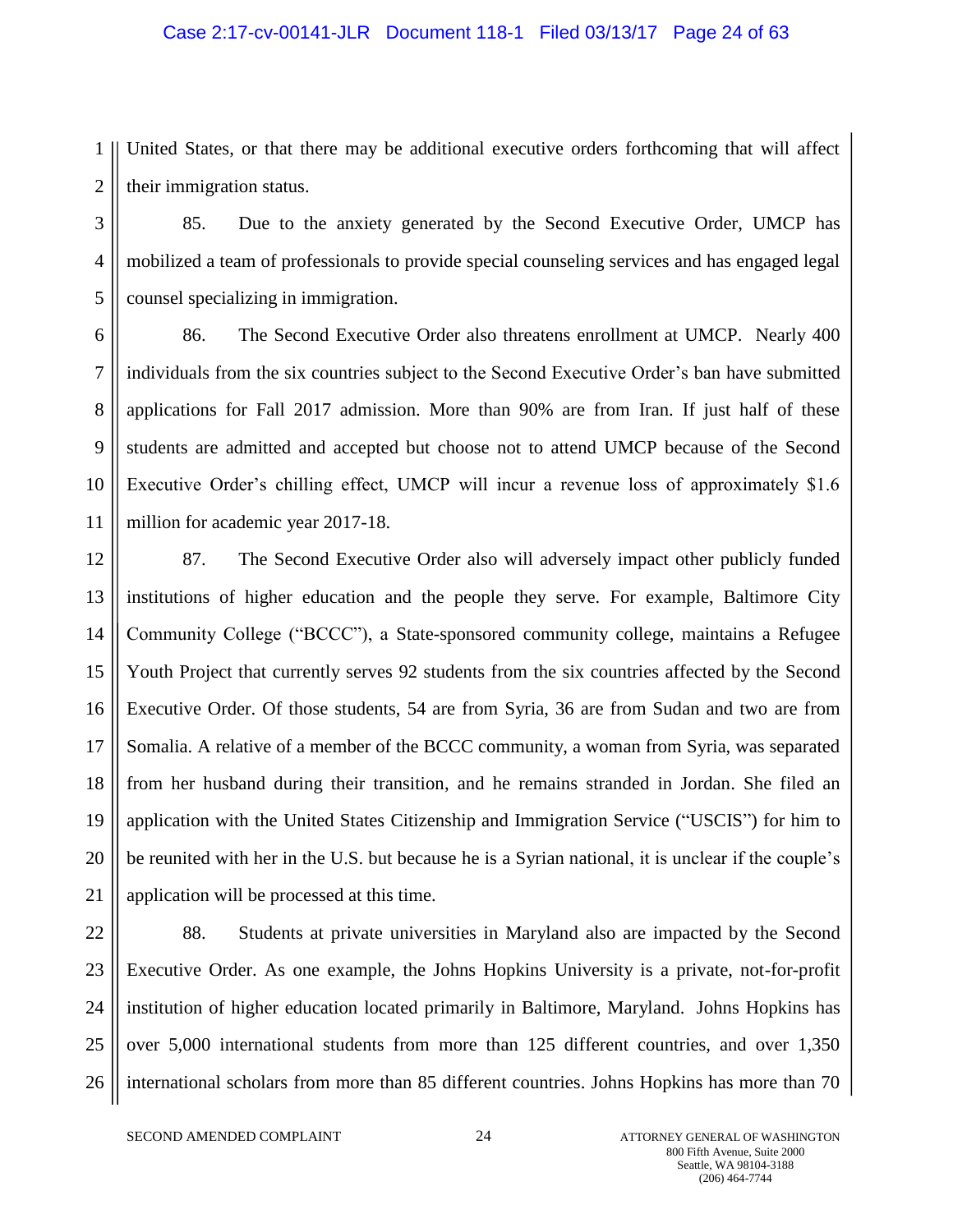1 2 students and scholars from the six countries that are the subject of the Second Executive Order.

3 4

5

## **COMMONWEALTH OF MASSACHUSSETTS**

89. The Commonwealth of Massachusetts, represented by and through its Attorney General, is a sovereign State of the United States.

6 7 8 90. Massachusetts joins this litigation as a Plaintiff following issuance of the Second Executive Order. Massachusetts suffered harm as a result of the First Executive Order and will continue to suffer injuries from the Second Executive Order.

9 10 11 12 13 14 15 16 91. Massachusetts is home to more than one million immigrants, hosts tens of thousands of international students, and welcomes approximately two thousand refugees each year. According to the 2015 American Community Survey: 5,371 Massachusetts residents were born in Iran; 2,202 in Syria; 743 in Sudan; 33 in Yemen; and 2,353 in Somalia. In 2015 alone, the Commonwealth accepted hundreds of new refugees and asylees from the affected countries. It is the policy of Massachusetts "to promote the full participation of refugees and immigrants as self-sufficient individuals and families in the economic, social, and civic life of the commonwealth." Mass. Gen. Laws ch. 6, § 205.

17 18 19 20 21 22 92. Massachusetts has a significant interest in treating its residents equally, as required by its constitution and laws, and in ensuring that its residents are not excluded from the benefits that flow from participation in the federal system, including the rights and privileges secured by the U.S. Constitution and federal law. Massachusetts also has a sovereign interest in protecting the health, safety, and well-being of all its residents, including against the special harms caused by discrimination based on race, religion, and national origin.

23 24 25 26 93. Massachusetts is also home to hundreds, if not thousands, of small businesses, large corporations, non-profit organizations, public and private hospitals, and colleges and universities that will be affected by the Executive Orders. These institutions employ and enroll individuals from the affected countries and rely on their expertise, skill, labor, and other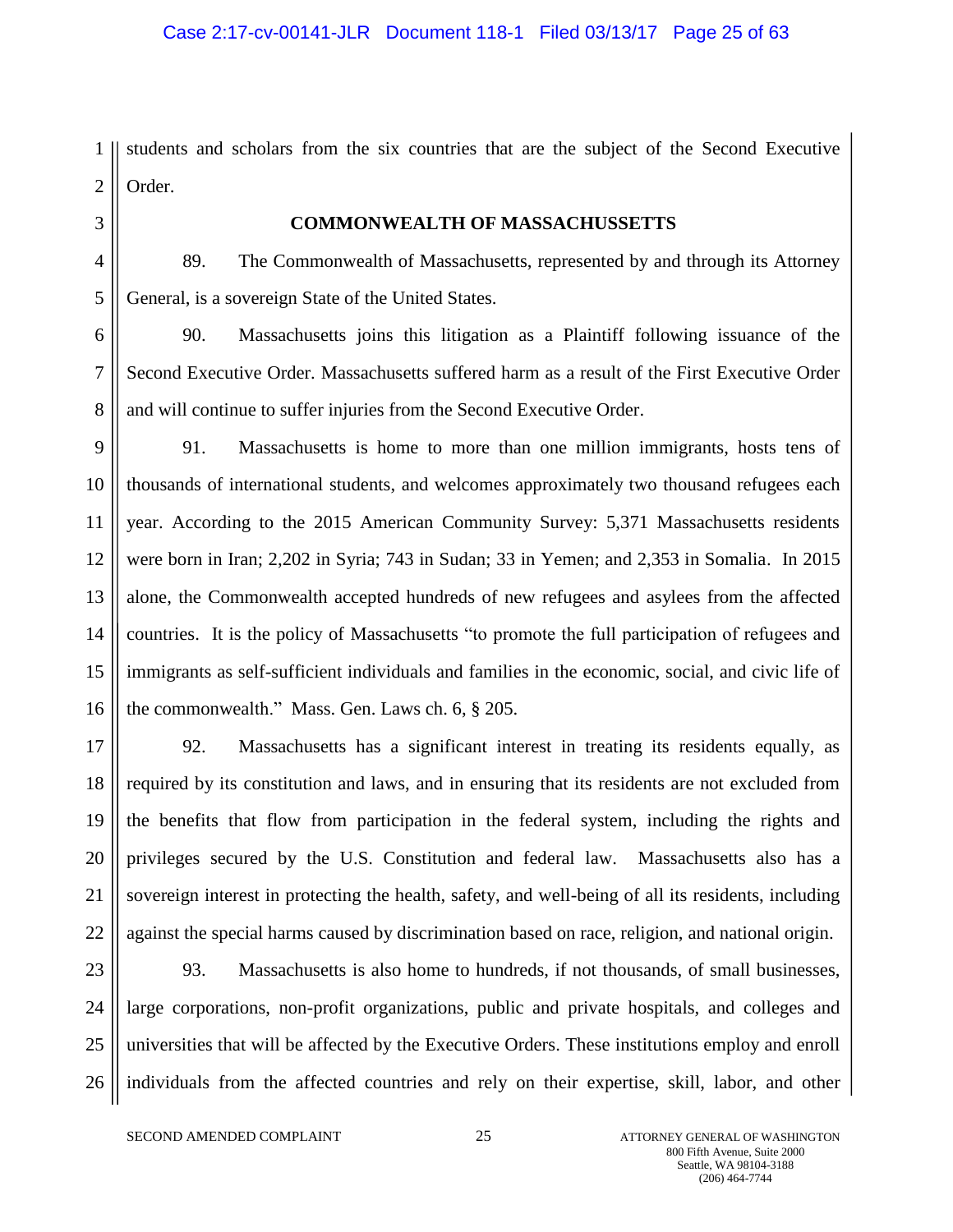#### Case 2:17-cv-00141-JLR Document 118-1 Filed 03/13/17 Page 26 of 63

1 2 3 4 contributions to the State's civic society and economy. These institutions also engage in a constant exchange of information, personnel, and ideas with international partners and collaborators. Such exchanges with institutions, organizations, businesses, and persons in the six affected countries will be hampered or precluded altogether by the Executive Order.

5 6 7 8 9 94. The Second Executive Order will thus affect these organizations' operations and productivity, in turn adversely affecting Massachusetts' overall competitiveness, including visà-vis international competitors who will become more attractive locations for investment, conferences, meetings, and other engines of economic growth. In turn, these harms will reduce Massachusetts' tax and other revenues.

10 11 12 13 14 95. The Second Executive Order will also harm Massachusetts by decreasing travel to the State by students, scholars, tourists, and business travelers. Every person who forgoes a trip to Massachusetts means hotel bookings cancelled, meals not purchased, retail purchases not made, and related taxes not collected. These outcomes will harm Massachusetts' economy as a whole and will immediately decrease state tax and other revenues.

15 16 17 18 96. In higher education and the health care industry in particular, Massachusetts depends upon the unique specialized knowledge and experience of foreign nationals, including from the affected countries, such as doctors, scholars, teachers, and other contributors to these institutions.

19 20 21 22 23 24 97. Massachusetts supports an extensive system of twenty-nine public colleges and universities, including the University of Massachusetts ("UMass"). One in ten households in Massachusetts has a direct connection to UMass, given its 360,000 students, alumni, or employees residing in the state. UMass graduates 17,000 students per year, with 30 percent in Science, technology, engineering and mathematics ("STEM") fields, and spends \$632 million annually on research.

25 26 98. UMass currently has approximately 130 employees from the six affected countries who are neither lawful permanent residents nor U.S. citizens, including professors,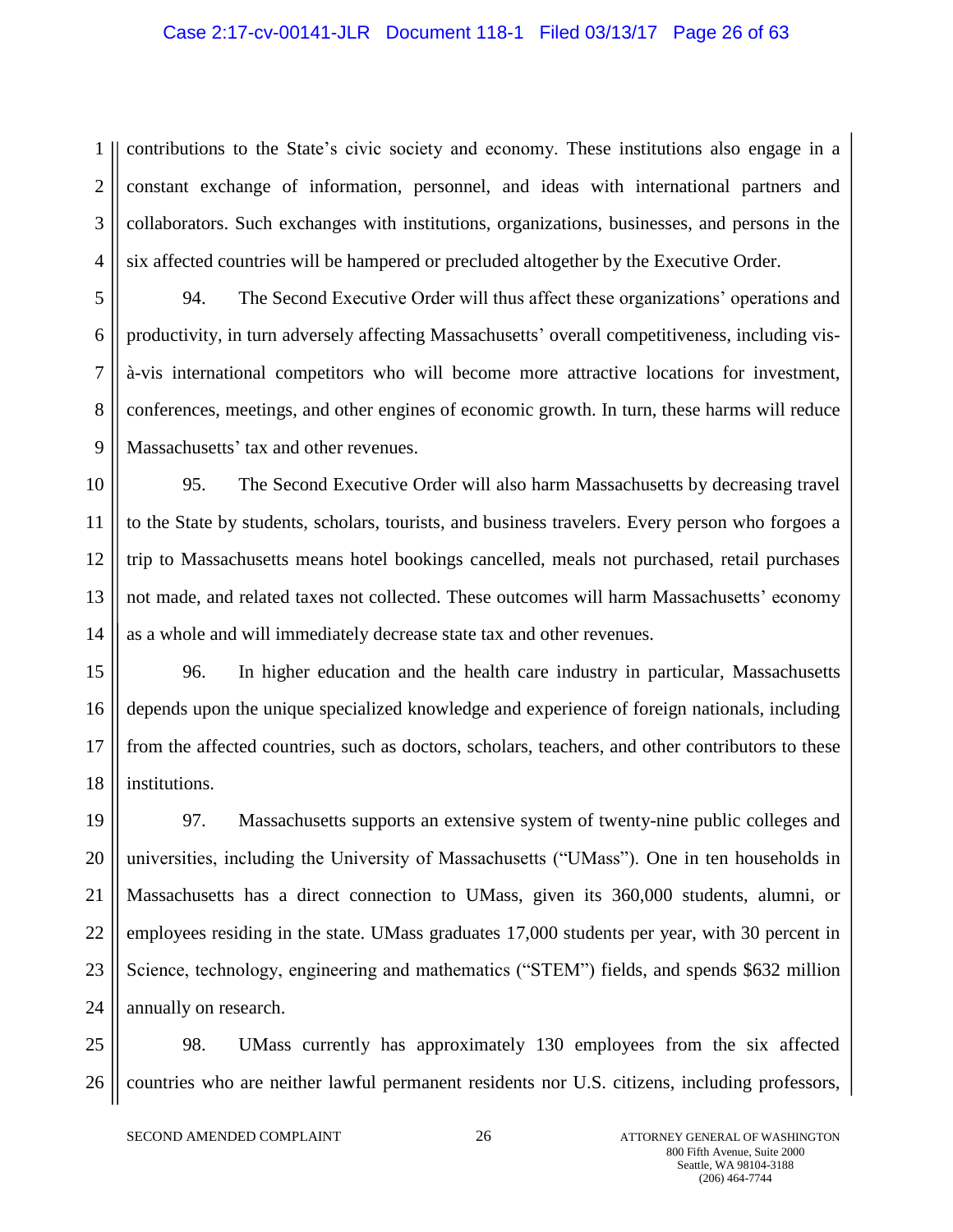#### Case 2:17-cv-00141-JLR Document 118-1 Filed 03/13/17 Page 27 of 63

1 2 3 4 researchers, and postdoctoral fellows across a wide variety of academic departments. To the extent these employees hold expired or single-entry visas, they now face unprecedented delays in the renewal of their visas, precluding them from international travel—whether for personal reasons or to fulfill professional obligations—during the implementation of the entry ban.

5 6 7 8 9 10 99. The Second Executive Order's 90-day entry ban also coincides with the peak period of the hiring season, during which UMass is interviewing top candidates and extending offers to faculty for the 2017-2018 year. Because of the Second Executive Order, UMass may be unable to hire top-ranked potential faculty, lecturers, or visiting scholars from the affected countries, because the Second Executive Order may preclude them from reaching the United States to fulfill their teaching obligations.

11 12 13 14 15 16 17 18 100. UMass has approximately 155 graduate and undergraduate students who are nationals of the affected countries and who are neither legal permanent residents nor U.S. citizens. Approximately 100 of these students are among the University's 130 visa-holding employees, including, for example, graduate teaching and research assistants. The Second Executive Order jeopardizes the continued enrollment of these current students, who may face unprecedented delays in the renewal of visas due to the implementation of the Second Executive Order. These students may also be effectively precluded from traveling outside the United States, because the entry ban threatens their ability to return.

19 20 21 22 23 24 25 101. UMass also regularly receives applications from prospective students who are nationals of the affected countries. Indeed, although the admissions process is on-going, UMass has already extended at least 40 offers of admission for the 2017-2018 academic year to prospective undergraduate and graduate students who are nationals of these countries. Admitted students in the affected countries who are unable to obtain a visa on or before March 15, 2017, will likely be unable to matriculate at UMass, or at any other college or university in the United States, for the 2017-2018 academic year.

26

#### **PLAINTIFF STATE OF NEW YORK**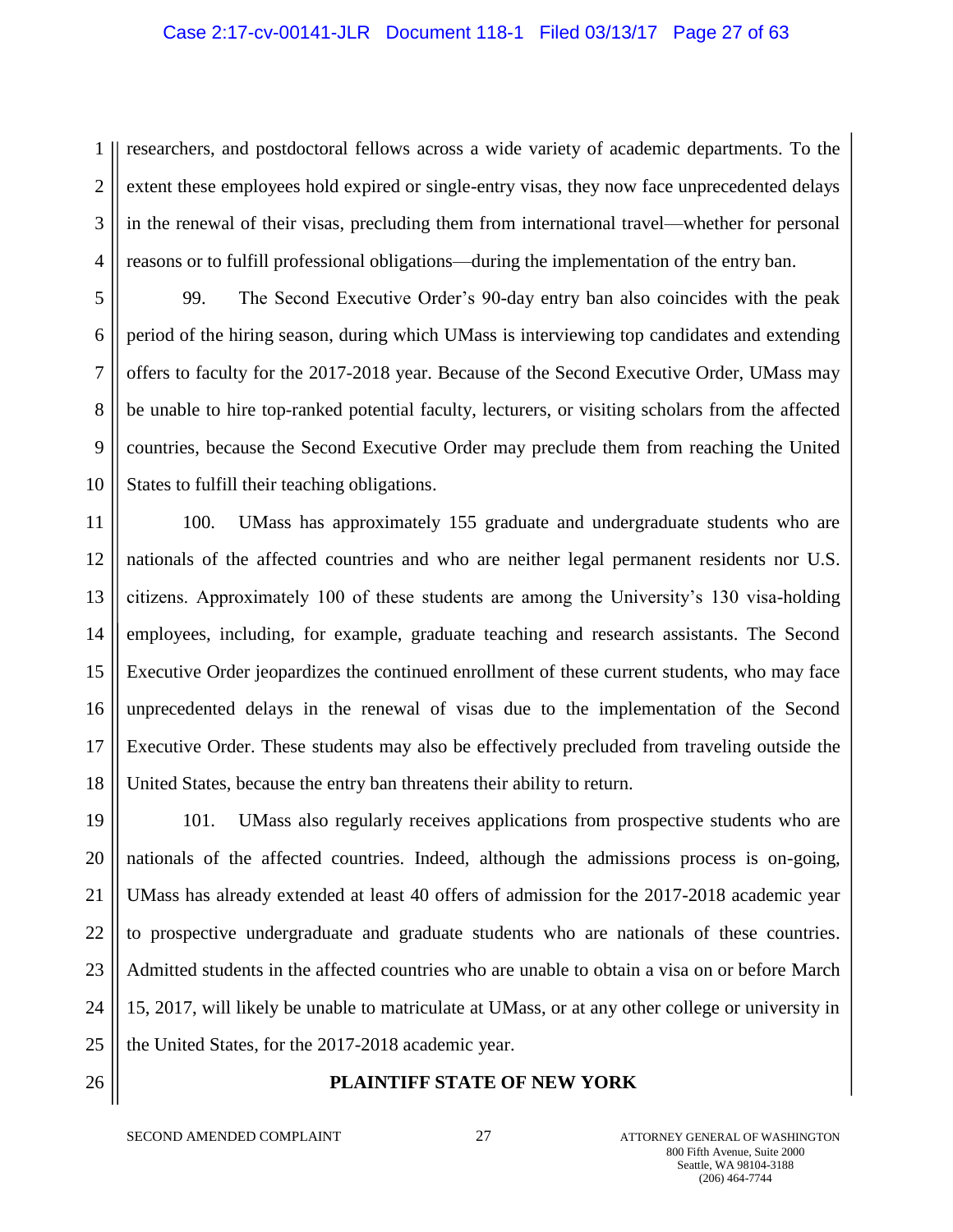#### Case 2:17-cv-00141-JLR Document 118-1 Filed 03/13/17 Page 28 of 63

1 2 102. The State of New York, represented by and through its Attorney General, is a sovereign state of the United States.

3

4

5

6

103. According to the most recent American Community Survey, New York has more than 4.4 million foreign-born residents, more than 13,000 of whom were born in one of the six countries named in the Second Executive Order. Approximately two percent of New Yorkers (just under 400,000) identify as Muslim.

7 8 9 104. New York joins this litigation as a Plaintiff following issuance of the Second Executive Order. New York suffered harm as a result of the First Executive Order and will continue to suffer injuries from the Second Executive Order.

10 11 12 13 14 15 16 17 18 19 20 21 22 105. The Second Executive Order hampers the ability of colleges and universities in New York State—including the City University of New York ("CUNY"), State University of New York ("SUNY"), and Rochester Institute of Technology ("RIT")—to recruit, accept, and retain top international students and scholars from anywhere in the world, and to promote the exchange of ideas across international boundaries. CUNY currently enrolls more than 8,000 international students from over 100 countries, including more than 850 students born in the affected countries. SUNY enrolls more than 22,000 international students from 160 different countries, including approximately 232 students from the six designated countries. As a result of the Second Executive Order, many scholars and students from Muslim-majority countries now have reservations about relocating to the United States. CUNY's Graduate School, for example, expects the yield on its outstanding offers to applicants to decline as a result of the uncertainty that just-admitted students from the affected countries face over their ability to travel to the United States.

23 24 25 26 106. The Second Executive Order also interferes with the ability of New York-based scholars and students to travel for research and to participate in international programs. CUNY students from Muslim-majority countries are afraid to travel abroad, including for study-abroad programs, because they fear being unable to return to the United States. CUNY's Spitzer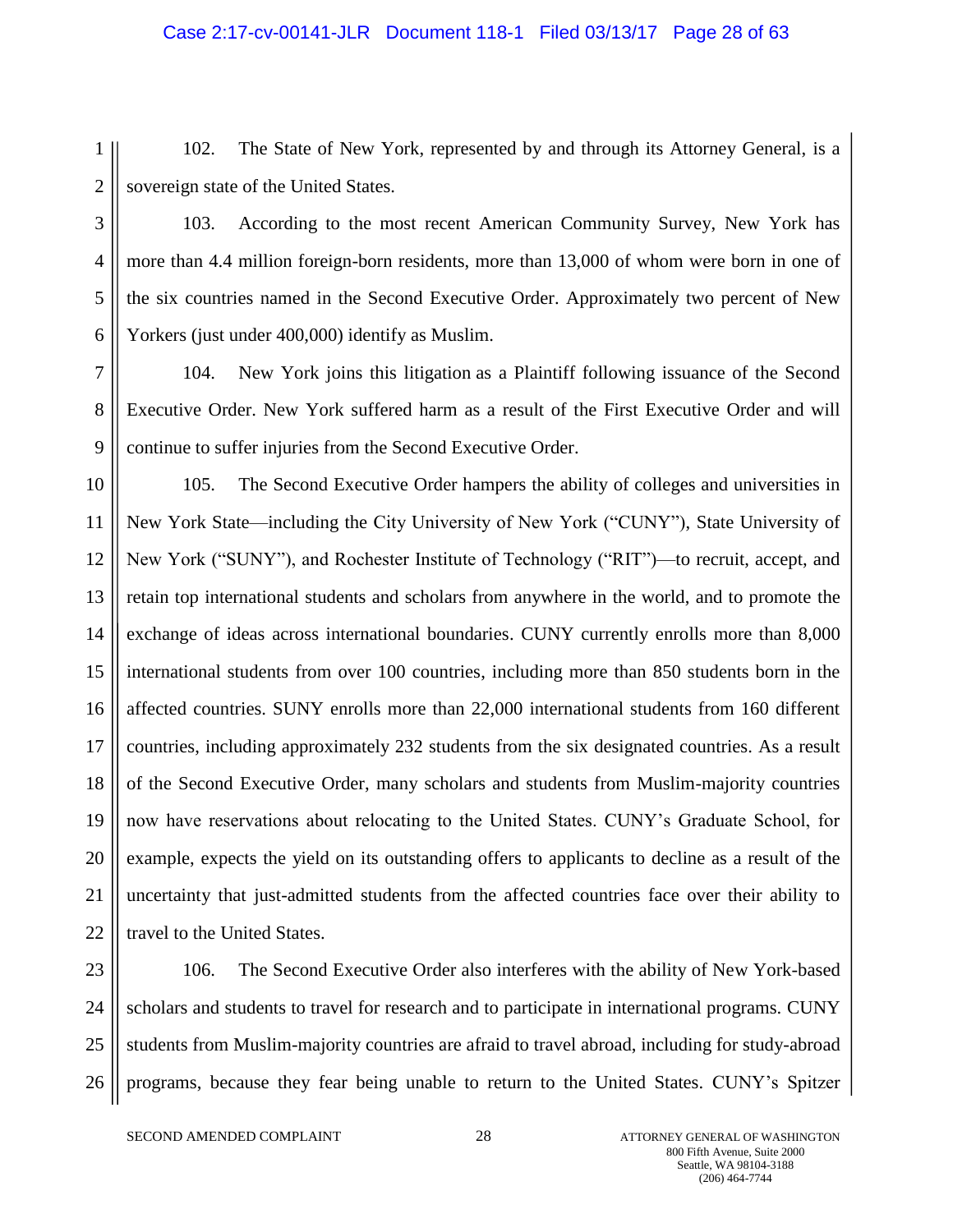#### Case 2:17-cv-00141-JLR Document 118-1 Filed 03/13/17 Page 29 of 63

1 2 3 4 5 6 School of Architecture at City College already has suspended a partnership with institutions in Mexico City because the School cannot risk sending its students outside the United States when some may not be able to return. The uncertainty created by the Second Executive Order means that study-abroad programs dependent on minimum levels of enrollment will find it more difficult to meet critical targets, which will cause program cancellations and deny irreplaceable educational experiences to New York-based students.

7 8 9 10 11 12 13 14 107. The international students and faculty who are directly affected by the Second Executive Order substantially contribute to New York State's economy. Based on information from Open Doors and the U.S. Department of Commerce, the Institute of International Education estimates that in 2015, international students from the six designated countries who were enrolled in New York State institutions contributed \$28.8 million to New York State's economy, which includes direct payments for tuition and fees and living expenses, and excludes indirect economic benefits such as contributions of international students and scholars to innovation in academic and medical research.

15 16 17 18 19 20 21 22 108. The Second Executive Order also harms health care institutions in the State, which rely on foreign nationals—including those from the six designated countries—to provide health care to New Yorkers, and to train and teach the next generation of medical professionals in New York. According to the Immigrant Doctors Project, about 550 doctors who trained in the six designated countries provide 1.1 million medical appointments each year in New York State. The Greater New York Hospital Association ("GNYHA") reports that 80 member hospitals in the State employ 72 physician trainees and 38 other health care workers who have nonimmigrant visas from the six designated countries.

23 24 25 26 109. The uncertainty created by the Second Executive Order—and its January 27, 2017, predecessor—is already having a negative effect on New York hospitals participating in this year's National Residency Matching Program ("the Match"). Some hospitals are reluctant to highly rank some of their best candidates, who are from foreign countries (including the six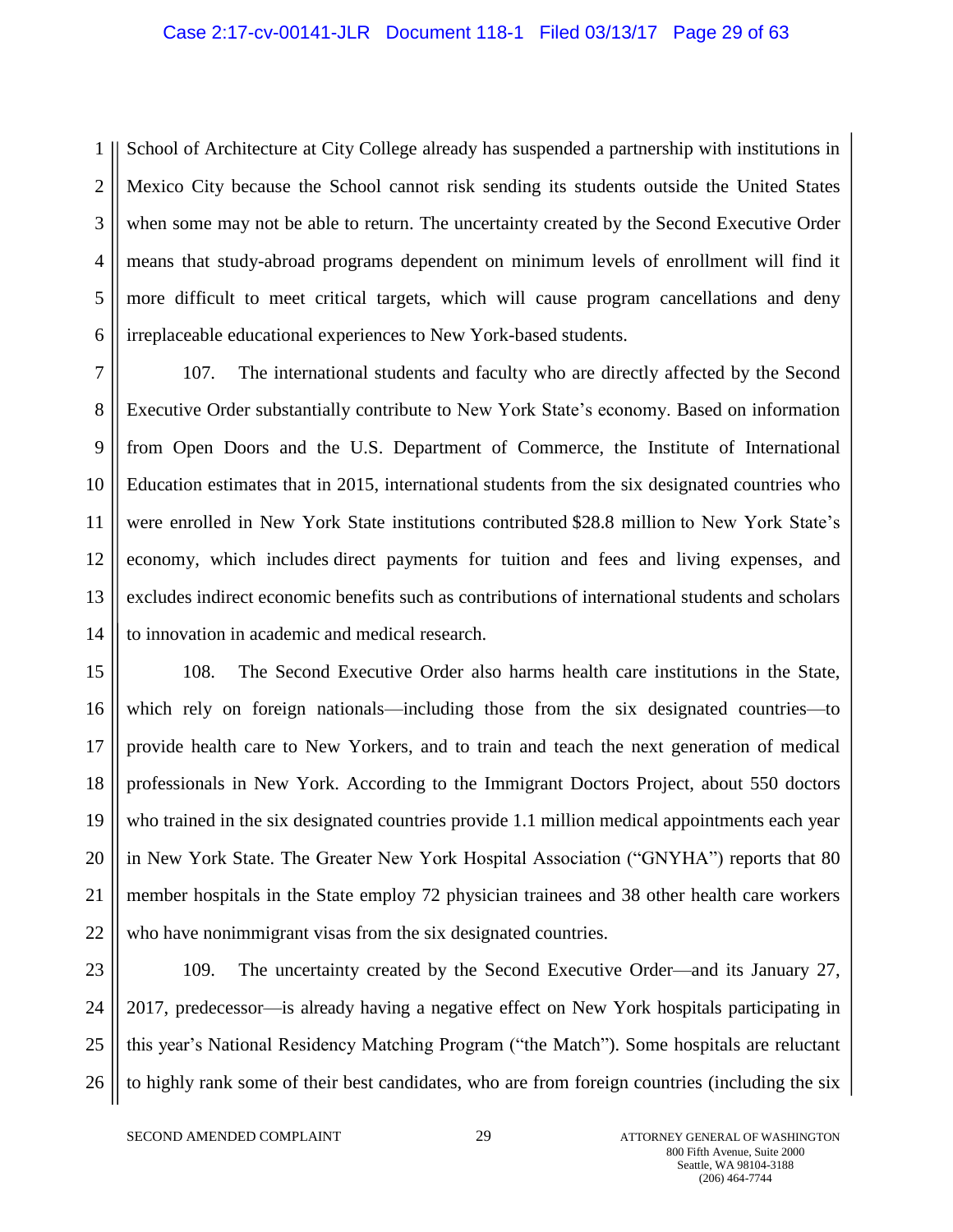#### Case 2:17-cv-00141-JLR Document 118-1 Filed 03/13/17 Page 30 of 63

1 2 3 4 5 6 designated countries), because it will be very difficult to fill a vacant residency position after the Match. Hospitals that take the risk of highly ranking foreign nationals from the affected countries may successfully match with foreign nationals who will not be allowed to begin training and serving patients in New York on July 1, 2017. If the matching foreign nationals cannot obtain visas, the hospitals will be forced to identify other, potentially less-qualified, candidates from the remaining applicants who have not been matched.

7 8 9 10 11 12 13 14 110. New York's "safety-net" hospitals—i.e., those in one of 97 medically underserved communities in New York with high-need populations—rely particularly heavily on foreign national resident physicians. For example, of the 91 resident physicians in the Department of Internal Medicine at Interfaith Medical Center, a safety-net hospital in Brooklyn, 43 are on H-1B visas, 12 are on J-l visas, and 20 are legal permanent residents. Interfaith's medical staff includes four Sudanese residents who are concerned about leaving the country for fear of not being allowed to return, and whose family members may not be able to visit them here because of the Second Executive Order.

15 16 17 18 19 20 21 111. The Committee of Interns and Residents ("CIR") reports that CIR members who are foreign nationals of non-designated nations with large Muslim populations have inundated CIR's counsel with calls, expressing concern that the Executive Orders will be expanded to include their countries of origin. As CIR's experience shows, the Second Executive Order has made foreign nationals fearful about coming to New York to train and work. This has significant public health implications for New York as even the shortage of one physician can have a significant impact on safety-net hospitals and the patients they treat.

22 23 24 25 26 112. The Second Executive Order also endangers critical research being conducted by New York-based foreign nationals from the designated countries, including research into techniques to diagnose kidney cancer at early stages, drug candidates for diabetes, and treatments for leukemia. The ban is forcing these New York-based scientists to choose between continuing their life-saving research and being able to see their family members who are still in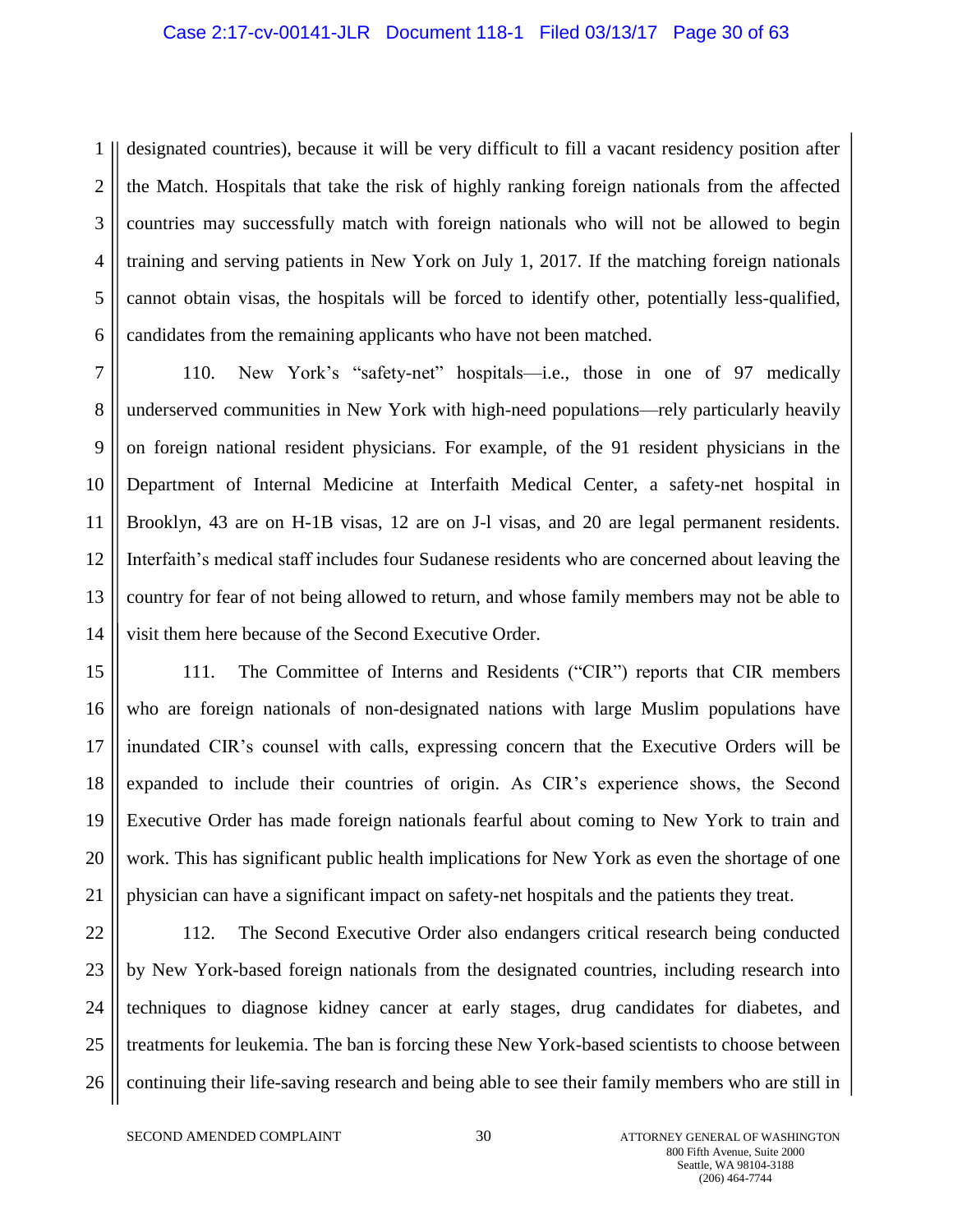#### Case 2:17-cv-00141-JLR Document 118-1 Filed 03/13/17 Page 31 of 63

1 2 3 4 the designated countries. A postdoctoral research fellow studying leukemia also is fearful that she will not be able to renew her visa when it expires next year. And a scientist working on diabetes drugs cannot leave the United States on her single-entry F1 student visa because she would risk being unable to return to her research and her fiancé if she left.

5 6 7 8 9 10 11 113. The Second Executive Order also hurts New York State's tourism industry, which is the fourth largest employer in the State. In 2015, the tourism industry sustained 764,072 jobs, provided workers with a total income of \$33.1 billion, and generated \$8 billion in state and local taxes—saving each household an average of \$1,100 in taxes; overseas travelers accounted for 30 percent (\$19 billion) of the tourism spending supporting those economic benefits. In New York City alone, the tourism industry supported more than 362,000 waged and salaried employees in 2015.

12 13 14 15 16 17 18 19 20 114. The Second Executive Order already is chilling foreign nationals from visiting New York State, and could cost the State and its residents hundreds of millions of dollars in lost revenue. For the first time in seven years, New York City officials are expecting a drop in the number of foreign visitors. New York City now expects to draw 300,000 fewer foreigners this year than in 2016, a decline that will cost New York City businesses at least \$600 million in sales. Smaller cities such as Ithaca also anticipate a decline in tourism revenues as would-be foreign tourists have contacted the Chamber of Commerce to inform the Chamber that President Trump's Executive Orders have caused them to cancel plans to attend and visit Ithaca-regional events and attractions.

21 22 23 24 25 26 115. The Second Executive Order harms New York companies by—among other things—interfering with business travel and undermining the ability of New York companies to recruit top talent from countries with significant Muslim populations, putting those companies at a disadvantage in the competitive international hiring market. For example, Kickstarter—the world's largest funding platform for creative projects—is concerned that the Second Executive Order will impede travel to Kickstarter-hosted events for creators around the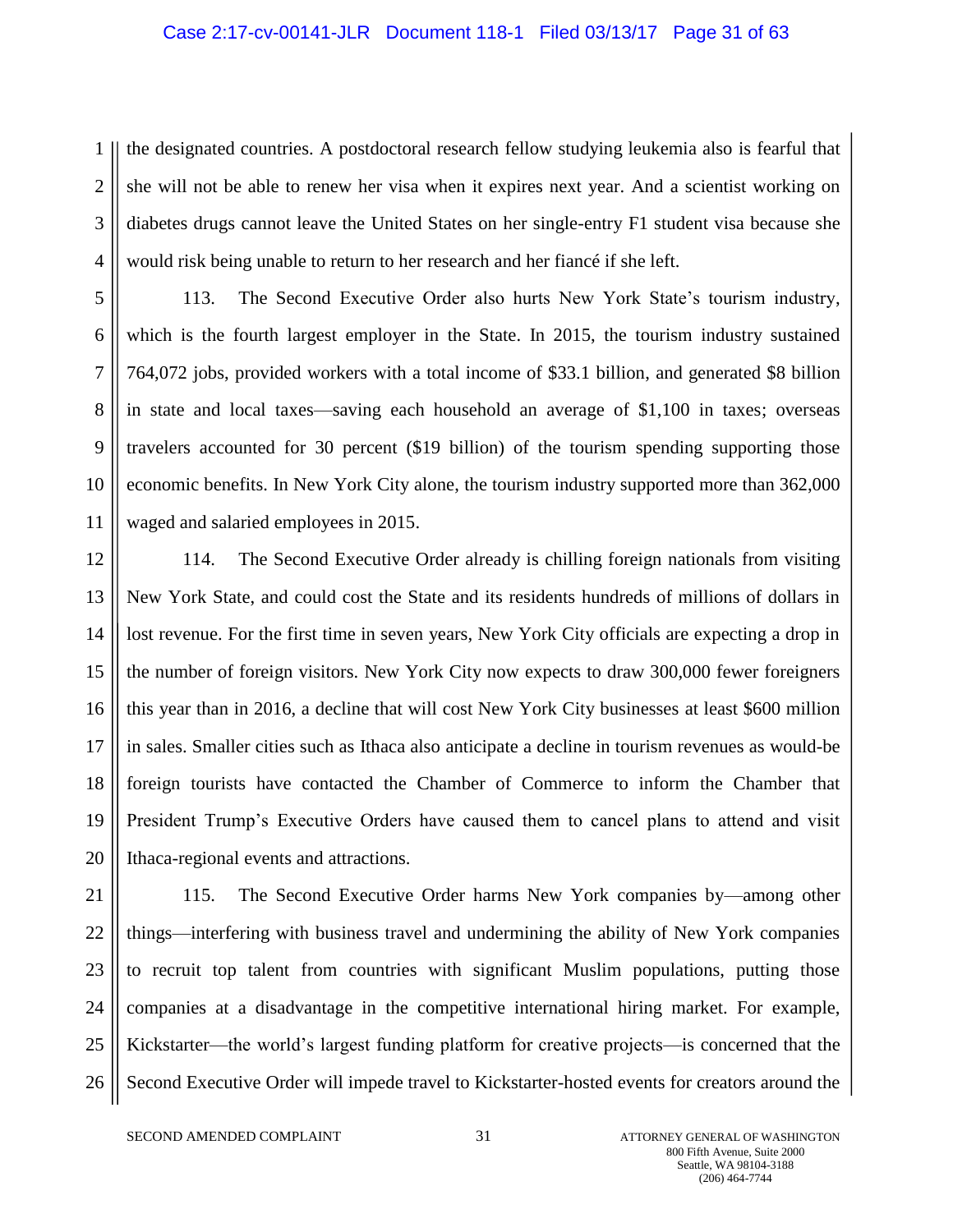#### Case 2:17-cv-00141-JLR Document 118-1 Filed 03/13/17 Page 32 of 63

1 2 3 4 5 6 7 8 world, including the approximately 50 current creators who live in a Muslim-majority country. Meetup, one of the largest networks of local community groups in the world, has among its employees 12 visa-holders who are now worried about their future status in this country. MongoDB, a database software company, employs 700 individuals in 27 offices across 13 countries; the Second Executive Order hinders MongoDB's efforts to serve customers and users around the world and to recruit internationally. The non-citizen employees of Casper Sleep Inc., an e-commerce seller of mattresses and other sleep-related products, worry about what is coming next, making it difficult for them to focus on their work.

9 10 11 12 13 14 15 16 17 18 116. Etsy, a global creative commerce platform, currently employs more than 175 employees outside the United States, some of whom may be prevented from traveling to and from Etsy's U.S.-based offices as a result of the Second Executive Order. Moreover, the Second Executive Order has caused Etsy employees of the Muslim faith to feel ostracized. The same issue has surfaced at ATM World Corp., which operates 4,500 Automated Teller Machines ("ATMs"), and services approximately 2,000 Yemeni-owned businesses across the five boroughs of New York City. Many of the company's employees are uncomfortable traveling throughout the city to service customers because the anti-immigrant and anti-Muslim rhetoric surrounding the Second Executive Order and its predecessor makes them fearful about being targeted based on their background and religion.

19 20 21 22 23 24 25 26 117. The Second Executive Order separates New York residents from their family members in the designated countries. Rabyaah Althaibani, a Yemeni-American community organizer with U.S. citizenship, knows many New York City residents who now face uncertainty as to their ability to travel outside the United States and to be re-united with family members abroad. Ms. Althaibani's own husband, a Yemeni national and journalist, is currently stranded in Kuala Lumpur, Malaysia. Another Yemeni-American U.S. citizen and New York resident, Abdo Elfgeeh, fears that he will not be reunited with his wife and four children, who are in Sana'a, Yemen. Both Ms. Althaibani and Mr. Elfgeeh have filed an I-130 Petition for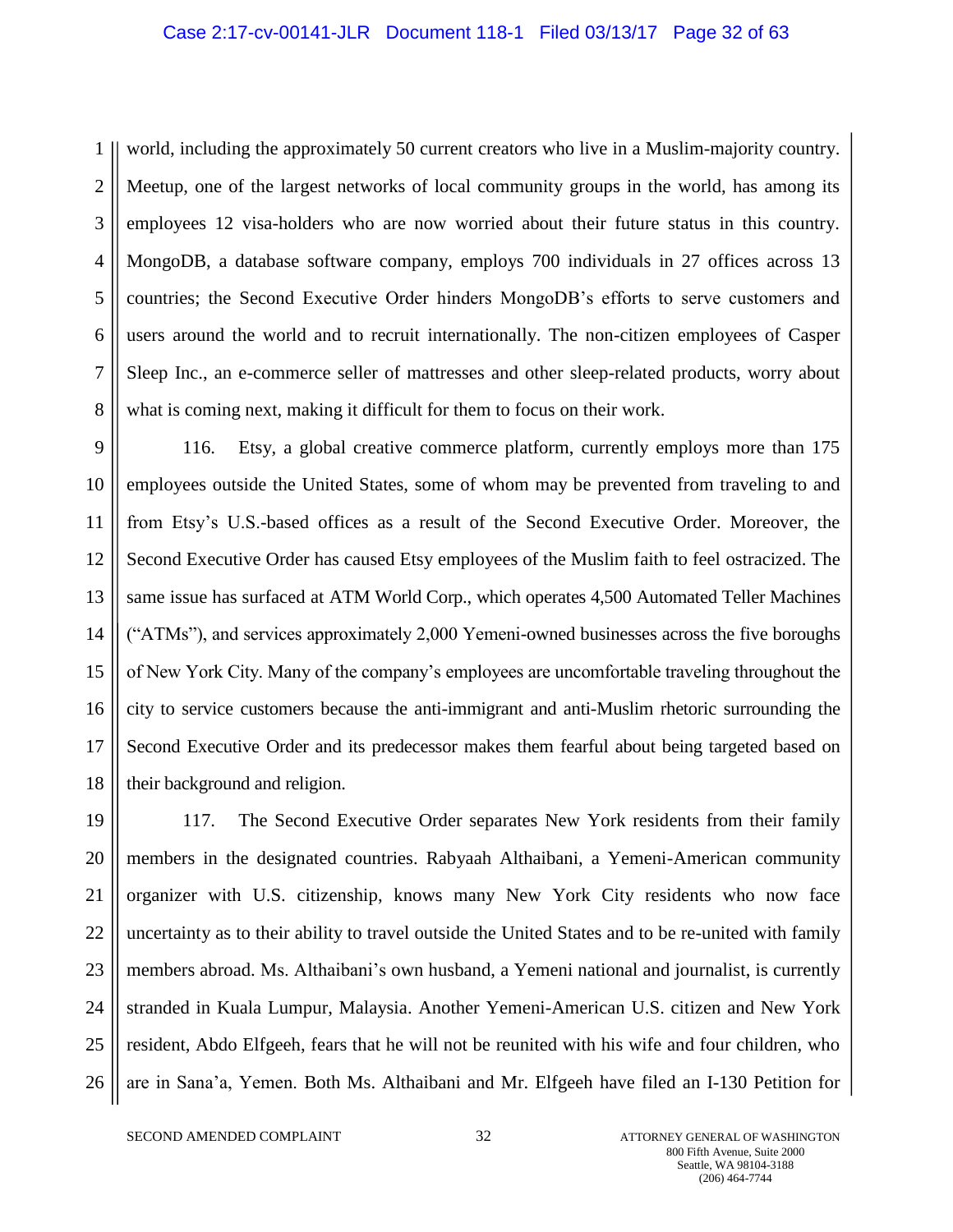#### Case 2:17-cv-00141-JLR Document 118-1 Filed 03/13/17 Page 33 of 63

1 2 3 4 Alien Relative on behalf of their family members, and have already had interviews with USCIS; Ms. Athaibani was even told her husband's petition was approved. But the Executive Order's 90-day ban on Yemeni nationals entering the United States has put their applications in limbo.

5 6 7 8 9 118. The Second Executive Order's suspension of the USRAP directly harms refugees residing in New York. As of the Second Executive Order's issuance, the United States had already vetted 60,000 individuals for resettlement in the country. These refugees are now stranded in crisis zones, even though they have established to the satisfaction of consular officers that their lives are in danger and they pose no threat to the United States.

10 11 12 13 119. In 2016, New York received 5,830 refugees, of whom 44 were refugees from Iran, one was a refugee from Libya, 989 were refugees from Somalia, 141 were refugees from Sudan, seven were refugees from Yemen, and 803 were refugees from Syria. Some refugee families have been separated because their members obtained refugee status at different times.

14 15 16 17 18 19 20 21 22 23 120. In addition, the suspension of the USRAP interferes with the ability of refugee resettlement organizations in New York State to fulfill their mission. Such agencies include the International Rescue Committee ("IRC") in New York; the Rochester-based Catholic Family Center; Catholic Charities Tompkins/Tioga Immigrant Services Program; and the International Institute of Buffalo. For example, the IRC in New York has 25 cases (56 people) in its pipeline waiting for resettlement in New York, from countries such as Iraq, Afghanistan, Syria, El Salvador and Cuba. However, as a result of the Second Executive Order's limits on USRAP, these people may not be resettled. Similarly, arrangements for the arrival in Ithaca of at least three refugee families were impeded by the First Executive Order, and the Second Executive Order has further delayed the arrival of these families by at least four months.

24 25 26 121. The Second Executive Order's reduction in the number of refugee arrivals this fiscal year (ending September 30, 2017) from 110,000 to 50,000 translates into funding cuts and staff layoffs for refugee resettlement organizations. This will, in turn, jeopardize the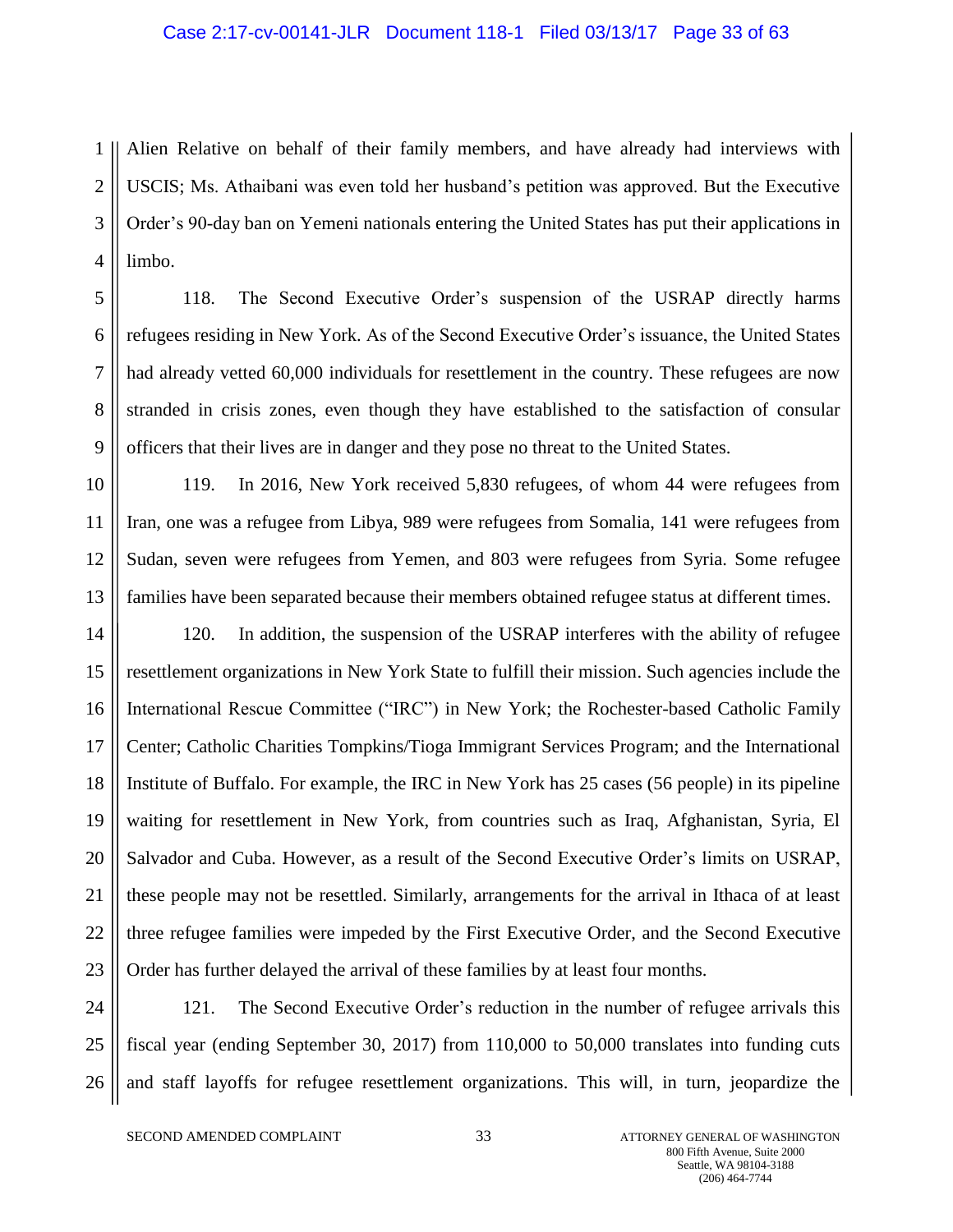#### Case 2:17-cv-00141-JLR Document 118-1 Filed 03/13/17 Page 34 of 63

1 2 3 4 5 6 capacity of these organizations to provide essential services—such as English-language instruction and job skills training—to refugees who are already in the State. A decrease in the number of arriving refugees also may negatively affect employers, such as in Rochester where Kraft, Wegmans Food Markets, and the University of Rochester have a practice of hiring refugees. The reduction also will hurt local economies as landlords will rent out fewer apartments and retailers will make fewer sales.

7 8 9 10 122. Finally, the Second Executive Order causes fear and uncertainty for refugees about their legal status, rights, and future in the United States, and thus reintroduces the type of persecutory and government-instilled fear that caused these refugees to flee their countries of origin in the first place.

11

# **PLAINTIFF STATE OF OREGON**

12 13 14 15 16 17 18 19 123. The State of Oregon joins this action to protect its residents, its employers, its agencies, its educational institutions, and its state constitution and laws against both the First and Second Executive Orders, which harm the State, its economy, its institutions, its families, its laws, and its sovereign interest in serving as a welcoming home to people from all over the world. The Governor is the State's chief executive officer and is responsible for overseeing the State's operations and ensuring that its laws are faithfully executed. The Attorney General is the State's chief legal adviser whose powers and duties include acting in federal court on matters of public concern.

20 21 22 23 24 25 124. According to the American Community Survey data from the U.S. Census Bureau, as of 2015, thousands of Oregon residents were born in Iran, Libya, Somalia, Sudan, Syria, and Yemen. Oregon's companies employ immigrants, refugees, and others who would be affected by the ban in more indirect ways (spouses of immigrants, for example). Threats to Oregon's companies will result in serious risks to Oregon's financial investments, its credit rating, its companies, and its tax revenue from those companies and their employees.

26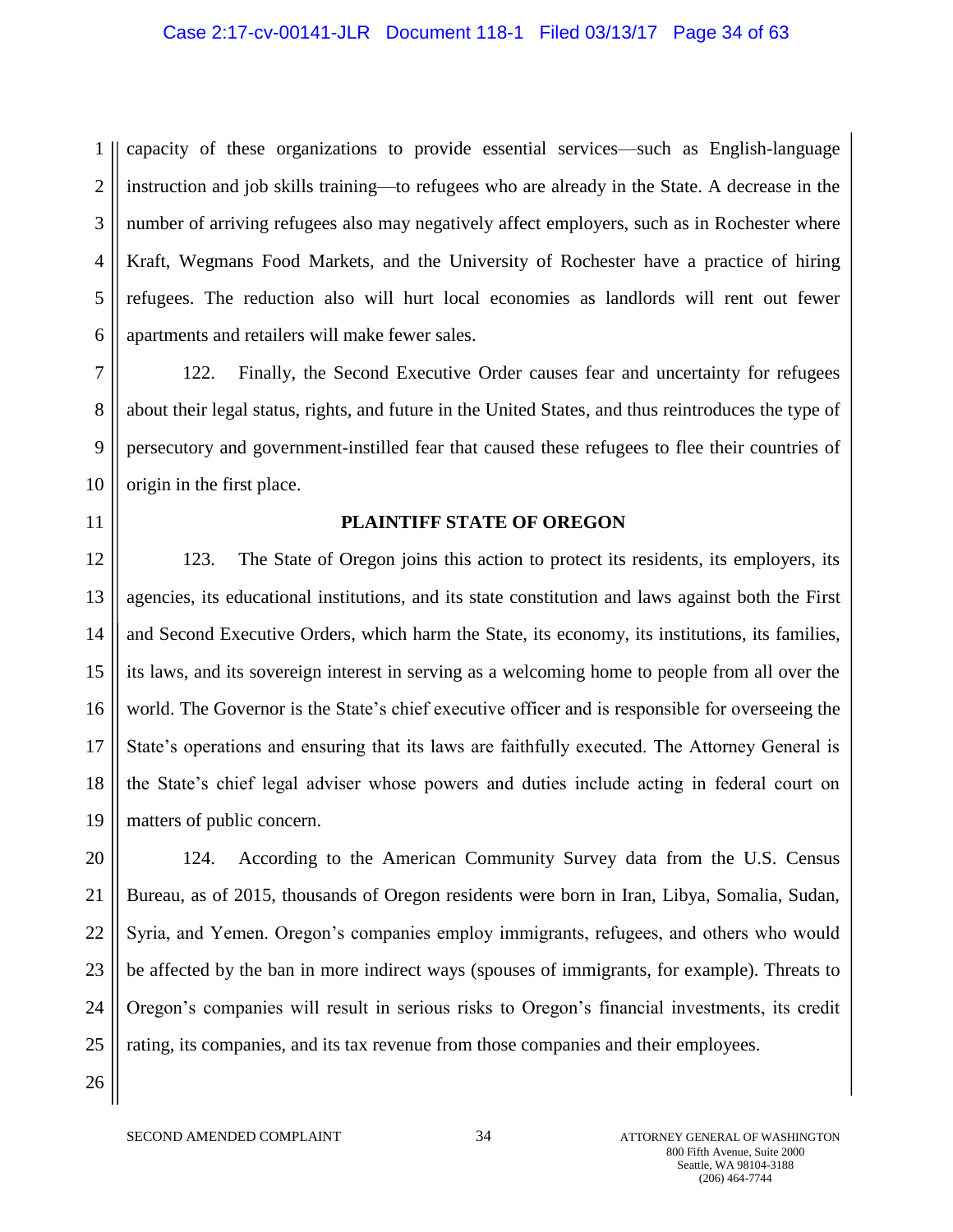#### Case 2:17-cv-00141-JLR Document 118-1 Filed 03/13/17 Page 35 of 63

1 2 3 4 5 125. Portland International Airport, located in Portland, Oregon, served over 670,000 international travelers in 2016. It has been estimated that international travelers from just one major airline contribute over \$172 million in business revenue to Oregon. The Second Executive Order will cause significant economic injury to Oregon by interfering with international travel and deterring international travelers from coming to Oregon.

6 7 8 9 10 11 126. Since 2010, more than 8,500 refugees have arrived in Oregon; two of the six most common refugee groups come from Iran and Somalia. After a refugee is granted legal status and permission to enter the U.S., state agencies and community organizations handle the "resettlement and acculturation process." The Federal Office of Refugee Resettlement provides up to eight months of cash and medical assistance. Those federal funds are administered through the Oregon Department of Human Services.

12 13 14 15 16 17 18 19 20 127. A number of organizations—including Ecumenical Ministries of Oregon, Catholic Charities of Oregon, and the Immigrant and Refugee Community Organization assist hundreds of refugees with resettlement in Oregon every year. If refugees are no longer permitted to enter the United States for 120 days or longer, these organizations may lose federal funding and may have to lay off some or all of their staff. For example, even if the ban lasts just 120 days, Catholic Charities stands to lose between \$200,000 and \$350,000 in funding and is already considering reducing its workforce by almost half. The State of Oregon will accordingly lose the income taxes that were paid as a result of those jobs existing in Oregon.

21 22 23 24 25 26 128. The University of Oregon ("UO") is a public research university with more than 3,000 students from countries other than the United States, including the countries affected by the First and Second Executive Orders. International students typically pay substantially more than in-state students; those students pay more than \$100 million in tuition each year, in total. This tuition allows UO to subsidize Oregon students, who pay about three times less than international students. Even students from outside the immediately affected countries have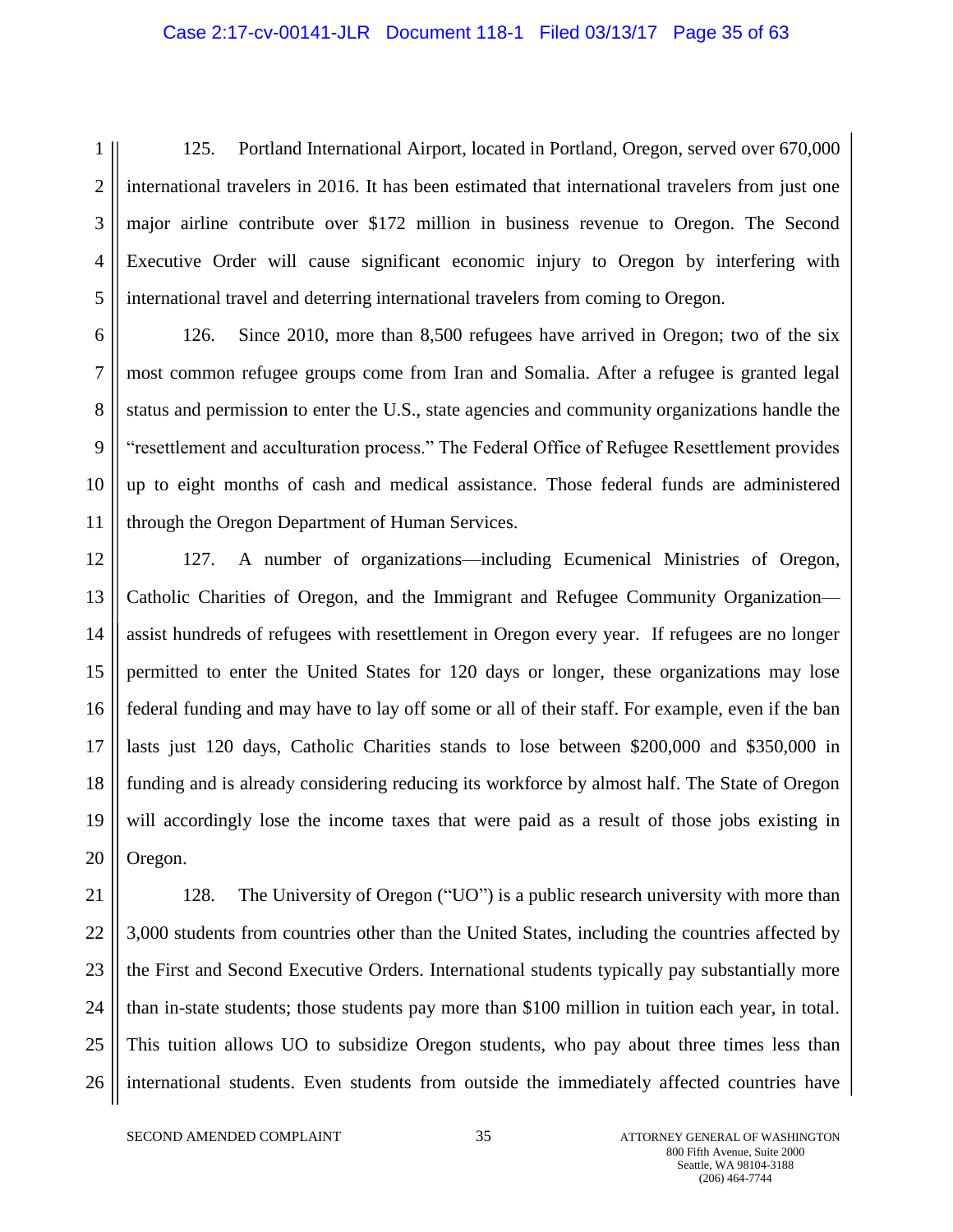#### Case 2:17-cv-00141-JLR Document 118-1 Filed 03/13/17 Page 36 of 63

1 2 3 4 5 expressed a loss of enthusiasm for the prospect of studying in the United States. UO's Admissions Department has already seen a 15 percent decrease in applications from international students. UO is also facing the likely loss of participants in two international conferences already scheduled for UO campuses, because attendees and international schools are hesitant to schedule travel to the United States.

6 7 8 9 10 11 12 13 14 129. Portland State University (PSU) is a public research university with nearly 2,000 students from countries other than the United States, including the countries affected by the First and Second Executive Orders. Approximately \$33 million of PSU's tuition and fee revenue in academic year 2015-16 was derived from international students. The First Executive Order already had an adverse impact on, among others, a visiting researcher who traveled to Finland over the winter break and was prevented from returning and continuing his research, and a recent graduate who was unable to return to PSU to present his research at PSU with his graduate advisor. The presentation will likely occur outside the country now, which requires PSU to bear the cost of having the research presented in another country.

15 16 17 18 19 20 21 22 130. Oregon State University (OSU) has 3,529 international students enrolled, comprising more than 11 percent of its student body and including students who are citizens of the countries affected by the First and Second Executive Orders. As with other students from outside Oregon, those students typically pay full non-resident rates; OSU's international students represent approximately \$85 million in annual gross tuition revenue to OSU. OSU's efforts to address the effects of the First Executive Order and, now, the Second Executive Order on its students and faculty are draining away time and resources that otherwise would be spent on other community needs.

23 24 25 26 131. Other public and private schools face similar harms. For example, Lewis & Clark College, a private institution in Portland, has more than 200 international students. Like the First Executive Order, the Second Executive Order will harm the college's ability to attract and retain students from the countries subject to the immigration ban, and are likely to have a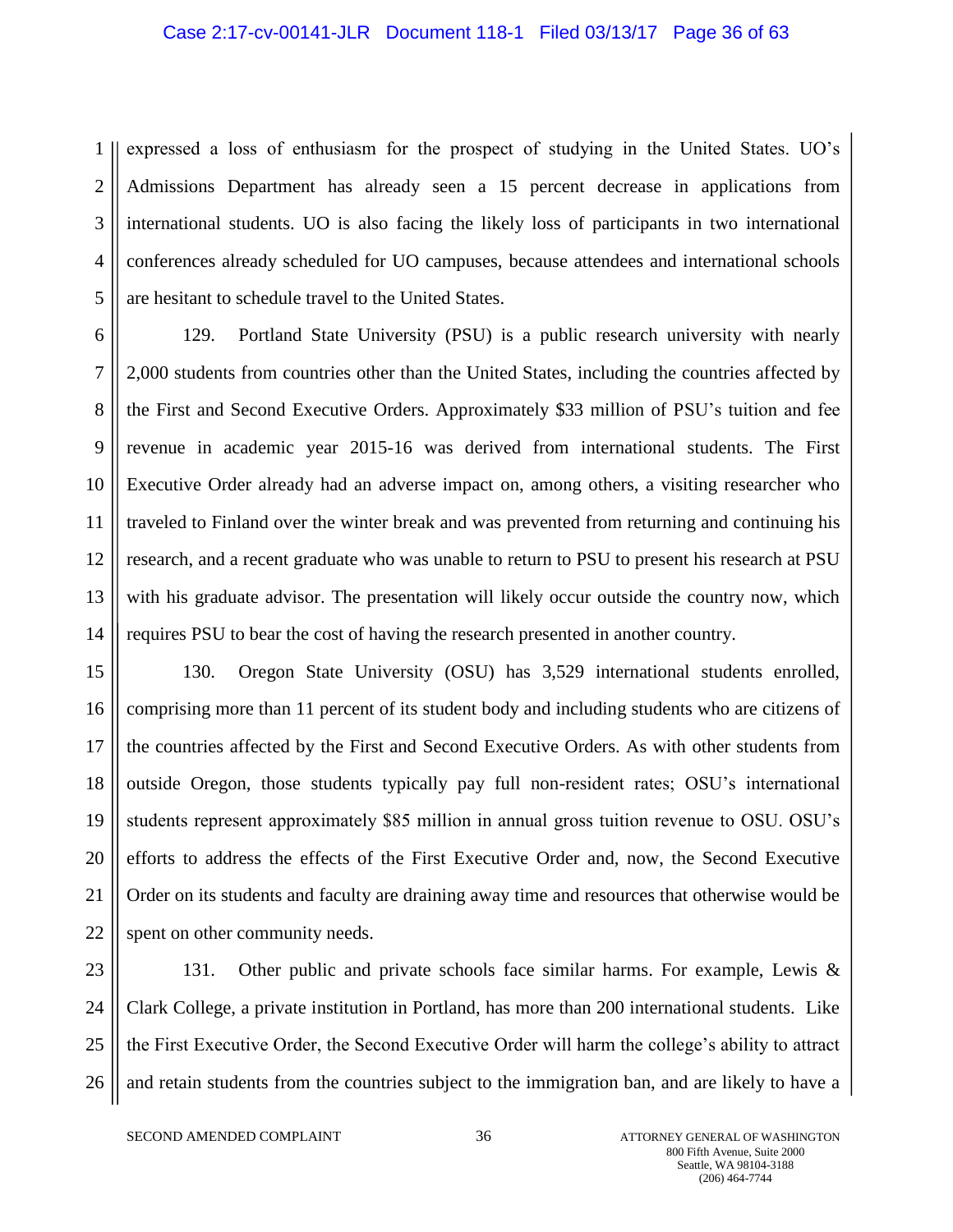#### Case 2:17-cv-00141-JLR Document 118-1 Filed 03/13/17 Page 37 of 63

1 2 3 chilling effect on Lewis & Clark's ability to recruit international students, causing both fiscal harm (loss of tuition) and harm to the college's ability to foster a diverse and global student body.

4 5 6 7 8 9 10 11 132. Oregon Health & Sciences University ("OHSU"), a public academic medical center, had at least 15 individuals at its campus from the seven countries affected by the First Executive Order: six students, two post-doctoral fellows, one professor, and six medical residents. Many of these individuals remain affected by the Second Executive Order. The school is expecting two more post-doctoral fellows from Iran. The medical residents are performing critically needed medical care in the fields of surgery, pathology, and cardiology; if they left the country due to the effects of the First or Second Executive Orders, OHSU likely would not be able to replace them.

12 13 14 15 16 17 18 19 20 21 22 23 24 133. The Second Executive Order will also harm Oregon's ability to recruit doctors, particular in rural and underserved areas. Oregon depends on international medical graduates who have been given a J-1 visa to complete a medical residency or fellowship in the United States. A stipulation of the J-1 visa is that, upon completion of training, the physicians must return to their home country for two years, but this requirement may be "waived" for a physician willing to work in a shortage area. Since 2002, approximately 320 J-1 visa physicians have practiced in Oregon, including 15 physicians from the countries affected by the First Executive Order. As required by the visa, these physicians serve regions such as rural areas of southern and eastern Oregon that have difficulty recruiting physicians domestically, particularly physicians who are willing to accept the Oregon Health Plan or Medicare payment. Currently, a physician from Iran is practicing in underserved areas. Without J-1 visa physicians, Oregon patients will have to either delay treatment or travel farther to obtain it, resulting in additional Oregon Health Plan and Medicare costs to the State.

25 26 134. There is a great deal of competition to obtain physicians willing to work on the J-1 program. In the past, Oregon has been unable to fill all of its 30 available slots, and the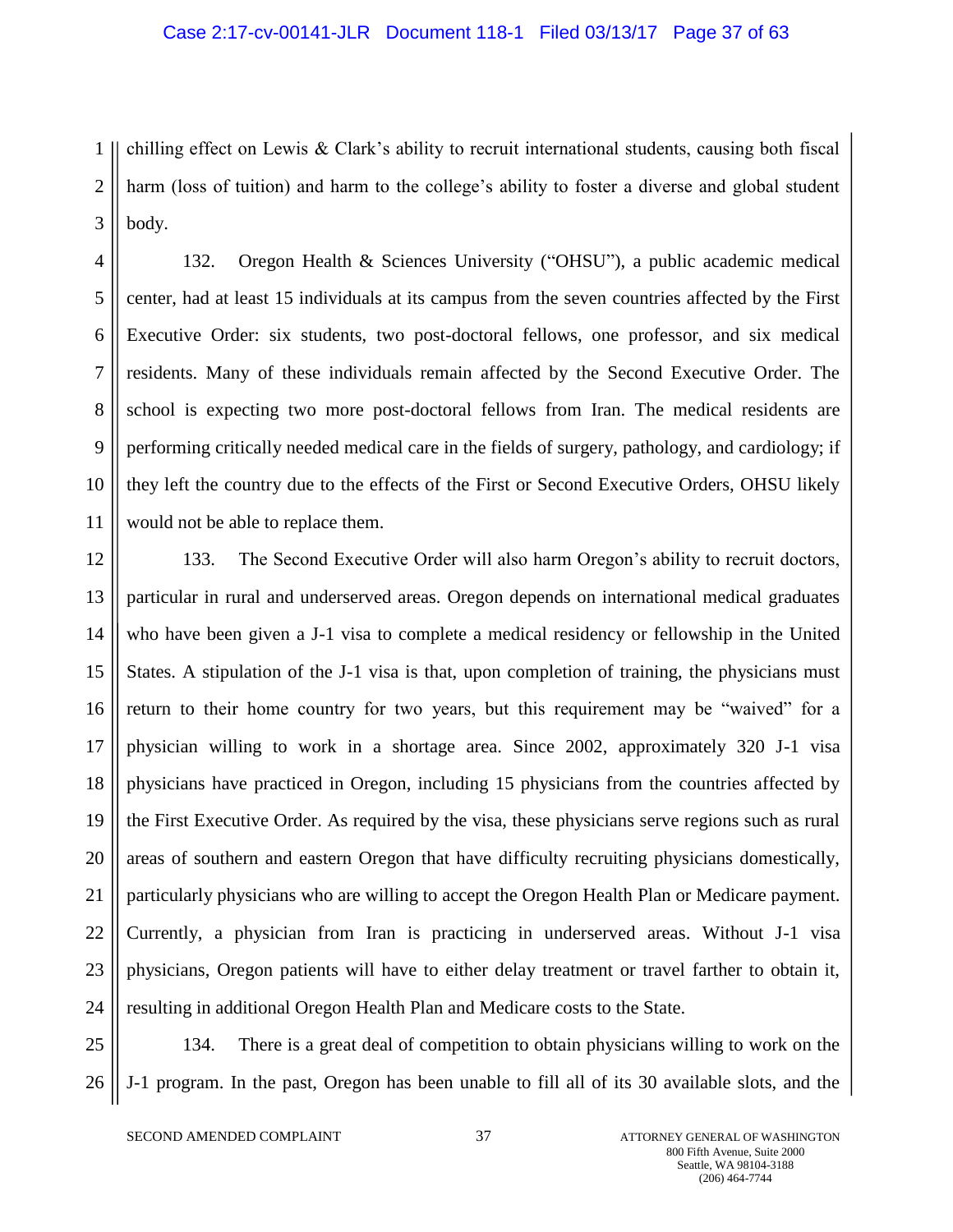#### Case 2:17-cv-00141-JLR Document 118-1 Filed 03/13/17 Page 38 of 63

1 2 3 4 5 Second Executive Order will make this even more difficult. Already, one physician from a country affected by the First Executive Order who had been willing to work in Florence, Oregon, an area affected by a physician shortage, has indicated through his counsel that because of the First Executive Order, he was unlikely to obtain a visa. Oregon has not received any information that this situation has changed.

6 7 8 9 10 11 12 13 135. The uncertainty created by the First and Second Executive Orders are causing additional workload, costs, and delay for the Oregon Health Authority in ensuring successful placement and employment of J-1 visa physicians. Even with a waiver of the requirement to return home, a J-1 visa physician must obtain an H-1B visa to remain in the United States. USCIS recently announced that it would end "premium processing" of these H-1B requests, so it will now take four to eight months—rather than just a couple of weeks—to process such a request. The Oregon Health Authority is proactively reaching out to employers and prospective employers to update them about the new difficulties in recruiting J-1 waiver physicians.

14

#### **DEFENDANTS**

15 16 136. Defendant Donald Trump is the President of the United States, and issued the First and Second Executive Orders. He is sued in his official capacity.

17 18 19 20 21 22 23 137. Defendant U.S. Department of Homeland Security ("DHS") is a federal cabinet agency responsible for implementing and enforcing the Immigration and Nationality Act ("INA"). DHS is a Department of the Executive Branch of the U.S. Government, and is an agency within the meaning of 5 U.S.C. § 552(f). The U.S. Customs and Border Protection is an Operational and Support Component agency within DHS. The U.S. Customs and Border Protection is responsible for detaining and/or removing non-citizens arriving at air, land, and sea ports across the United States.

24 25 26 138. Defendant John F. Kelly is the Secretary of the Department of Homeland Security. He is responsible for implementing and enforcing the INA, and oversees the U.S. Customs and Border Protection. He is sued in his official capacity.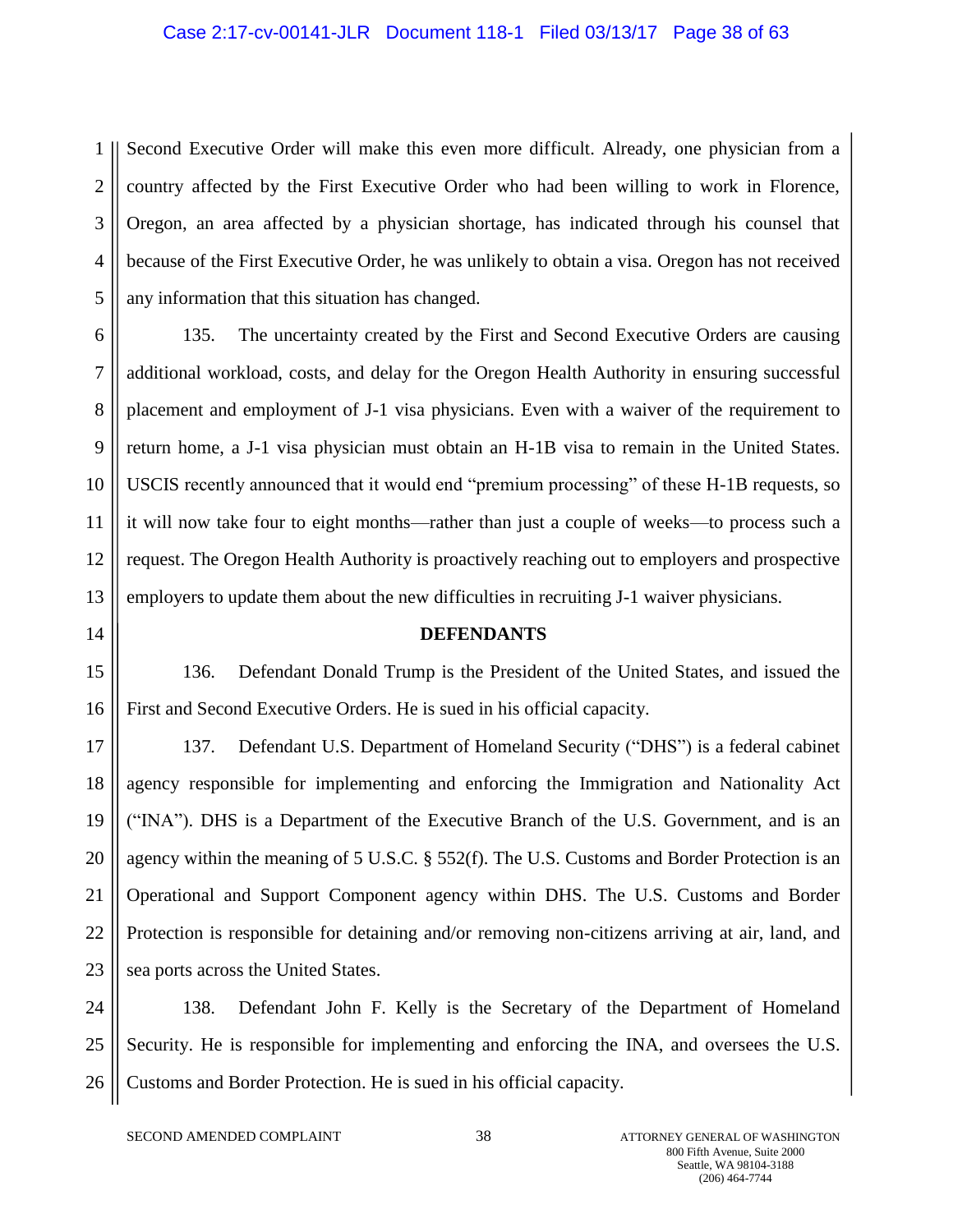# Case 2:17-cv-00141-JLR Document 118-1 Filed 03/13/17 Page 39 of 63

1 2 3 139. Defendant Rex Tillerson is the Secretary of State. The Secretary of State has authority to determine and implement certain visa procedures for non-citizens. He is sued in his official capacity.

4 5 6 7 140. Defendant the United States of America includes all government agencies and departments responsible for the implementation of the INA and responsible for the admission, detention, removal of non-citizens who are traveling to or returning to the States via air, land, and sea ports across the United States.

8

# 9

10

11

12

13

14

15

16

17

18

19

20

21

22

23

26

#### **President Trump's Campaign Promise: "[A] Total and Complete Shutdown of Muslims entering the United States"**

**IV. ALLEGATIONS**

141. Prior to his election, Donald Trump campaigned on the promise that he would ban Muslims from entering the United States. On July 11, 2015, candidate Trump stated in a speech in Las Vegas that, "If you're from Syria and you're a Christian, you cannot come into this country, and they're the ones that are being decimated. If you are Islamic … it's hard to believe, you can come so easily." (*See* Louis Jacobson, *Donald Trump says if you're from Syria and a Christian, you can't come to the U.S. as a refugee*, Politifact (July 20, 2015) *available at* [http://www.politifact.com/truth-o-meter/statements/2015/jul/20/donald-](http://www.politifact.com/truth-o-meter/statements/2015/jul/20/donald-trump/donald-trump-says-if-youre-syria-and-christianyou-/)

[trump/donald-trump-says-if-youre-syria-and-christianyou-/](http://www.politifact.com/truth-o-meter/statements/2015/jul/20/donald-trump/donald-trump-says-if-youre-syria-and-christianyou-/) , attached hereto as Exhibit 3).

142. On December 7, 2015, candidate Trump issued a press release calling for "a total and complete shutdown of Muslims entering the United States." As of the date of this filing, the press release remains available on Trump's campaign website. (*See* Donald J. Trump Campaign, *Donald J. Trump Statement on Preventing Muslim Immigration* (Dec. 7, 2015) *available at* [www.donaldjtrump.com/press-releases/donald-j.-trump-statement-on-preventing](http://www.donaldjtrump.com/press-releases/donald-j.-trump-statement-on-preventing-muslim-immigration)[muslim-immigration](http://www.donaldjtrump.com/press-releases/donald-j.-trump-statement-on-preventing-muslim-immigration) , attached hereto as Exhibit 4).

24 25

143. In defending his decision shortly thereafter, candidate Trump compared the Muslim ban to former President Franklin Roosevelt's decision to intern Japanese Americans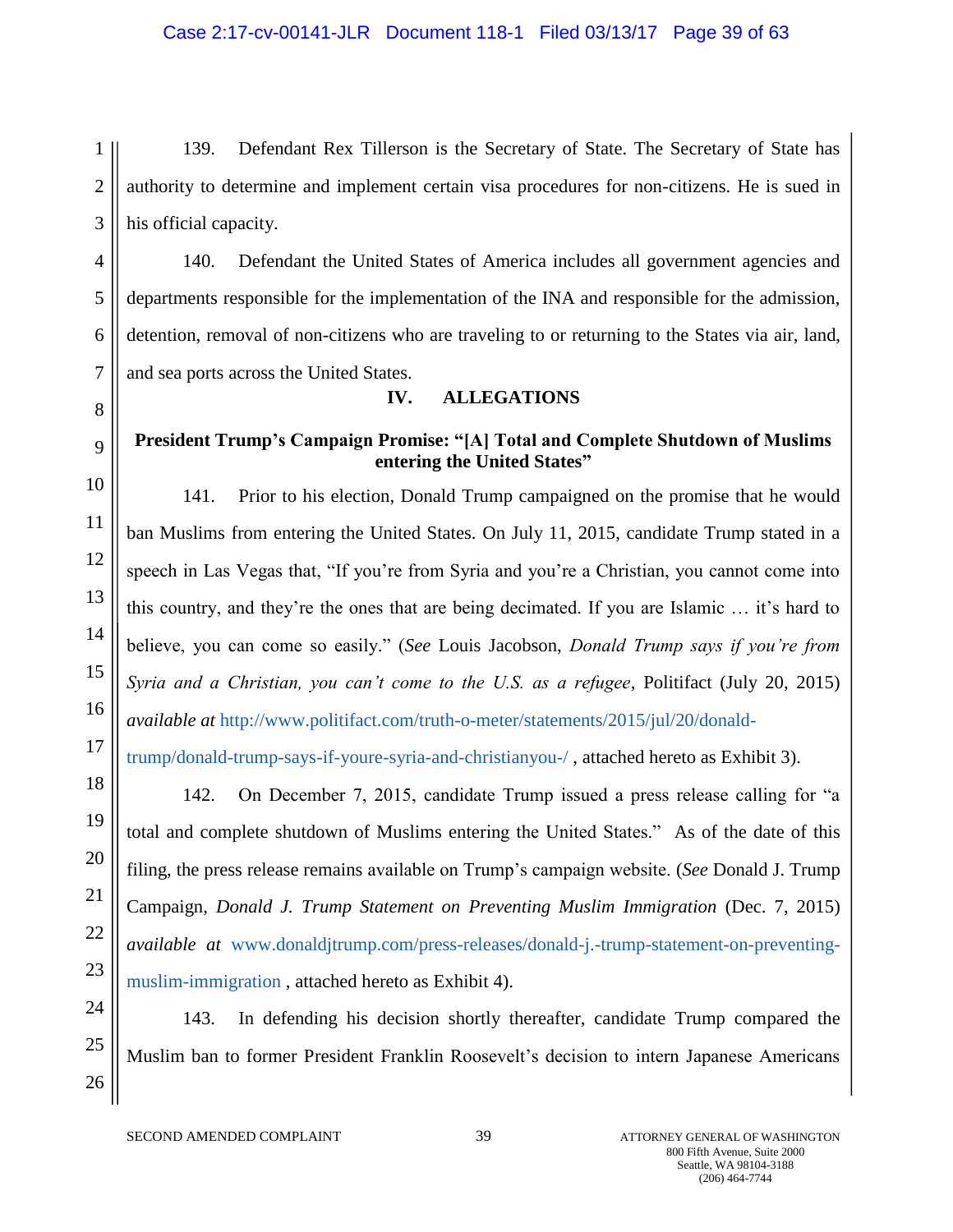#### Case 2:17-cv-00141-JLR Document 118-1 Filed 03/13/17 Page 40 of 63

1 2 3 4 5 during World War II, and stated, "This is a president highly respected by all, [Roosevelt] did the same thing." (*See* Jenna Johnson, *Donald Trump says he is not bothered by comparisons to Hitler*, The Washington Post (Dec. 8, 2015) *available at* [https://www.washingtonpost.com/new](https://www.washingtonpost.com/news/post-politics/wp/2015/12/08/donald-trump-says-he-is-not-bothered-by-comparisons-to-hitler/?utm_term=.8182339a69c3) [s/post-politics/wp/2015/12/08/donald-trump-says-he-is-not-bothered-by-comparisons-to](https://www.washingtonpost.com/news/post-politics/wp/2015/12/08/donald-trump-says-he-is-not-bothered-by-comparisons-to-hitler/?utm_term=.8182339a69c3)[hitler/?utm\\_term=.8182339a69c3](https://www.washingtonpost.com/news/post-politics/wp/2015/12/08/donald-trump-says-he-is-not-bothered-by-comparisons-to-hitler/?utm_term=.8182339a69c3), attached hereto as Exhibit 5).

6 7 8 9 10 11 12 144. When a news reporter further asked candidate Trump what the customs process would look like for a Muslim non-citizen attempting to enter the United States, candidate Trump stated, "[T]hey would say, 'are you Muslim?'" And, if they said they were Muslim, candidate Trump confirmed they would not be allowed into the country. (*See* Nick Gass, *Trump not bothered by comparisons to Hitler*, Politico (Dec. 8, 2015) *available at*  <http://www.politico.com/trump-muslims-shutdown-hitler-comparison> , attached hereto as Exhibit 6).

13 14 15 16 17 145. When asked during the Republican primary debate on January 14, 2016, whether he wanted to rethink his position regarding Muslims entering the country, candidate Trump said, "No." (*See* The American Presidency Project, *Presidential Candidates Debates: Republican Debate in North Charleston, South Carolina* at 16 (Jan. 14, 2016) *available at*  <http://www.presidency.ucsb.edu/ws/index.php?pid=111395>, attached hereto as Exhibit 7).

18 19 20 21 22 23 24 25 146. In February 2016, candidate Trump asked Lieutenant General Michael Flynn to advise him on a range of issues, including national security and foreign policy. That same month, Lt. Gen. Flynn posted the following message ("tweet") on his Twitter account: "Fear of Muslims is RATIONAL: please forward this to others: the truth fears no questions…" and linked to a YouTube video that argues Islamophobia is an oxymoron. Lt. Gen. Flynn would later become Trump's National Security Advisor. The February 2016 tweet is available at the following link: [https://mobile.twitter.com/genflynn/status/703387702998278144?lang=en,](https://mobile.twitter.com/genflynn/status/703387702998278144?lang=en) attached hereto as Exhibit 8).

26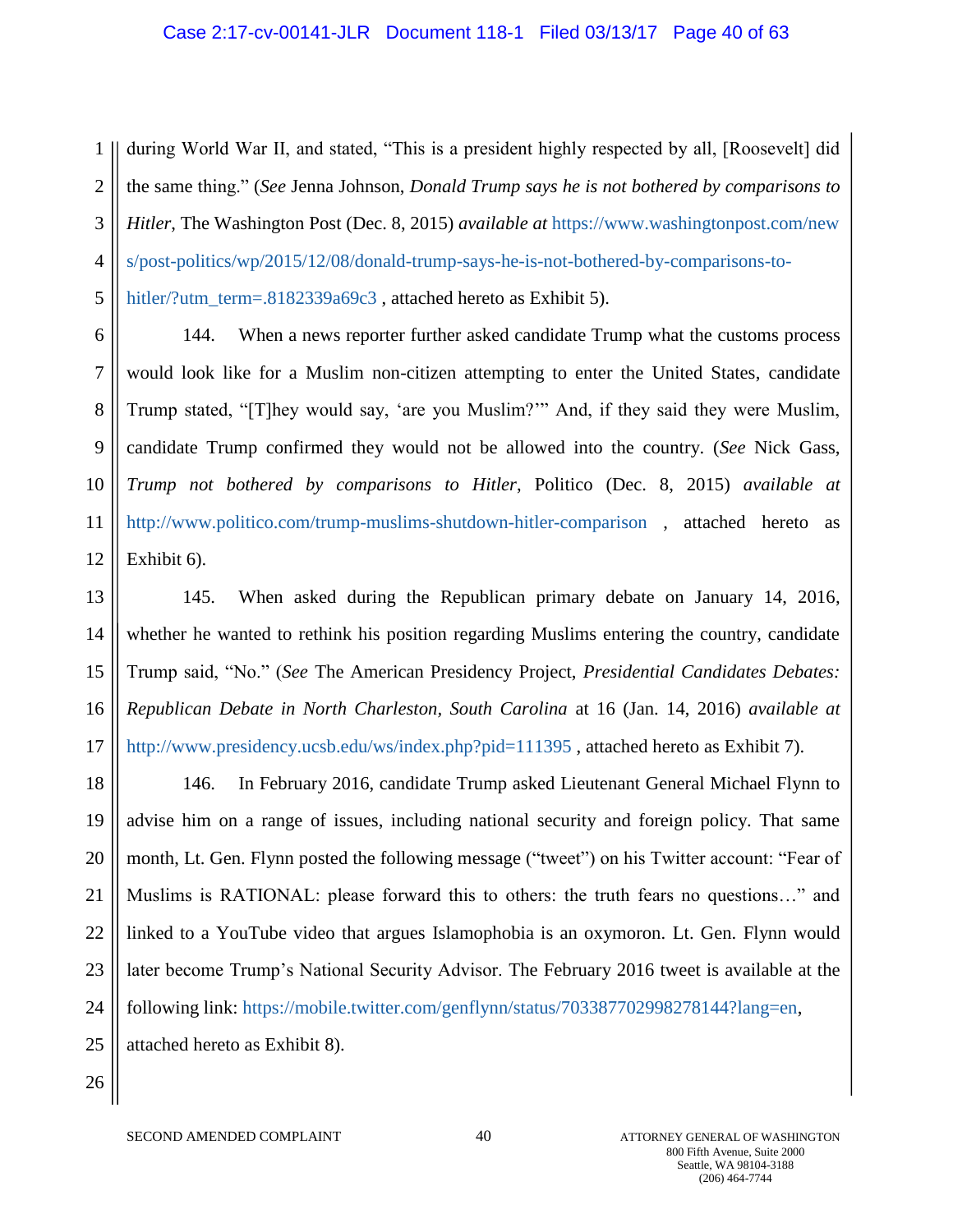#### Case 2:17-cv-00141-JLR Document 118-1 Filed 03/13/17 Page 41 of 63

1 2 3 4 147. On March 9, 2016, candidate Trump stated during an interview with Anderson Cooper that he "think[s] Islam hates us." *See Anderson Cooper 360 Degrees: Exclusive Interview with Donald Trump* at 17 (CNN television broadcast, Mar. 9, 2016) *available at*  <http://www.cnn.com/TRANSCRIPTS/1603/09/acd.01.html> , attached hereto as Exhibit 9).

5 6 7 8 9 148. On June 13, 2016, candidate Trump reiterated his promise to ban all Muslims entering this country until we "as a nation . . . are in a position to properly and perfectly screen those people coming into our country." (*See Read Donald Trump's Speech on the Orlando Shooting*, Time, at 2 (Jun 13, 2016) *available at* [http://time.com/4367120/orlando-shooting](http://time.com/4367120/orlando-shooting-donald-trump-transcript/)[donald-trump-transcript/,](http://time.com/4367120/orlando-shooting-donald-trump-transcript/) attached hereto as Exhibit 10).

10 11 12 13 14 15 16 17 18 19 20 21 22 23 149. On July 17, 2016, candidate Trump and Vice Presidential candidate Mike Pence appeared on *60 Minutes* and were interviewed by Lesley Stahl. After Ms. Stahl referenced Mike Pence's December 2015 tweet stating a Muslim ban would be offensive and unconstitutional, candidate Trump stated: "So you call it territories. OK? We're gonna do territories. We're not gonna let people come in from Syria that nobody knows who they are." When Ms. Stahl asked candidate Trump if he was changing his position on the Muslim ban, candidate Trump stated, "—No, I—call it whatever you want. We'll call it territories, OK?" When Ms. Stahl further asked whether he no longer included Muslims, candidate Trump stated, "You know—the Constitution, there's nothing like it. But it doesn't necessarily give us the right to commit suicide, as a country, OK? And I'll tell you this. Call it whatever you want, change territories [sic], but there are territories and terror states and terror nations that we're not gonna allow the people to come into our country." (*See 60 Minutes,* CBS News at 10 (July 17, 2016) *available at* [http://www.cbsnews.com/news/60-minutes-trump-pence-republican](http://www.cbsnews.com/news/60-minutes-trump-pence-republican-ticket/)[ticket/,](http://www.cbsnews.com/news/60-minutes-trump-pence-republican-ticket/) attached hereto as Exhibit 11).

24 25 26 150. Asked again during a July 24, 2016, interview about whether he was "backing off on his Muslim ban[]," candidate Trump stated, "I actually don't think it's a pull-back. In fact, you could say it's an expansion." He further stated, "I'm looking now at territories.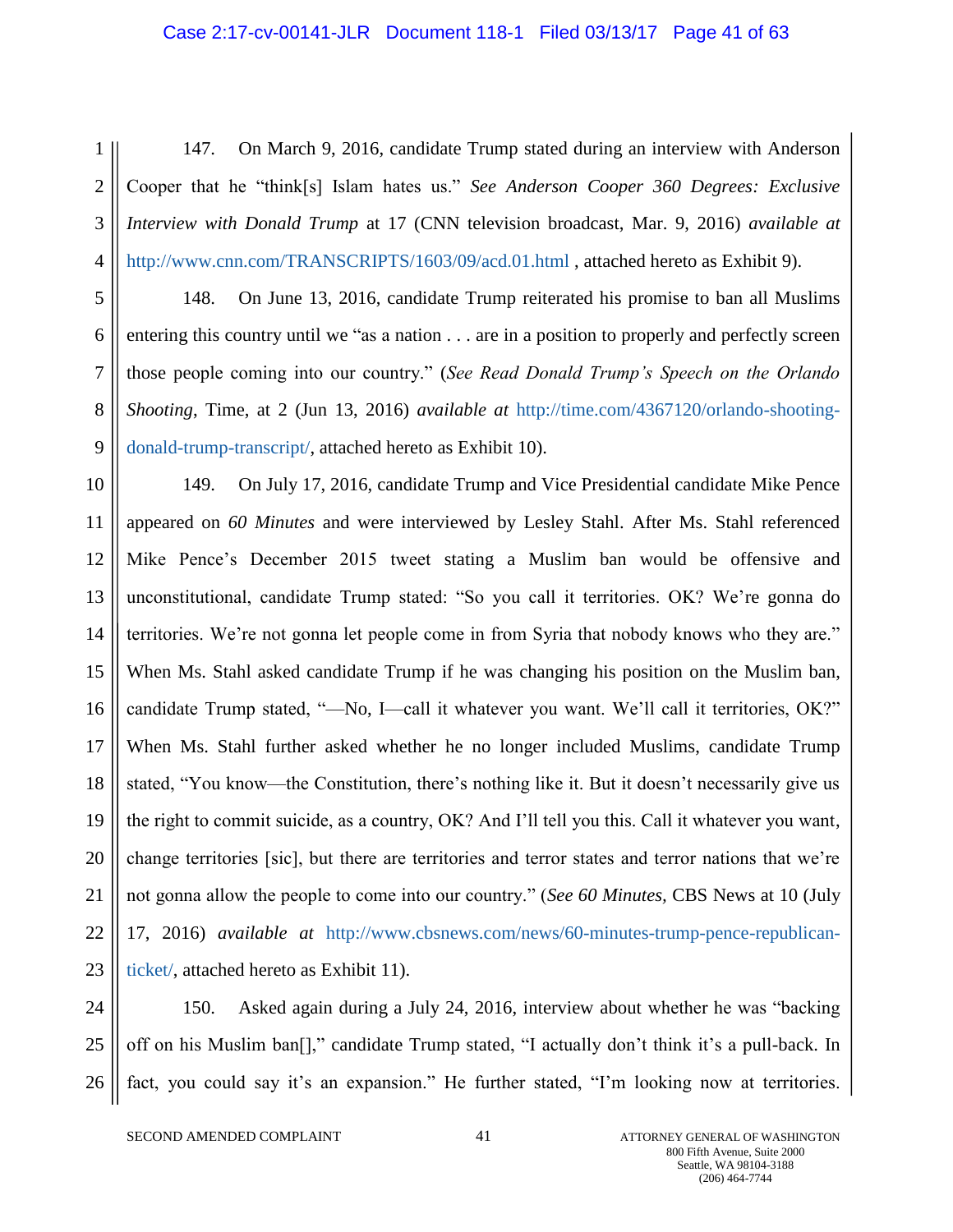#### Case 2:17-cv-00141-JLR Document 118-1 Filed 03/13/17 Page 42 of 63

1 2 3 4 5 People were so upset when I used the word Muslim. Oh you can't use the word Muslim. Remember this. And I'm okay with that, because I'm talking territory instead of Muslim." (*See Meet the Press – July 24, 2016*, NBC News at 1 (July 24, 2016) *available at*  <http://www.nbcnews.com/meet-the-press/meet-press-july-24-2016-n615706> , attached hereto as Exhibit 12).

6 7 8 9 10 11 12 13 14 151. In a foreign policy speech delivered on August 15, 2016, candidate Trump noted that the United States could not "adequate<sup>[]</sup>y] screen<sup>[]"</sup> immigrants because it admits "about 100,000 permanent immigrants from the Middle East every year." Candidate Trump proposed creating an ideological screening test for immigration applicants, which would "screen out any who have hostile attitudes towards our country or its principles – or who believe that Sharia law should supplant American law." During the speech, he referred to his proposal as "extreme, extreme vetting." (*See Donald Trump Foreign Policy Speech in Youngstown*, C-SPAN (Aug. 15, 2016) *available at* [https://www.c-span.org/video/?413977-](https://www.c-span.org/video/?413977-1/donald-trump-delivers-foreign-policy-address) [1/donald-trump-delivers-foreign-policy-address](https://www.c-span.org/video/?413977-1/donald-trump-delivers-foreign-policy-address) ) (quoted remarks at 50:46).

15 16 17 18 19 20 152. On October 9, 2016, candidate Trump was asked during the St. Louis presidential debate to explain whether or not his proposed Muslim ban still applied. Candidate Trump replied: "It's called extreme vetting." (*See* The American Presidency Project, *Presidential Debates: Presidential Debate at Washington University in St. Louis, Missouri* at 9 (October 9, 2016) *available at* <http://www.presidency.ucsb.edu/ws/index.php?pid=119038> , attached hereto as Exhibit 13).

21 22 23 24 25 26 153. On December 21, 2016, President-Elect Trump was asked whether he had decided to "rethink or re-evaulate [his] plans to create a Muslim registry or ban Muslim immigration to the United States." President-Elect Trump responded by stating, "You know my plans. All along, I've been proven to be right." (*See President-Elect Trump Remarks in Palm Beach, Florida*, C-SPAN (Dec. 21, 2016) *available at* [https://www.c-](https://www.c-span.org/video/?420583-101/presidentelect-trump-speaks-reporters-palm-beach-florida)

SECOND AMENDED COMPLAINT  $42$  attorney general of washington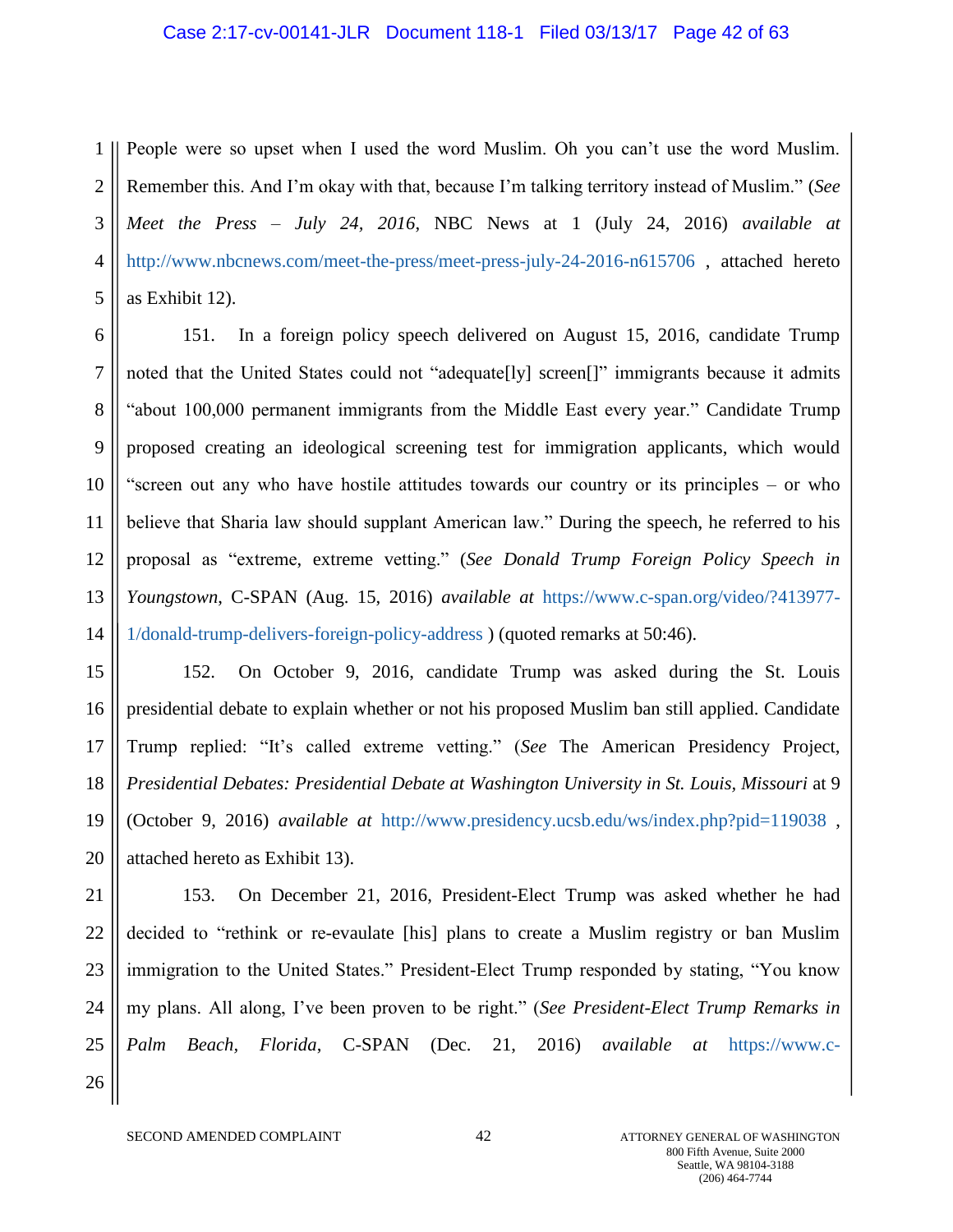1 2 [span.org/video/?420583-101/presidentelect-trump-speaks-reporters-palm-beach-florida](https://www.c-span.org/video/?420583-101/presidentelect-trump-speaks-reporters-palm-beach-florida) , attached hereto as Exhibit 14).

3

#### **President Trump Issues the First Executive Order**

4 5 6 7 8 154. On January 20, 2017, Donald Trump was inaugurated as the President of the United States. In his first television interview as President, on January 25, 2017, he again referred to his commitment to "extreme vetting." (*See ABC News Anchor David Muir Interviews President Trump*, ABC News at 13 (Jan. 25, 2017) *available at*  [http://abcnews.go.com/Politics/transcript-abc-news-anchor-david-muir-interviews-](http://abcnews.go.com/Politics/transcript-abc-news-anchor-david-muir-interviews-president/story?id=45047602)

9 [president/story?id=45047602](http://abcnews.go.com/Politics/transcript-abc-news-anchor-david-muir-interviews-president/story?id=45047602) , attached hereto as Exhibit 15).

10 11 12 13 155. On January 27, 2017, one week after being sworn in, President Trump signed Executive Order 13769 entitled, "Protecting the Nation from Foreign Terrorist Entry into the United States" ("First Executive Order"). The First Executive Order directed a series of changes to the manner in which non-citizens may seek and obtain entry to the United States.

14 15 16 17 18 19 20 156. Section 3(c) of the First Executive Order proclaimed that entry of immigrants and nonimmigrants from countries referred to in section  $217(a)(12)$  of the Immigration and Nationality Act, 8 U.S.C. § 1187(a)(12), i.e., Iran, Iraq, Libya, Somalia, Sudan, Syria, and Yemen, "would be detrimental to the interests of the United States." The First Executive Order "suspend[ed] entry into the United States, as immigrants and nonimmigrants, of such persons for 90 days from the date of this order"—and provided for the possibility that the suspension could be extended. The majority of the population in each of these seven countries is Muslim.

21 22 23 24 157. Sections 5(a)–(b) of the First Executive Order suspended the USRAP in its entirety for 120 days and then, upon its resumption, directed the Secretary of State to prioritize refugees who claim religious-based persecution, "provided that the religion of the individual is a minority religion in the individual's country of nationality."

25 26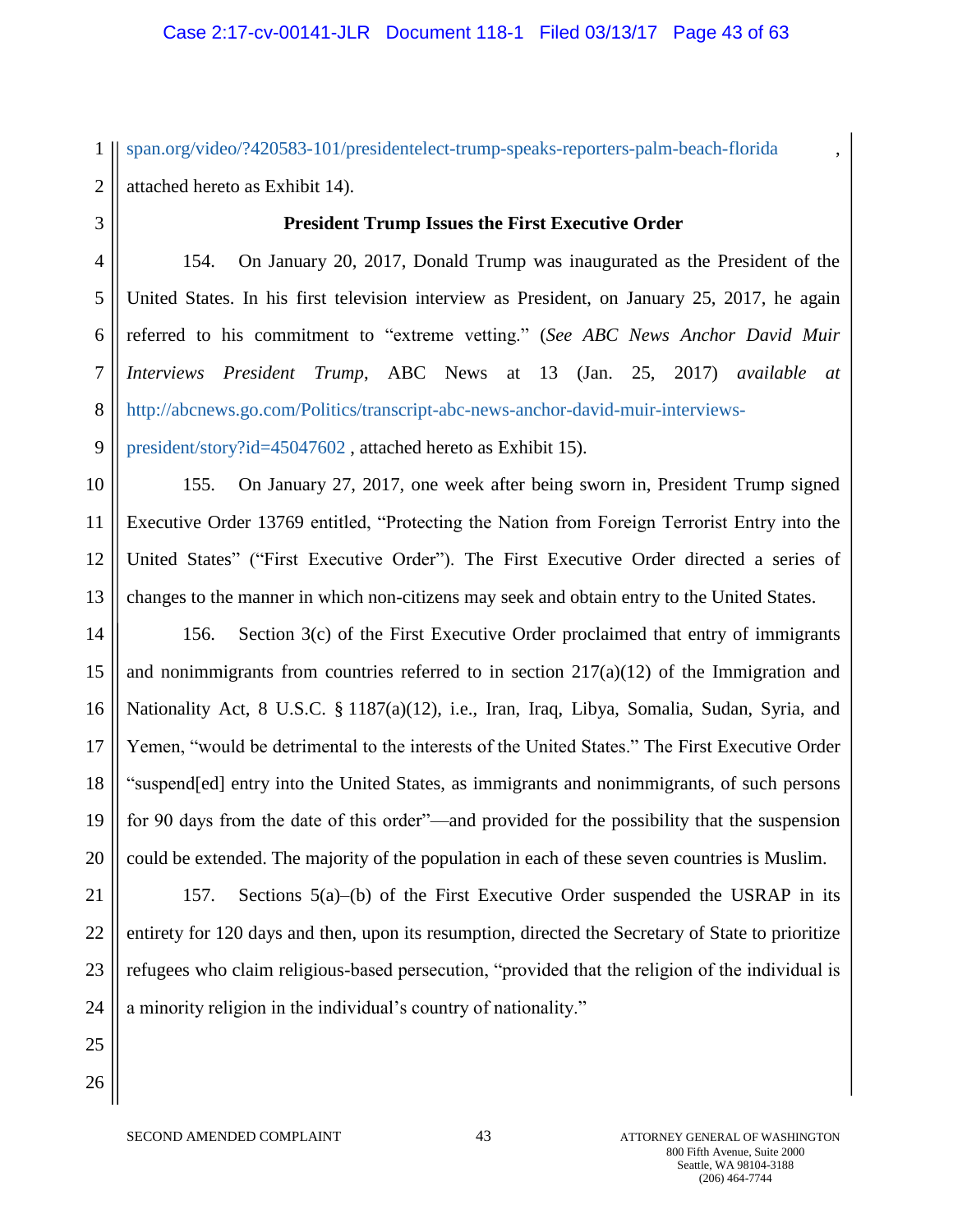#### Case 2:17-cv-00141-JLR Document 118-1 Filed 03/13/17 Page 44 of 63

1 2 3 158. Section 5(c) of the First Executive Order proclaimed that entry of Syrian refugees is "detrimental to the interests of the United States" and suspended their entry indefinitely.

4 5 6 7 8 9 10 11 12 13 14 159. In a January 27, 2017, interview with the Christian Broadcasting Network, President Trump confirmed his intent to prioritize Christians in the Middle East for admission as refugees. President Trump stated, "Do you know if you were a Christian in Syria it was impossible, at least very tough to get into the United States? If you were a Muslim you could come in, but if you were a Christian, it was almost impossible and the reason that was so unfair, everybody was persecuted in all fairness, but they were chopping off the heads of everybody but more so the Christians. And I thought it was very, very unfair. So we are going to help them." (*See Brody File Exclusive: President Trump Says Persecuted Christians Will Be Given Priority As Refugees*, Christian Broadcasting Network at 8 (Jan. 27, 2017) *available at*  [http://www1.cbn.com/thebrodyfile/archive/2017/01/27/brody-file-exclusive-president-trump](http://www1.cbn.com/thebrodyfile/archive/2017/01/27/brody-file-exclusive-president-trump-says-persecuted-christians-will-be-given-priority-as-refugees)[says-persecuted-christians-will-be-given-priority-as-refugees](http://www1.cbn.com/thebrodyfile/archive/2017/01/27/brody-file-exclusive-president-trump-says-persecuted-christians-will-be-given-priority-as-refugees) , attached hereto as Exhibit 16).

15 16 17 18 160. During a signing ceremony for the First Executive Order on January 27, 2017, President Trump read its title and stated, "We all know what that means." (*See Trump Signs Executive Orders at Pentagon*, ABC News (Jan. 27, 2017), *available at* <http://abcnews.go.com/Politics/video/trump-signs-executive-orders-pentagon-45099173>

19 20 21 22 23 24 25 (quoted remarks at 0:45)). President Trump stated that the purpose of the First Executive Order was to "establish[] new vetting measures to keep radical Islamic terrorists out of the United States of America." (*See* Sarah Pulliam Bailey, *Trump Signs order limiting refugee entry, says he will prioritize Christian refugees*, The Washington Post (Jan. 27, 2017) *available at*  [https://www.washingtonpost.com/news/acts-of-faith/wp/2017/01/27/we-dont-want-them-there](https://www.washingtonpost.com/news/acts-of-faith/wp/2017/01/27/we-dont-want-them-there-trump-signs-order-limiting-refugee-entry/?utm_term=.db861d9642ea)[trump-signs-order-limiting-refugee-entry/?utm\\_term=.db861d9642ea,](https://www.washingtonpost.com/news/acts-of-faith/wp/2017/01/27/we-dont-want-them-there-trump-signs-order-limiting-refugee-entry/?utm_term=.db861d9642ea) attached hereto as Exhibit 17).

26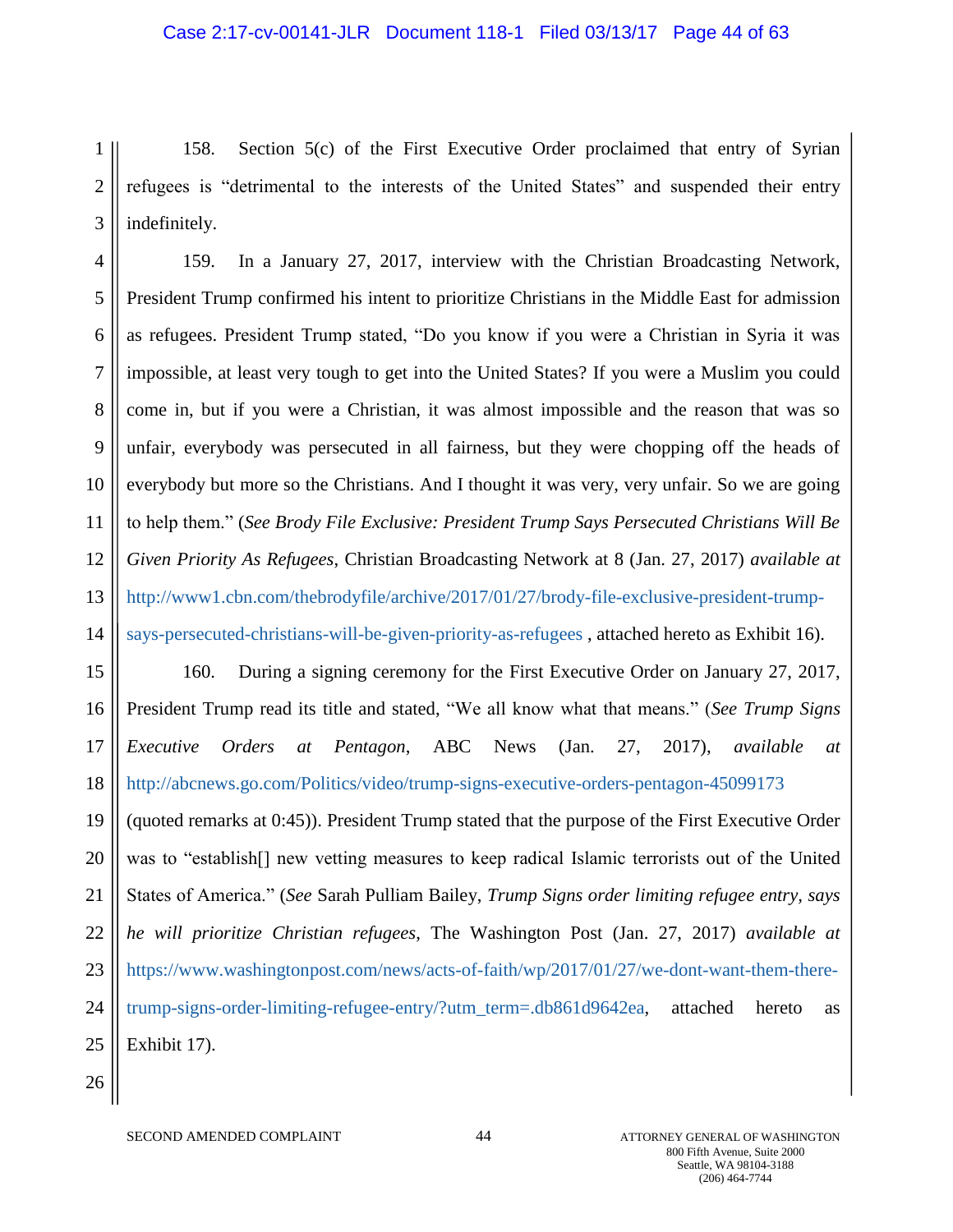#### Case 2:17-cv-00141-JLR Document 118-1 Filed 03/13/17 Page 45 of 63

1 2 3 4 5 161. That same day, a Deputy Assistant Secretary for Visa Services at the U.S. Department of State, Edward J. Ramotowski, issued a letter which, subject to limited exceptions, "provisionally revoke[d] all valid nonimmigrant and immigrant visas of nationals of Iraq, Iran, Libya, Somalia, Sudan, Syria, and Yemen." The letter is attached hereto as Exhibit 18.

6 7 8 9 10 162. Also that day, the U.S. Department of State and some U.S. embassies and consulates abroad posted a notice online advising immigrant visa applicants that visa issuance had been suspended and visa interviews cancelled. The online notice is attached hereto as Exhibit 19. A copy of the notice posted in the U.S. embassy in Iraq is attached hereto as Exhibit 20.

11 12 13 14 163. On January 28, 2017, a spokeswoman for DHS stated that lawful permanent residents, or green card holders, would be barred from entry pursuant to the Executive Order. (*See Green card holders will need additional screening: White House*, Reuters (Jan. 29, 2017) *available at* [http://www.reuters.com/article/us-usa-trump-immigration-greencard-](http://www.reuters.com/article/us-usa-trump-immigration-greencard-idUSKBN15C0KX)

15 [idUSKBN15C0KX](http://www.reuters.com/article/us-usa-trump-immigration-greencard-idUSKBN15C0KX) , attached hereto as Exhibit 21).

16 17 18 19 20 21 22 23 164. On January 29, 2017, DHS apparently reversed its decision through a statement by Secretary Kelly that suggested, while the First Executive Order did apply to lawful permanent residents, DHS had determined lawful permanent residents should be admitted through an exception because their admission was in the public interest. (*See* U.S. Dep't of Homeland Security, *Statement by Secretary John Kelly on the Entry of Lawful Permanent Residents into the United States* (Jan. 29, 2017) *available at* [https://www.dhs.gov/news/2](https://www.dhs.gov/news/2017/01/29/statement-secretary-john-kelly-entry-lawful-permanent-residents-united-states) [017/01/29/statement-secretary-john-kelly-entry-lawful-permanent-residents-united-states](https://www.dhs.gov/news/2017/01/29/statement-secretary-john-kelly-entry-lawful-permanent-residents-united-states)*,*  attached hereto as Exhibit 22).

24 25 26 165. Two days later, on January 31, 2017, the U.S. Customs and Border Protection, a DHS sub-agency, issued a statement that repeated Secretary Kelly's earlier statement. (*See*  U.S. Customs and Border Protection, *Protecting the Nation from Foreign Terrorist Entry into* 

SECOND AMENDED COMPLAINT 45 45 ATTORNEY GENERAL OF WASHINGTON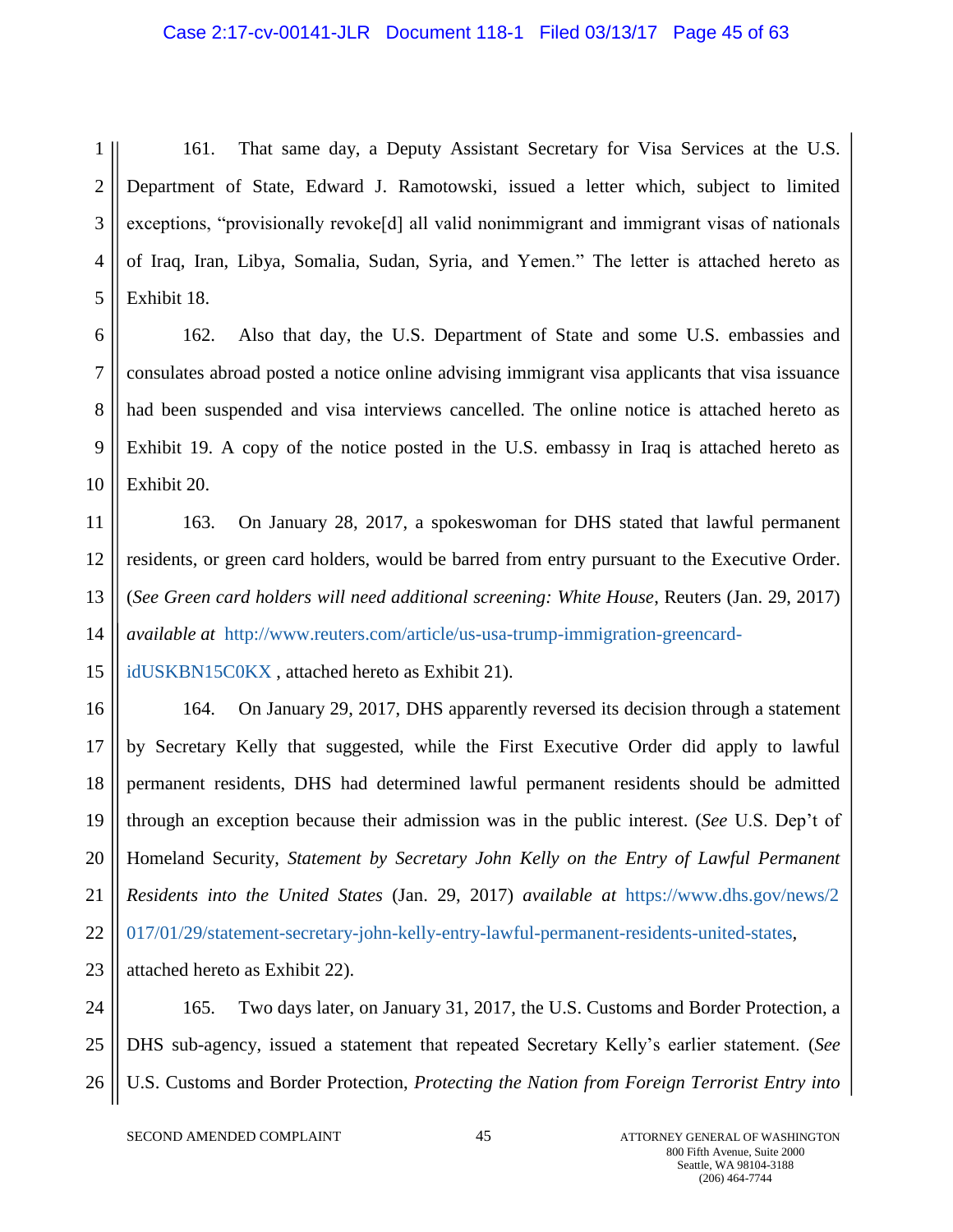1 2 3 4 5 6 7 *the United States* (Jan. 31, 2017) *available at* [https://www.cbp.gov/border-security/protecting](https://www.cbp.gov/border-security/protecting-nation-foreign-terrorist-entry-united-states)[nation-foreign-terrorist-entry-united-states,](https://www.cbp.gov/border-security/protecting-nation-foreign-terrorist-entry-united-states) attached hereto as Exhibit 23) However, it also confirmed in its "Questions and Answers" section that the First Executive Order applies to lawful permanent residents and that their entry would depend on receipt of a "national interest waiver[] consistent with the provisions of the [First] Executive Order." (*See* U.S. Customs and Border Protection, *Q&A for Executive Order: Protecting the Nation from Foreign Terrorist Entry into the United States* (Feb. 2, 2017), attached hereto as Exhibit 24).

8 9 10 166. On February 1, 2017, White House Counsel Donald McGahn issued a Memorandum purporting to offer "Authoritative Guidance" that lawful permanent residents were never covered by Sections 3 and 5 of the First Executive Order. *See* ECF No. 50-1.

11 12 13 14 15 167. On January 29, 2017, President Trump issued a statement defending the First Executive Order, stating "[t]his is not a Muslim ban." (*See President Donald J. Trump Statement Regarding Recent Executive Order Concerning Extreme Vetting* (Jan. 29, 2017) *available at* [https://www.whitehouse.gov/the-press-office/2017/01/29/president-donald-j](https://www.whitehouse.gov/the-press-office/2017/01/29/president-donald-j-trump-statement-regarding-recent-executive-order)[trump-statement-regarding-recent-executive-order,](https://www.whitehouse.gov/the-press-office/2017/01/29/president-donald-j-trump-statement-regarding-recent-executive-order) attached hereto as Exhibit 25).

16 17 18 19 20 21 22 23 24 25 26 168. President Trump's statement conflicted with the statement made by his cybersecurity advisor the day before. In an interview with Fox News on January 28, 2017, Rudolph Giuliani confirmed that the First Executive Order was crafted to be a "legal" ban on Muslims. Specifically, Giuliani stated that President Trump asked him for a "Muslim ban" and instructed Giuliani to "put a commission together" to "show [Trump] the right way to do it legally." (*See* Amy B. Wang, *Trump asked for a 'Muslim Ban,' Giuliani says – and ordered a commission to do it 'legally'*, The Washington Post (Jan. 29, 2017) *available at* https://www.washingtonpost.com/news/the-fix/wp/2017/01/29/trump-asked-for-a-muslim-bangiuliani-says-and-ordered-a-commission-to-do-it-legally/?utm\_term=.6ce151a30f4c, attached hereto as Exhibit 26). A video of Giuliani's statements is also available at: [https://youtu.be/l9GKL6i38pI.](https://youtu.be/l9GKL6i38pI)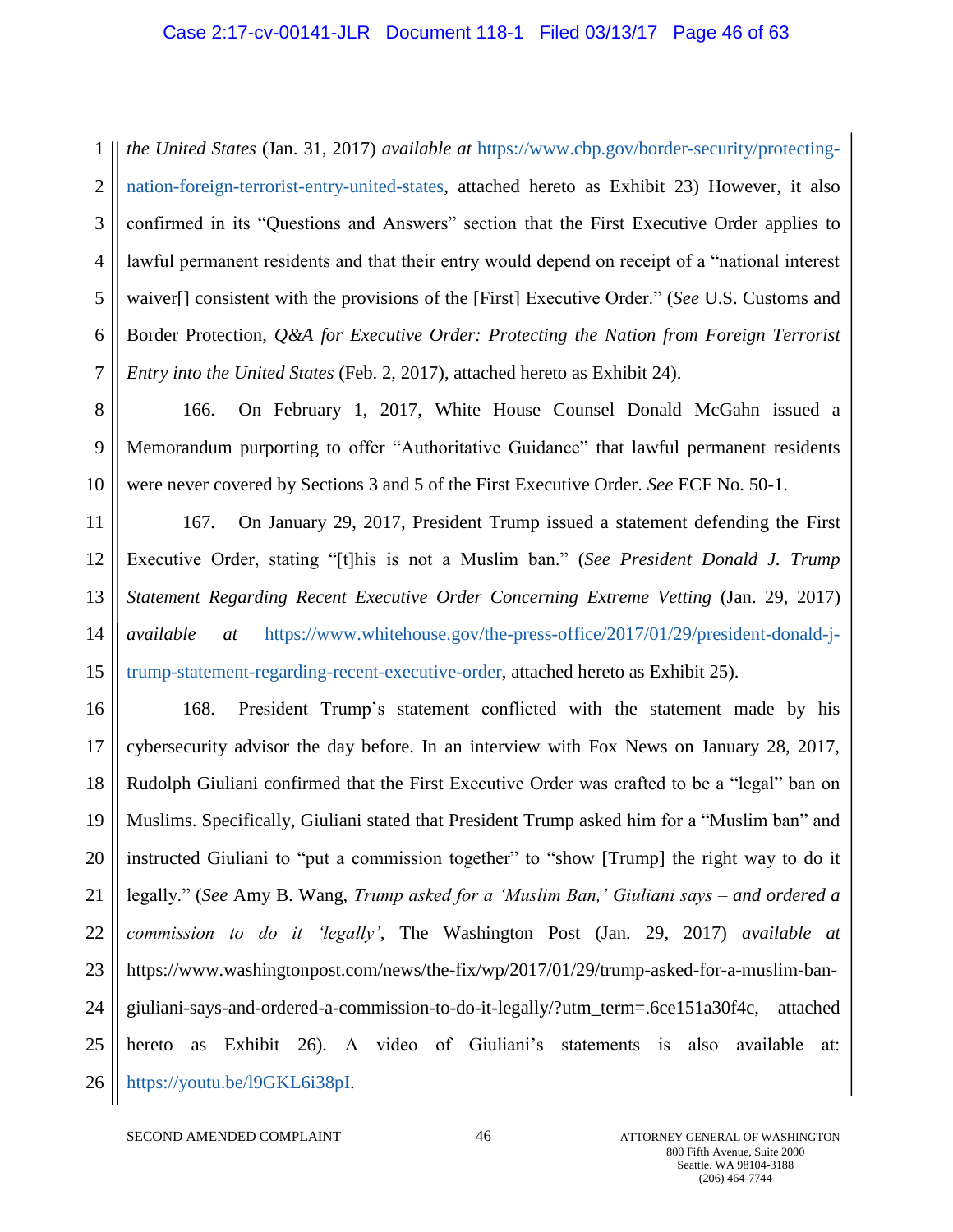#### Case 2:17-cv-00141-JLR Document 118-1 Filed 03/13/17 Page 47 of 63

1 2 3 4 5 6 169. On January 30, 2017, President Trump defended the timing of the First Executive Order. President Trump tweeted, "If the ban were announced with a one week notice, the 'bad' would rush into our country during that week." *See* Donald J. Trump (@realDonaldTrump), Twitter (Jan. 30, 2017, 5:31am ET), *available at* https://twitter.com/realDonaldTrump/status/826060143825666051, attached hereto as Exhibit 27).

7 8 9 10 11 12 13 14 15 16 17 18 19 170. Several reports released by the federal government demonstrate that it did not further its stated purpose. For example, a draft report prepared at the request of the DHS Acting Under Secretary for Intelligence and Analysis concluded that citizenship was "unlikely to be an indicator" of terrorism threats against the United States. Released on February 25, 2017, the draft report found that citizens of the seven countries targeted in President Trump's First Executive Order were "rarely implicated" in U.S.-based terrorism. Specifically, the DHS report determined that at least 82 people were inspired by a foreign terrorist group to carry out or attempt to carry out an attack in the United States since March 2011. Of those 82 people, more than half were native-born U.S. citizens, and the remaining persons were from 26 countries—with the most individuals originating from Pakistan. Of the seven countries included in the First Executive Order, only Somalia and Iraq were on the list of "top" origin countries. (*See* Vivian Salama & Alicia A. Caldwell, *AP Exclusive: DHS report disputes threat from banned nations*, Associated Press (Feb. 24, 2017), *available at* 

20 [http://bigstory.ap.org/article/39f1f8e4ceed4a30a4570f693291c866/dhs-intel-report-disputes-](http://bigstory.ap.org/article/39f1f8e4ceed4a30a4570f693291c866/dhs-intel-report-disputes-threat-posed-travel-ban-nations)

21 22 23 24 25 26 [threat-posed-travel-ban-nations,](http://bigstory.ap.org/article/39f1f8e4ceed4a30a4570f693291c866/dhs-intel-report-disputes-threat-posed-travel-ban-nations) attached hereto as Exhibit 28 (including a hyperlink to the draft report, which is also attached hereto as Exhibit 29); *see also* U.S. Department of Homeland Security, *Intelligence Assessment: Most Foreign-born, US-based Violent Extremists Radicalized after Entering Homeland; Opportunities for Tailored CVE Programs Exist*  (March 1, 2017), *available at* [http://i2.cdn.turner.com/cnn/2017/images/03/03/dhs.intell.assess](i2.cdn.turner.com/cnn/2017/images/03/03/dhs.intell.assessment.pdf) [ment.pdf,](i2.cdn.turner.com/cnn/2017/images/03/03/dhs.intell.assessment.pdf) attached hereto as Exhibit 30).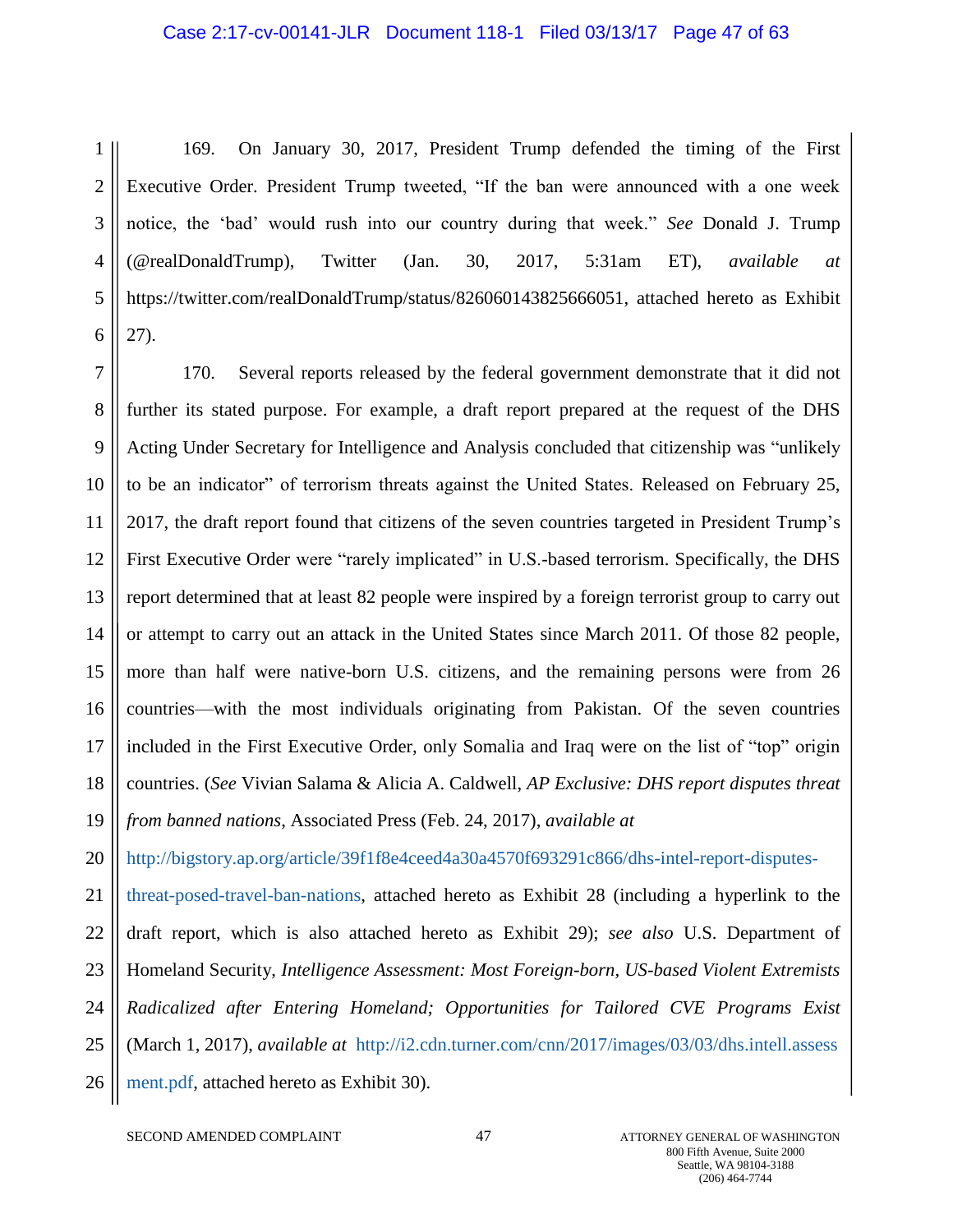### Case 2:17-cv-00141-JLR Document 118-1 Filed 03/13/17 Page 48 of 63

1 2 3 4 5 6 7 8 9 171. According to one report, not a single fatal terrorist attack has been perpetrated in the United States by a national of one of these seven countries since at least 1975. (*See* Alex Nowrasteh, *Little National Security Benefit to Trump's Executive Order on Immigration*, Cato Institute Blog (Jan. 25, 2017, 3:31pm ET) *available at* https://www.cato.org/blog/littlenational-security-benefit-trumps-executive-order-immigration, attached hereto as Exhibit 31). Other countries whose nationals have perpetrated fatal terrorist attacks in the United States were not part of the First Exectuive Order. (*See* Scott Schane, *Immigration Ban Is Unlikely to Reduce Terrorist Threat, Experts Say*, N.Y.Times (Jan. 28, 2017) *available at*  [https://www.nytimes.com/2017/01/28/us/politics/a-sweeping-order-unlikely-to-reduce-](https://www.nytimes.com/2017/01/28/us/politics/a-sweeping-order-unlikely-to-reduce-terrorist-threat.html)

10

[terrorist-threat.html](https://www.nytimes.com/2017/01/28/us/politics/a-sweeping-order-unlikely-to-reduce-terrorist-threat.html) , attached hereto as Exhibit 32).

11 12 13 14 172. On February 3, 2017, this Court issued a temporary restraining order ("TRO") precluding Defendants from implementing Sections  $3(a)$ ,  $5(a)-(c)$ , and  $5(e)$  of the First Executive Order. Defendants appealed this Court's TRO to the U.S. Court of Appeals for the Ninth Circuit, which construed the TRO as a preliminary injunction.

15 16 17 18 19 20 21 22 23 173. On February 6, 2017, ten former national security, foreign policy, and intelligence officials including Madeline Albright, Avril D. Haines, Michael Hayden, John Kerry, John McLaughlin, Lisa O. Monaco, Michael J. Morell, Janet A. Napolitano, Leon E. Panetta, and Susan Rice, submitted a declaration before the Ninth Circuit, stating: "We all are…unaware of any specific threat that would justify the travel ban established by the [First] Executive Order." Further, the former officials stated "there is no national security purpose for a total bar on entry for aliens" and warned that the First Executive Order "could do long-term damage to our national security." (*See Washington v. Trump*, Case No. 17-35105, ECF No. 28- 2 at 3 (9th Cir., Feb. 6, 2017)).

24 25 26 174. On February 9, 2017, the Ninth Circuit issued a *per curiam* opinion denying Defendants' emergency motion for a stay of this Court's order. On February 14, 2017, this Court agreed that the Ninth Circuit had construed the TRO as a preliminary injunction.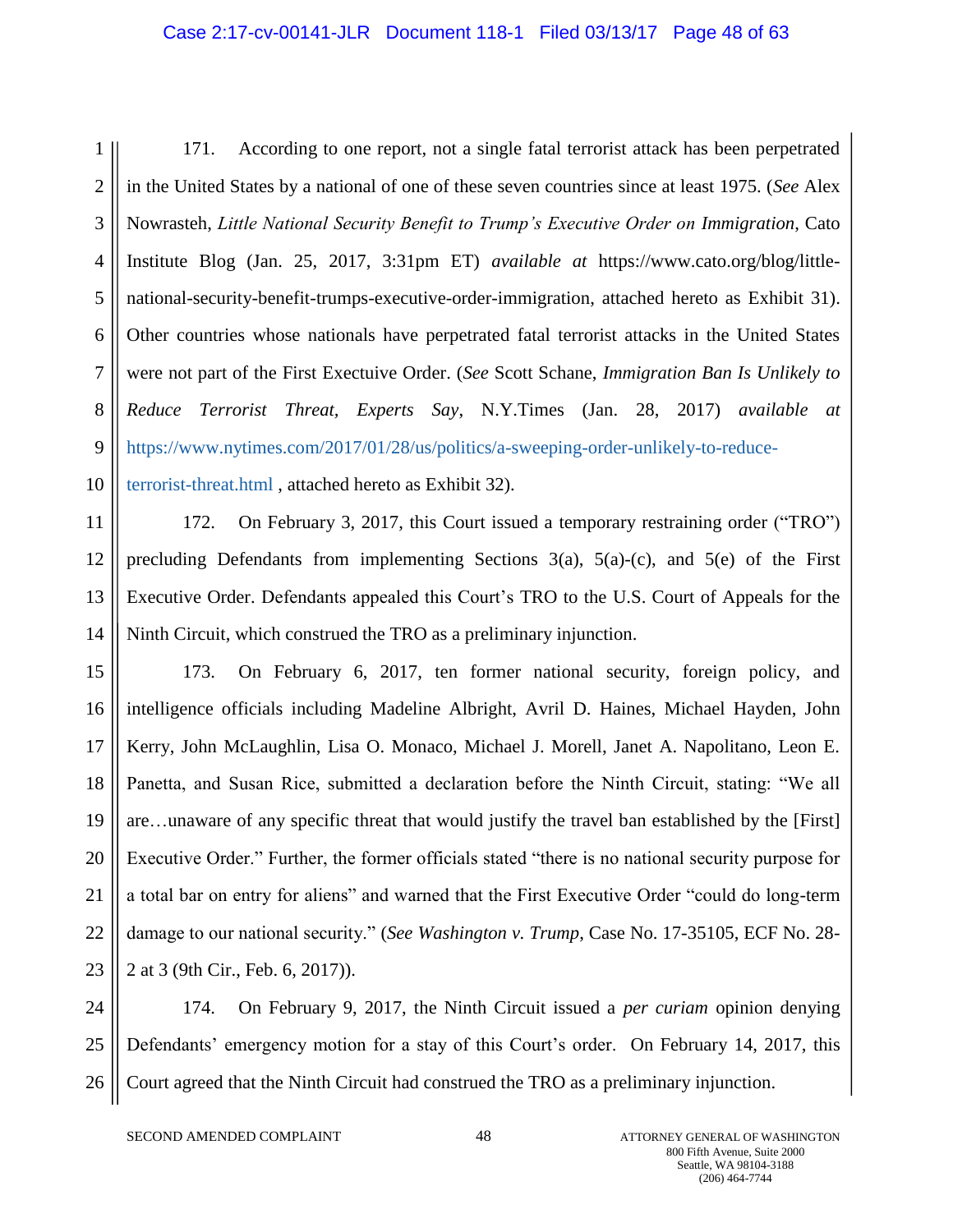#### Case 2:17-cv-00141-JLR Document 118-1 Filed 03/13/17 Page 49 of 63

1 2 3 4 5 6 7 8 9 175. During the week that the First Executive Order was in full effect, Defendants detained or removed at least 100 people entering the United States pursuant to the First Executive Order, including lawful permanent residents, U.S.-based residents returning from visits abroad, and others with valid visas to visit family in the United States. In addition, pursuant to the First Executive Order, the State Department revoked approximately 60,000 visas. (*See* Adam Kelsey et al., *60,000 Visas Revoked Since Immigration Executive Order Signed: State Department*, ABC News (Feb. 3, 2017, 6:32 PM ET), *available at*  http://abcnews.go.com/Politics/60000-visas-revoked-immigration-executive-order-signedstate/story?id=45254827, attached hereto as Exhibit 33).

10

#### **Second Executive Order**

11 12 13 14 15 176. On February 16, 2017, Defendants filed a brief in the Ninth Circuit advising the court that "the President intends in the near future to rescind the [First Executive] Order and replace it with a new, substantially revised Executive Order." (*See* Appellants' Supplemental Brief on *En Banc* consideration at 4, *Washington v. Trump*, No. 17-35105 (Feb. 16, 2017), ECF No. 154.)

16 17 18 19 20 21 22 23 24 25 26 177. That same day, President Trump held a press conference. At the press conference, President Trump stated that his executive actions simply fulfilled his campaign promises and indicated a new "comprehensive" executive order would issue shortly. Specifically, President Trump stated: " [Politicians] lie[] to the American people in order to get elected. Some of the things I'm doing probably aren't popular but they're necessary for security and for other reasons. . . . I'm here following through on what I pledged to do. That's all I'm doing." (*See* Aaron Blake, *Donald Trump's combative, grievance-filled news conference, annotated*, The Washington Post at 4, 6-7, (Feb. 16, 2017) *available at*  [https://www.washingtonpost.com/news/the-fix/wp/2017/02/16/donald-trumps-grievance-filled](https://www.washingtonpost.com/news/the-fix/wp/2017/02/16/donald-trumps-grievance-filled-press-conference-annotated/?utm_term=.c3b469f082bb)[press-conference-annotated/?utm\\_term=.c3b469f082bb,](https://www.washingtonpost.com/news/the-fix/wp/2017/02/16/donald-trumps-grievance-filled-press-conference-annotated/?utm_term=.c3b469f082bb) attached hereto as Exhibit 34).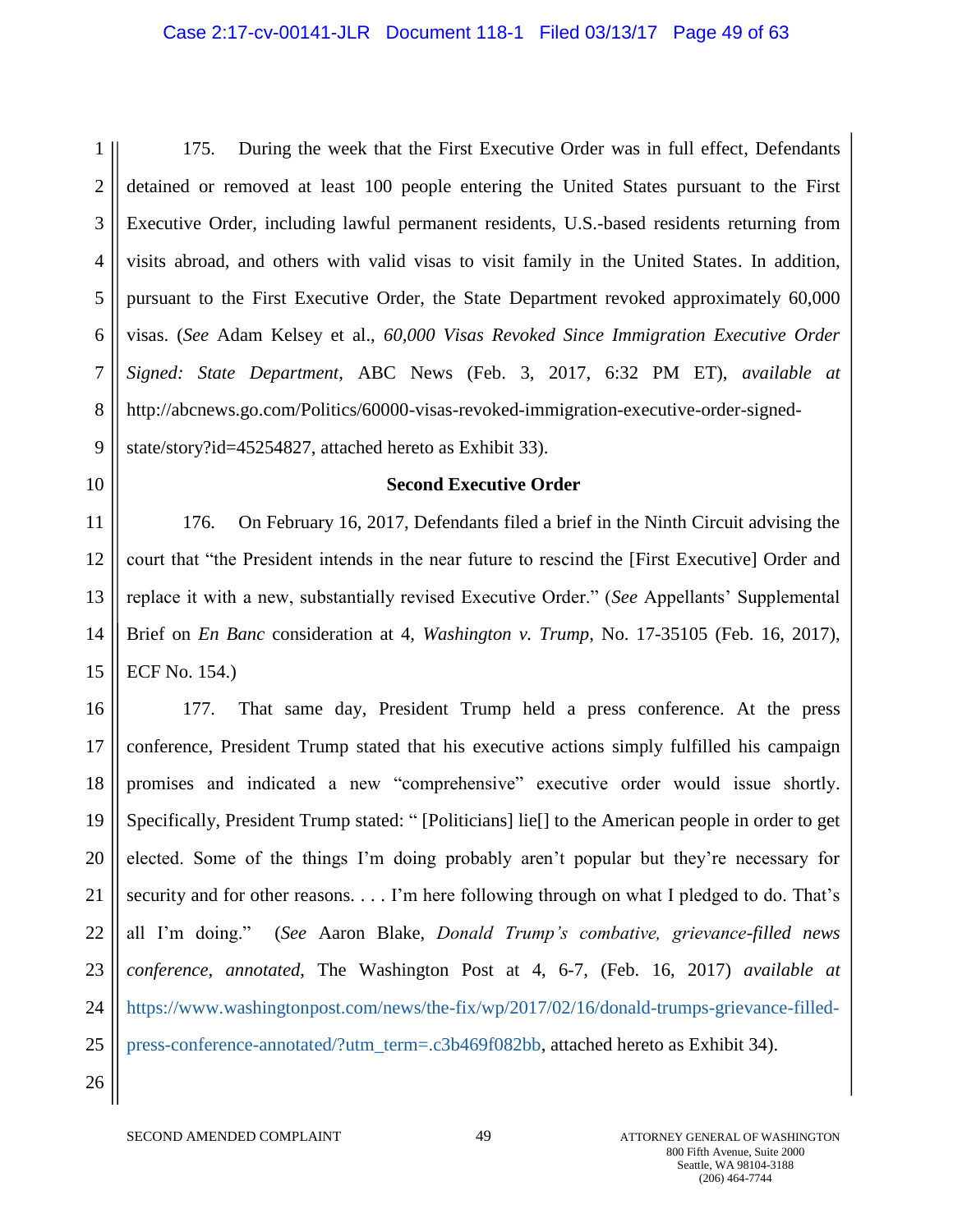#### Case 2:17-cv-00141-JLR Document 118-1 Filed 03/13/17 Page 50 of 63

1 2 3 4 5 6 7 8 178. At the same press conference, President Trump stated: "We have taken decisive action to keep radical Islamic terrorists out of our country. No parts [that] are necessary and constitutional actions were blocked by judges, in my opinion, incorrect, and unsafe ruling. Our administration is working night and day to keep you safe, including reporters safe. And is vigorously defending this lawful order. I will not back down from defending our country. I got elected on defense of our country. I keep my campaign promises, and our citizens will be very happy when they see the result. They already are, I can tell you that. Extreme vetting will be put in place, and it already is in place in many places."

9 10 11 12 13 14 15 16 17 179. On February 21, 2017, President Trump's senior policy advisor, Stephen Miller, confirmed the new executive order would have "mostly minor technical differences." Mr. Miller further indicated the intent behind the new executive order would not change. Specifically, Mr. Miller stated, "you're still going to have the same basic policy outcome for the country, but you're going to be responsive to a lot of very technical issues that were brought up by the court and those will be addressed." *See Miller: New order will be responsive to judicial ruling; Rep. Don DeSantis: Congress has gotten off to a slow start* at 2 (Feb. 21, 2017) *available at* [http://www.foxnews.com/transcript/2017/02/21/miller-new-order-will-be](http://www.foxnews.com/transcript/2017/02/21/miller-new-order-will-be-responsive-to-judicial-ruling-rep-ron-desantis/)[responsive-to-judicial-ruling-rep-ron-desantis/](http://www.foxnews.com/transcript/2017/02/21/miller-new-order-will-be-responsive-to-judicial-ruling-rep-ron-desantis/) , attached hereto as Exhibit 35).

18 19 20 21 22 23 24 25 26 180. On February 27, 2017, the White House Press Secretary, Sean Spicer, was asked why the President continued to defend the First Executive Order instead of rescinding it. Mr. Spicer answered: "[T]he manner in which [the First Executive Order] was done in the first place was what we believe and continue to believe was the right way to address this problem. And while the second executive order attempts to address the court's concerns that they made, the goal is obviously to maintain the way that we did it the first time . . .". (*See Press Briefing by Press Secretary Sean Spicer, 2/27/2017, #17,* The White House at 26-27 (Feb. 27, 2017) *available at* [https://www.whitehouse.gov/the-press-office/2017/02/27/press-briefing-press](https://www.whitehouse.gov/the-press-office/2017/02/27/press-briefing-press-secretary-sean-spicer-2272017-17)[secretary-sean-spicer-2272017-17](https://www.whitehouse.gov/the-press-office/2017/02/27/press-briefing-press-secretary-sean-spicer-2272017-17) , attached hereto as Exhibit 36).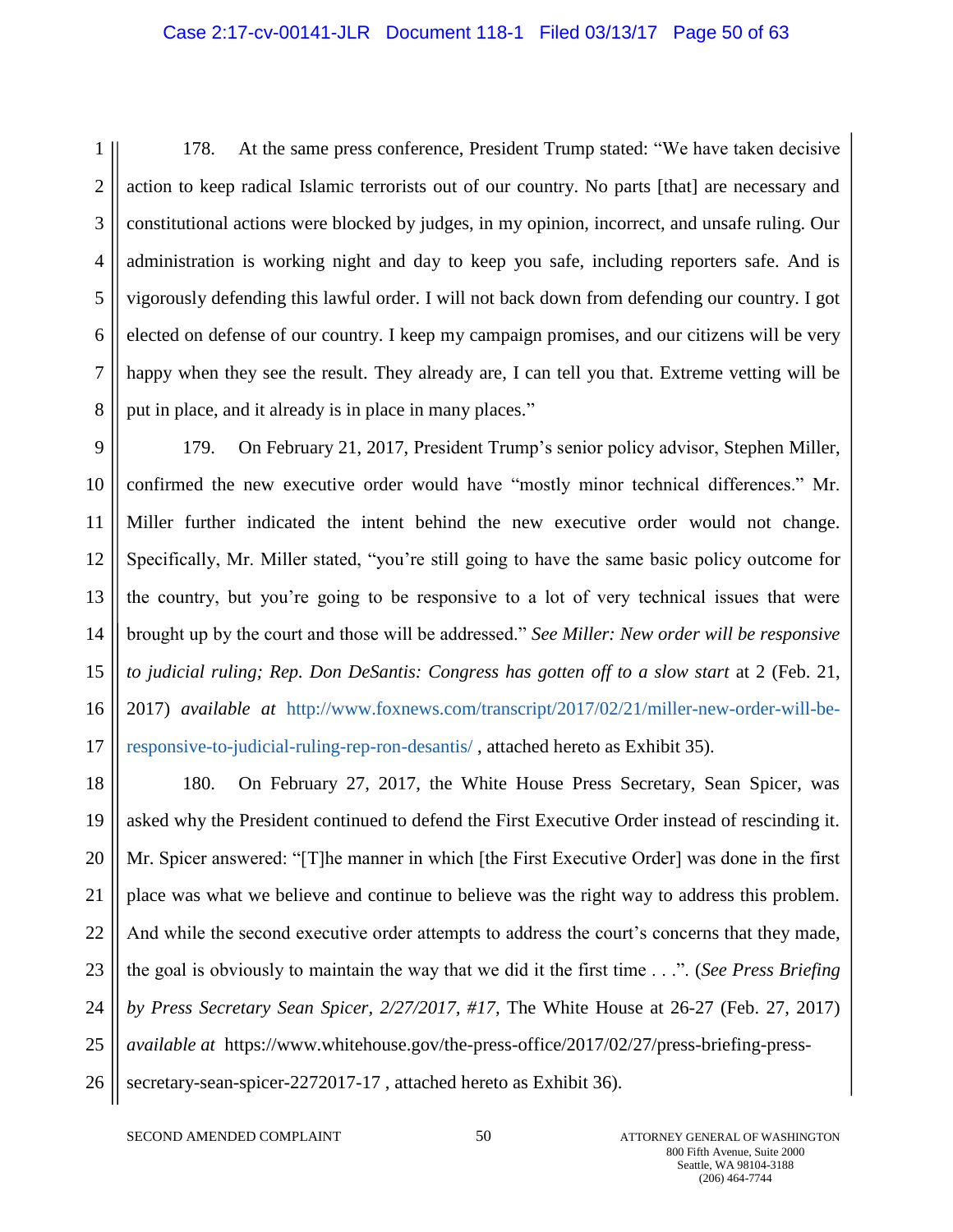#### Case 2:17-cv-00141-JLR Document 118-1 Filed 03/13/17 Page 51 of 63

1 2 3 4 181. On March 6, 2017, the White House revoked its January 27, 2017 Executive Order and issued Executive Order 13780 ("Second Executive Order"). This Second Executive Order is again titled "Protecting the Nation from Foreign Terrorist Entry into the United States" and has an effective date of March 16, 2017. (*See* ECF No. 108-1).

5 6 7 8 9 182. Section 2(c) of the Second Executive Order suspends the "entry into the United States of nationals of Iran, Libya, Somalia, Sudan, Syria, and Yemen"—six of the seven countries targeted in the First Executive Order—for a period of 90 days. Like the First Executive Order, the Second Executive Order provides for possible expansion of the ban beyond 90 days and to nationals from additional countries.

10 11 12 13 183. Under Section 3, the suspension of entry pursuant to Section 2 applies only to foreign nationals of the designated countries who: (i) are outside the United States on the effective date of this order, (ii) did not have a valid visa at 5:00 p.m. EST on the date of the First Executive Order, and (iii) do not have a valid visa on the effective date of this order.

14 15 16 17 18 19 20 184. Section 3 also provides for various "exceptions" and potential "waivers" to Section 2's suspension. It confers discretion on certain federal officials to decide on a "caseby-case basis" to allow entry to certain foreign nationals otherwise barred by Section 2. There are no instructions, forms, or other process available by which to obtain a waiver under Section 3. Section 3 excepts lawful permanent residents, visa-holders, dual nationals traveling on passports issued by a non-designated country or on diplomatic visas, and foreign nationals who have been granted asylum as well as refugees who have been admitted to the United States.

21 22 23 24 25 26 185. Section 6(a) of the Second Executive Order suspends the "travel" of all refugees to the United States and all decisions by DHS on applications for refugee status for a period of 120 days. Again, the Second Executive Order provides for an expansion of the ban beyond 120 days where it is determined that countries have failed to implement the "additional procedures" identified by Defendants as necessary "to ensure the security and welfare of the United States."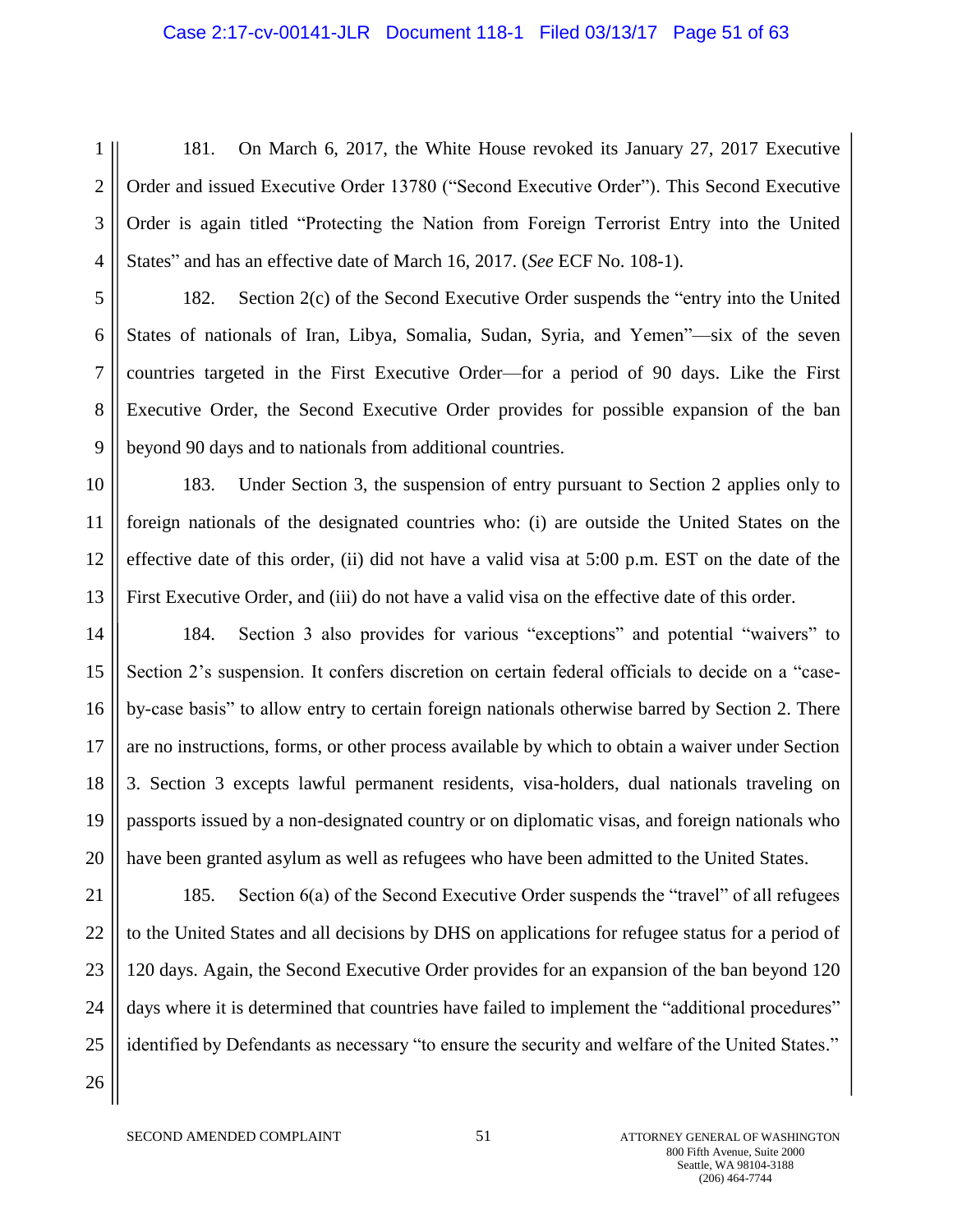#### Case 2:17-cv-00141-JLR Document 118-1 Filed 03/13/17 Page 52 of 63

1 2 3 4 186. Section 6(b) of the Second Executive Order suspends the entry of more than 50,000 refugees for fiscal year 2017. In September 2016, after consultation with the Congress, President Obama determined that up to 110,000 refugees would be admitted during fiscal year 2017.

5 6 7 8 9 187. Also on March 6, 2017, DHS published a "Q&A" document with answers to questions about the Second Executive Order. (*See* Department of Homeland Security, Q&A: Protecting the Nation from Foreign Terrorist Entry to the United States (Mar. 6, 2017, 11:30 AM ET) *available at* [https://www.dhs.gov/news/2017/03/06/qa-protecting-nation-foreign](https://www.dhs.gov/news/2017/03/06/qa-protecting-nation-foreign-terrorist-entry-united-states)[terrorist-entry-united-states](https://www.dhs.gov/news/2017/03/06/qa-protecting-nation-foreign-terrorist-entry-united-states) , attached hereto as Exhibit 37).

10 11 12 13 14 15 16 188. In that "Q&A," DHS states that nationals from one of the six targeted countries currently present in the United States on a single-entry visa will have to obtain a new valid visa in order to leave and return to the United States. Likewise, DHS states that students and exchange visitors from the six designated countries who are currently present in the United States—and their related U.S.-based dependents—will have to obtain a new valid visa in order to leave and return to the United States, if their visas expire while the Second Executive Order is in place. (*See id.* at 4, 13).

17 18 19 20 21 22 23 24 25 26 189. Also, on March 6, 2017, President Trump issued a memorandum titled "Implementing Immediate Heightened Screening and Vetting of Applications for Visas and Other Immigration Benefits." In the memorandum, President Trump ordered the State Department, DHS, and the Attorney General to "implement protocols and procedures as soon as practicable that in their judgment will enhance the screening and vetting of applications for visas and all other immigration benefits" while the Second Executive Order is implemented. (*See* The White House, *Memorandum for the Secretary of State, the Attorney General, the Secretary of Homeland Security,* (Mar. 6, 2017) *available at* [https://www.whitehouse.gov/the](https://www.whitehouse.gov/the-press-office/2017/03/06/memorandum-secretary-state-attorney-general-secretary-homeland-security)[press-office/2017/03/06/memorandum-secretary-state-attorney-general-secretary-homeland](https://www.whitehouse.gov/the-press-office/2017/03/06/memorandum-secretary-state-attorney-general-secretary-homeland-security)[security](https://www.whitehouse.gov/the-press-office/2017/03/06/memorandum-secretary-state-attorney-general-secretary-homeland-security), attached hereto as Exhibit 38).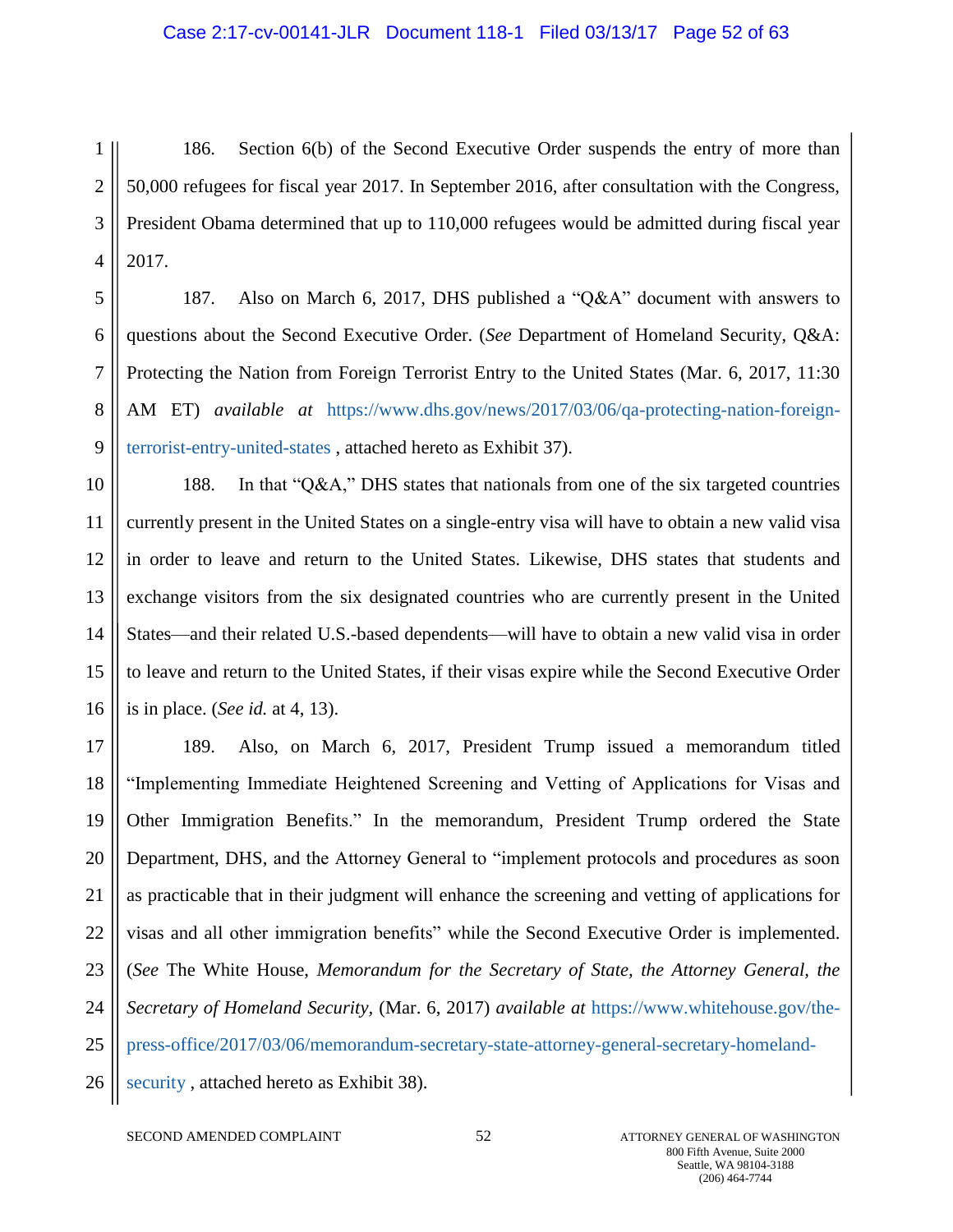### Case 2:17-cv-00141-JLR Document 118-1 Filed 03/13/17 Page 53 of 63

1 2 3 4 5 6 7 8 9 190. The same day President Trump issued the Second Executive Order, his campaign issued a fundraising e-mail. In it, President Trump requested support for the Second Executive Order and the fight against "radical Islamic terrorism," and stated, "I will NEVER stop fighting until we implement the policies you—and millions of Americans like you—voted for." (*See* Matt Zapotosky, et. at.*, Revised executive order bans travelers from six Muslimmajority countries from getting visas*, The Wash. Post (Mar. 6, 2017) *available at*  [https://www.washingtonpost.com/world/national-security/new-executive-order-bans-travelers](https://www.washingtonpost.com/world/national-security/new-executive-order-bans-travelers-from-six-muslim-majority-countries-applying-for-visas/2017/03/06/3012a42a-0277-11e7-ad5b-d22680e18d10_story.html?utm_term=.fddd4559a269)[from-six-muslim-majority-countries-applying-for-visas/2017/03/06/3012a42a-0277-11e7](https://www.washingtonpost.com/world/national-security/new-executive-order-bans-travelers-from-six-muslim-majority-countries-applying-for-visas/2017/03/06/3012a42a-0277-11e7-ad5b-d22680e18d10_story.html?utm_term=.fddd4559a269) [ad5b-d22680e18d10\\_story.html?utm\\_term=.fddd4559a269](https://www.washingtonpost.com/world/national-security/new-executive-order-bans-travelers-from-six-muslim-majority-countries-applying-for-visas/2017/03/06/3012a42a-0277-11e7-ad5b-d22680e18d10_story.html?utm_term=.fddd4559a269) , attached hereto as Exhibit 39).

10 11 12 13 14 15 16 191. On March 7, 2017, White House Press Secretary Sean Spicer confirmed the purpose of the Second Executive Order was for President Trump to fulfill his campaign promise. Mr. Spicer stated: "President Trump yesterday continue [sic] to deliver . . . his . . . campaign promise[]: protecting the country against radical Islamic terrorism." (*See Press Briefing by Press Secretary Sean Spicer, 3/7/2017, #18, The White House at 2 (Mar. 7, 2017) available at* https://www.whitehouse.gov/the-press-office/2017/03/07/press-briefing-presssecretary-sean-spicer-372017-18, attached hereto as Exhibit 40).

17 18 19 20 21 22 23 24 192. On March 10, 2017, more than 130 foreign policy experts addressed President Trump in an open letter, concluding that the Second Executive Order is just as "damaging" to the United States' interests as the First Executive Order. Representing foreign policy experts under both Republican and Democratic administrations, they observed that, even though Iraq was left off the Second Executive Order's six-country ban, Iraqis will remain in harm's way due to the 120-day suspension of refugees. (*See Letter from Foreign Policy Experts on Travel Ban*, N.Y. Times (Mar. 10, 2017) *available at* [https://www.nytimes.com/interactive/2017/03/1](https://www.nytimes.com/interactive/2017/03/11/us/politics/document-letter-foreign-policy-trump.html?_r=0) [1/us/politics/document-letter-foreign-policy-trump.html?\\_r=0](https://www.nytimes.com/interactive/2017/03/11/us/politics/document-letter-foreign-policy-trump.html?_r=0) , attached hereto as Exhibit 41).

25 26 193. In filing notice to this Court about the Second Executive Order's issuance, Defendants declared: "This Court's injunctive order does not limit the Government's ability to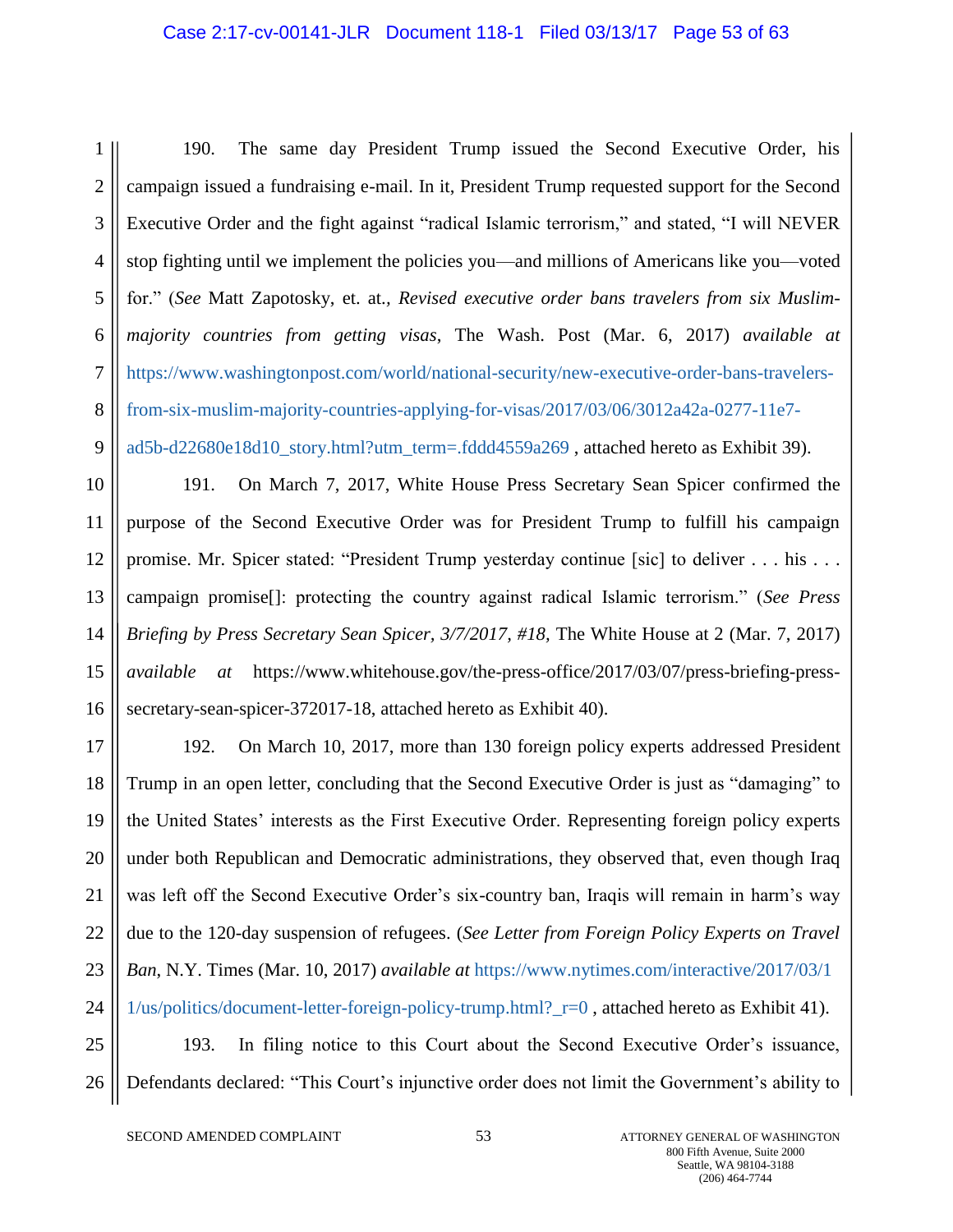1 2 3 immediately begin enforcing the [Second] Executive Order." Further, Defendants stated: "[T]he Government intends to begin enforcing the [Second] Executive Order on its effective date of March 16, 2017." *See* ECF No. 108 at 13.

# **V. FIRST CAUSE OF ACTION (Fifth Amendment – Equal Protection)**

194. The States reallege and incorporate by reference the allegations set forth in each of the preceding paragraphs of this Second Amended Complaint.

195. The Due Process Clause of the Fifth Amendment prohibits the federal government from denying equal protection of the laws.

196. Sections 3 and 5 of the First Executive Order, as well as Sections 2 and 6 of the Second Executive Order, together with statements made by Defendants concerning their intent and application, target individuals for discriminatory treatment based on their country of origin and/or religion, without lawful justification.

197. Both the First Executive Order and the Second Executive Order were motivated by animus and a desire to harm a particular group.

198. The discriminatory terms and application of the First Executive Order and the Second Executive Order are arbitrary and cannot be sufficiently justified by federal interests.

199. Through their actions above, Defendants have violated the equal protection guarantee of the Fifth Amendment.

19 20

4

5

6

7

8

9

10

11

12

13

14

15

16

17

18

21

22

23

26

200. Defendants' violation causes ongoing harm to the States and their residents.

# **VI. SECOND CAUSE OF ACTION (First Amendment – Establishment Clause)**

201. The States reallege and incorporate by reference the allegations set forth in each of the preceding paragraphs of this Second Amended Complaint.

24 25 202. The Establishment Clause of the First Amendment prohibits the federal government from officially preferring one religion over another.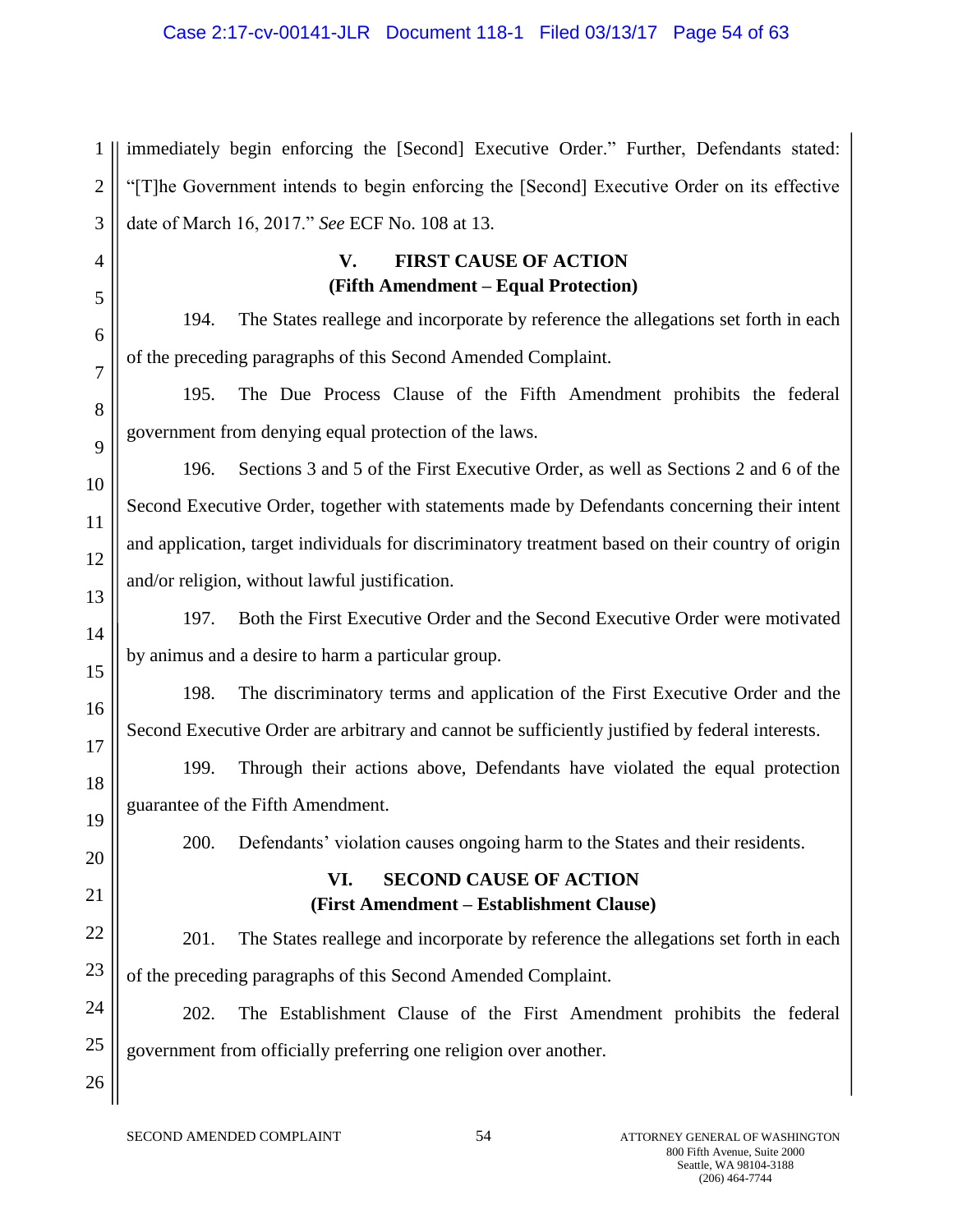# Case 2:17-cv-00141-JLR Document 118-1 Filed 03/13/17 Page 55 of 63

1 2 3 203. Sections 3 and 5 of the First Executive Order, as well as Sections 2 and 6 of the Second Executive Order, together with statements made by Defendants concerning their intent and application, are intended to disfavor Islam and favor Christianity.

4 5 204. Through their actions above, Defendants have violated the Establishment Clause of the First Amendment.

205. Defendants' violation causes ongoing harm to the States and their residents.

# **VII. THIRD CAUSE OF ACTION (Fifth Amendment – Procedural Due Process)**

206. The States reallege and incorporate by reference the allegations set forth in each of the preceding paragraphs of this Second Amended Complaint.

207. The Due Process Clause of the Fifth Amendment prohibits the federal government from depriving individuals of their liberty interests without due process of law.

208. Where Congress has granted statutory rights and authorized procedures applicable to arriving and present non-citizens, minimum due process rights attach to those statutory rights.

209. Sections 3 and 5 of the First Executive Order, as well as Sections 2 and 6 of the Second Executive Order, conflict with the statutory rights and procedures directed by Congress. In issuing and implementing the First Executive Order and the Second Executive Order, Defendants have violated the procedural due process guarantees of the Fifth Amendment.

210. Defendants' violation causes ongoing harm to the States and their residents.

# **VIII. FOURTH CAUSE OF ACTION (Immigration and Nationality Act)**

23 24 211. The States reallege and incorporate by reference the allegations set forth in each of the preceding paragraphs of this Second Amended Complaint.

6

7

8

9

10

11

12

13

14

15

16

17

18

19

20

21

22

25

26

SECOND AMENDED COMPLAINT 55 55 ATTORNEY GENERAL OF WASHINGTON 800 Fifth Avenue, Suite 2000 Seattle, WA 98104-3188 (206) 464-7744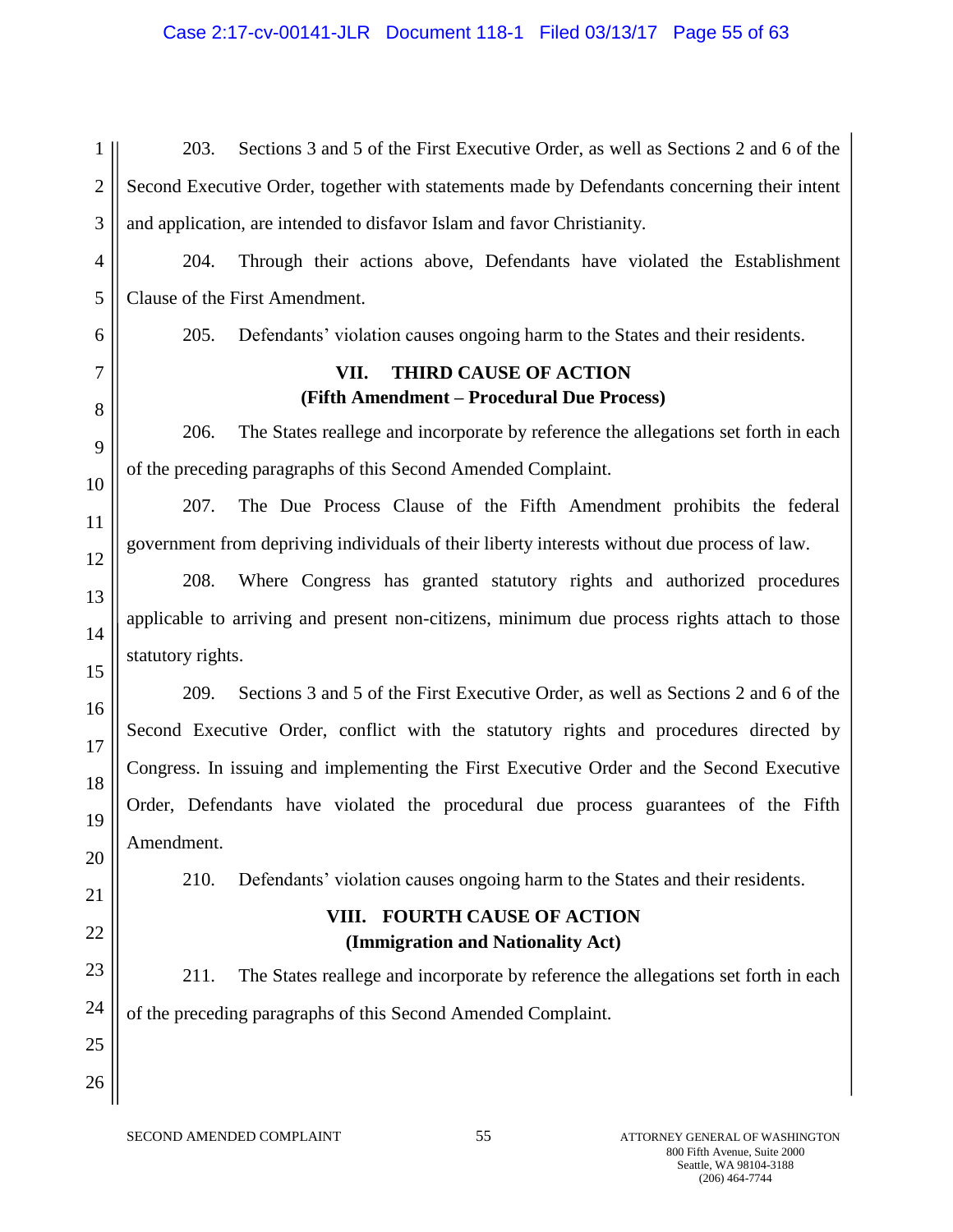#### Case 2:17-cv-00141-JLR Document 118-1 Filed 03/13/17 Page 56 of 63

1 2 3 4 212. Section 8 of Article I of the U.S. constitution bestows Congress with exclusive authority over our immigration laws. Congress has laid down the country's immigration laws in the Immigration and Nationality Act ("INA"), as codified under Title 8 of the United States Code

5 6 7 213. The INA is a multi-faceted and complex immigration structure. It sets forth specific prohibitions, as well as explicit requirements and detailed processes, related to the country's issuance of visas and refugee programs.

8 9 214. For example, 8 U.S.C. § 1152(a)(1)(A), prohibits discrimination in the issuance of immigrant visas on the basis of race, nationality, place of birth, or place of residence.

10 11 12 13 14 15 215. 8 U.S.C. § 1101(a)(15)(U) creates a category of visas for noncitizens who are victims of specified crimes and assist U.S. law enforcement in the prosecution of criminal cases ("U-visa"). The same provision also creates a category of visas for the noncitizen victim's family members, even if the family member is living abroad ("U-visa derivative"). 8 C.F.R. 214.14(f)(6)(ii) sets forth the process for petitioning for a U-visa derivative for a family member outside the United States.

16 17 18 19 20 21 216. 8 U.S.C. § 1101(a)(15)(T) creates a category of visas for noncitizens who are victims of severe forms of human trafficking and their family members ("T-visa"). The same provision also creates a category of visas for the noncitizen victim's family members, even if the family member is living abroad ("T-visa derivative"). 8 C.F.R. 214.11(k)(9)(ii) sets forth the process for petitioning for a T-visa derivative for a family member outside the United States.

217. 8 U.S.C. § 1157 sets forth the admission procedures for refugees, specifically. Section 1157(a) requires the numerical limitation on refugees be set by the President only after "appropriate consultation" with Congress.

SECOND AMENDED COMPLAINT 56 56 ATTORNEY GENERAL OF WASHINGTON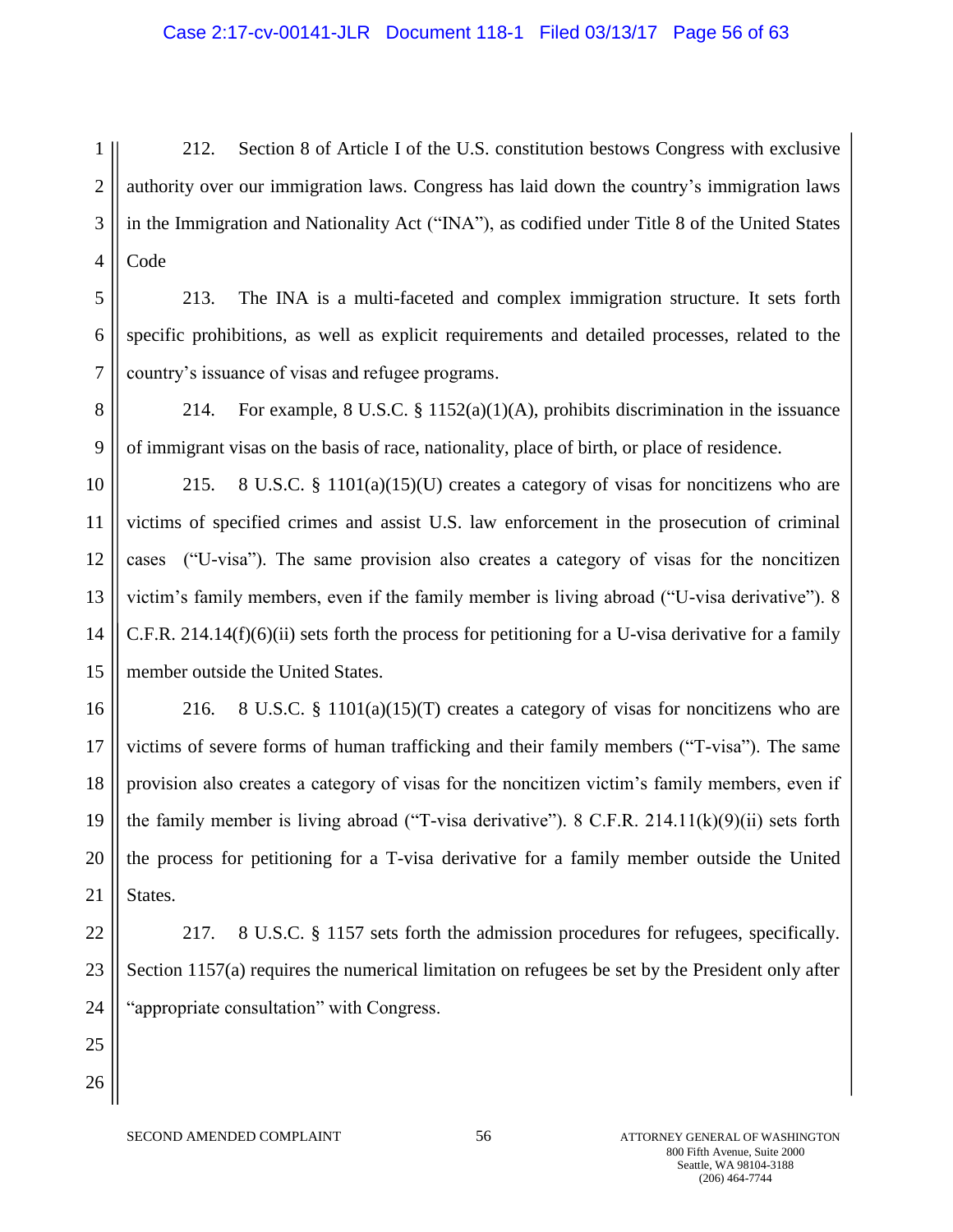# Case 2:17-cv-00141-JLR Document 118-1 Filed 03/13/17 Page 57 of 63

1 2 3 218. Sections 3 and 5 of the First Executive Order, as well as Sections 2 and 6 of the Second Executive Order, together with statements made by Defendants concerning their intent and application, violate the INA.

4 5 219. Together, the provisions discriminate on the basis of race, nationality, place of birth, and/or place of residence in the issuance of visas, suspend the refugee program without appropriate consultation with Congress, and otherwise contravene the INA's complex immigration structure.

220. Defendants' violation causes ongoing harm to the States and their residents.

### **IX. FIFTH CAUSE OF ACTION (Religious Freedom Restoration Act)**

221. The States reallege and incorporate by reference the allegations set forth in each of the preceding paragraphs of this Second Amended Complaint.

222. The Religious Freedom Restoration Act, 42 U.S.C. § 2000bb-1(a), prohibits the federal government from substantially burdening the exercise of religion, even if the burden results from a rule of general applicability.

223. Section 3 of the First Executive Order, as well as Section 2 of the Second Executive Order, if implemented, will result in substantial burdens on the exercise of religion by non-citizen immigrants by, for example, preventing them from exercising their religion while in detention, returning to their religious communities in the States, and/or taking upcoming, planned religious travel abroad. Such burdens on religion violate the Religious Freedom Restoration Act.

224. Sections 3 and 5 of the First Executive Order, as well as Sections 2 and 6 of the Second Executive Order, also will result in substantial burdens on the exercise of religion by individuals and religious organizations that provide services to refugees and immigrants as part of their religious beliefs/mission.

225. Defendants' violation causes ongoing harm to the States and their residents.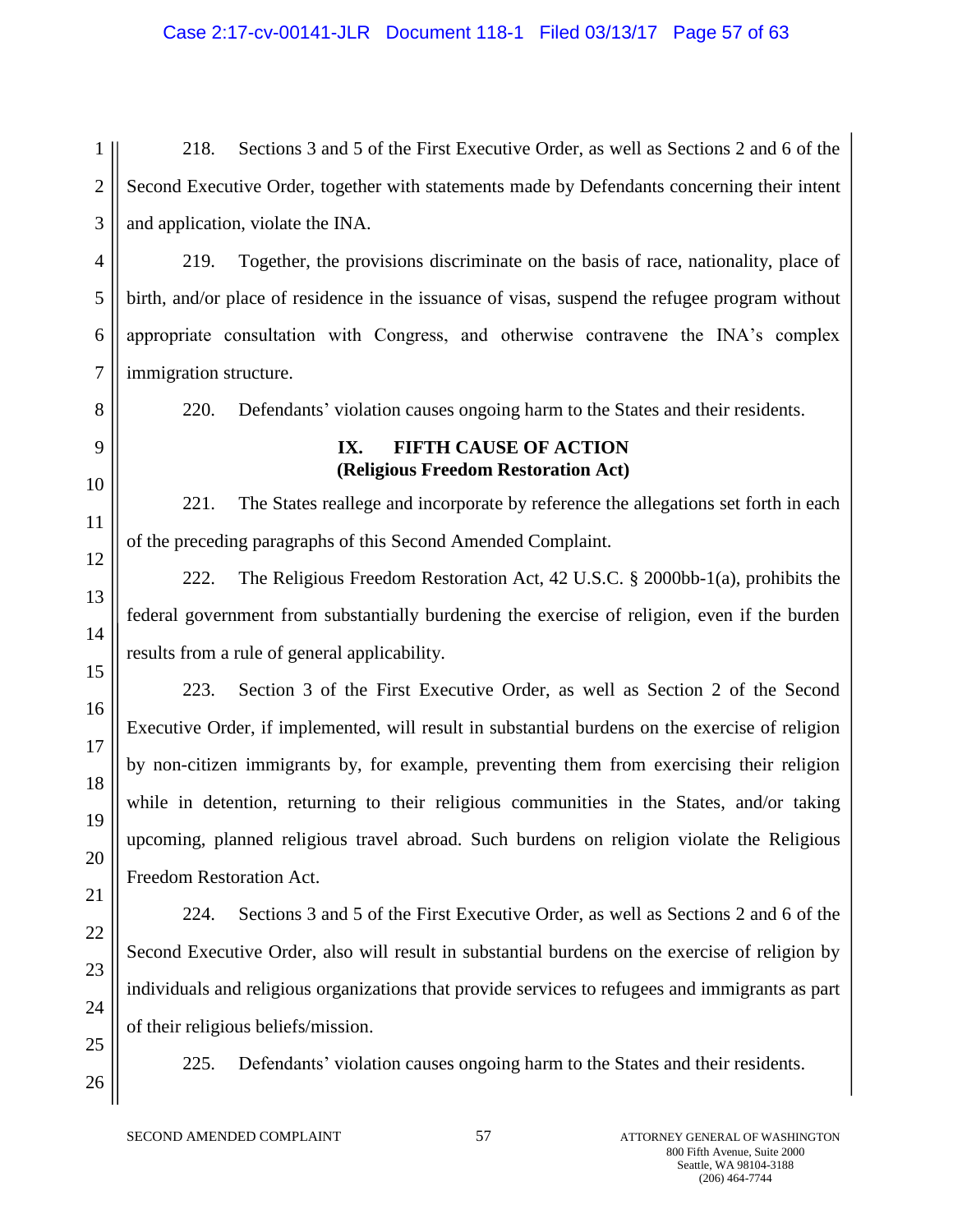### Case 2:17-cv-00141-JLR Document 118-1 Filed 03/13/17 Page 58 of 63

1 2 3 4 5 6 7 8 9 10 11 12 13 14 15 16 17 18 19 20 21 22 23 24 25 26 **X. SIXTH CAUSE OF ACTION (Procedural Violation of the Administrative Procedure Act)** 226. The States reallege and incorporate by reference the allegations set forth in each of the preceding paragraphs of this Second Amended Complaint. 227. The Administrative Procedure Act, 5 U.S.C. §§ 553 and 706(2)(D), requires that federal agencies conduct formal rule making before engaging in action that impacts substantive rights. 228. In implementing Sections 3 and 5 of the First Executive Order, as well as Sections 2 and 6 of the Second Executive Order, federal agencies changed the substantive criteria by which individuals from affected countries may enter the United States. Federal agencies did not follow the procedures required by the Administrative Procedure Act before taking action impacting these substantive rights. 229. Through their actions above, Defendants have violated the Administrative Procedure Act. 230. Defendants' violation causes ongoing harm to the States and their residents. **XI. SEVENTH CAUSE OF ACTION (Substantive Violation of the Administrative Procedure Act)** 231. The States reallege and incorporate by reference the allegations set forth in each of the preceding paragraphs of this Second Amended Complaint. 232. The Administrative Procedure Act, 5 U.S.C. § 706(2), prohibits federal agency action that is arbitrary, unconstitutional, and contrary to statute. 233. Neither the First Executive Order nor the Second Executive Order is authorized by the INA. As alleged herein, both the First Executive Order and the Second Executive Order discriminates on the basis of race, nationality, place of birth, and/or place of residence in the issuance of visas, suspends the refugee program without appropriate consultation with Congress, and otherwise contravenes the INA's complex immigration structure.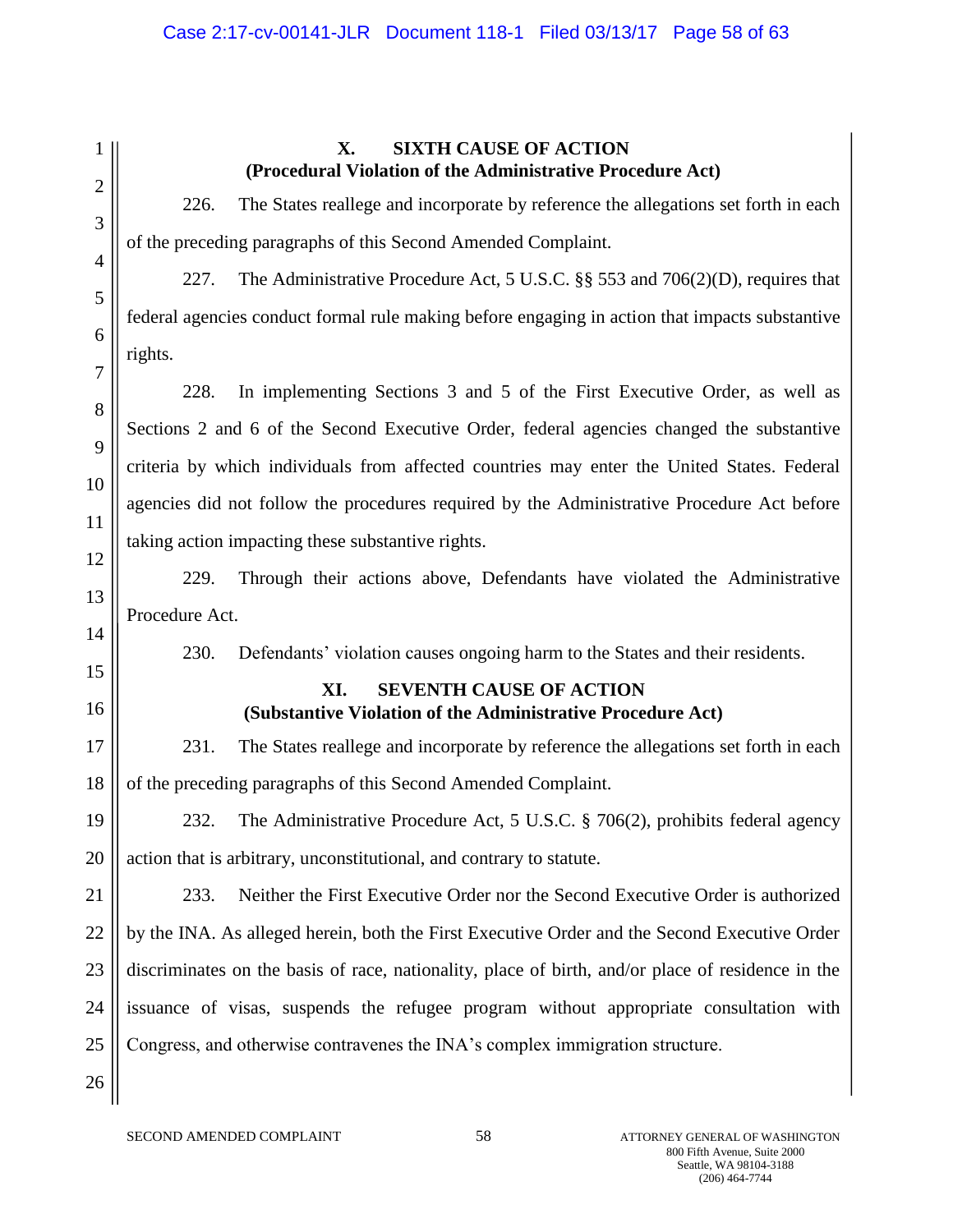### Case 2:17-cv-00141-JLR Document 118-1 Filed 03/13/17 Page 59 of 63

1 2 3 4 234. In implementing Sections 3 and 5 of the First Executive Order, as well as Sections 2 and 6 of the Second Executive Order, federal agencies have taken or will take unconstitutional and unlawful action, as alleged herein, in violation of the Administrative Procedure Act.

5 6 7 235. In implementing Sections 3 and 5 of the First Executive Order, as well as Sections 2 and 6 of the Second Executive Order, federal agencies have applied or will apply provisions arbitrarily, in violation of the Administrative Procedure Act.

236. Defendants' violation causes ongoing harm to the States and their residents.

### **XII. EIGHTH CAUSE OF ACTION (Tenth Amendment)**

237. The States reallege and incorporate by reference the allegations set forth in each of the preceding paragraphs of this First Amended Complaint.

238. The Tenth Amendment reserves all powers not enumerated in the Constitution to the states and prohibits the federal government from commandeering state legislative processes.

239. The Tenth Amendment prohibits the federal government from directly compelling states to enact and enforce federal law.

240. Sections 3 and 5 of the First Executive Order, as well as Sections 2 and 6 of the Second Executive Order, together with statements made by Defendants concerning their intent and application, target individuals for discriminatory treatment based on their country of origin and/or religion, without lawful justification.

241. The States and their employers, housing providers, and businesses have long been prohibited by their States' laws from discriminating against people based on national origin and religion in employment, housing, and in places of public accommodation.

SECOND AMENDED COMPLAINT 59 35 ATTORNEY GENERAL OF WASHINGTON

8

9

10

11

12

13

14

15

16

17

18

19

20

21

22

23

24

25

26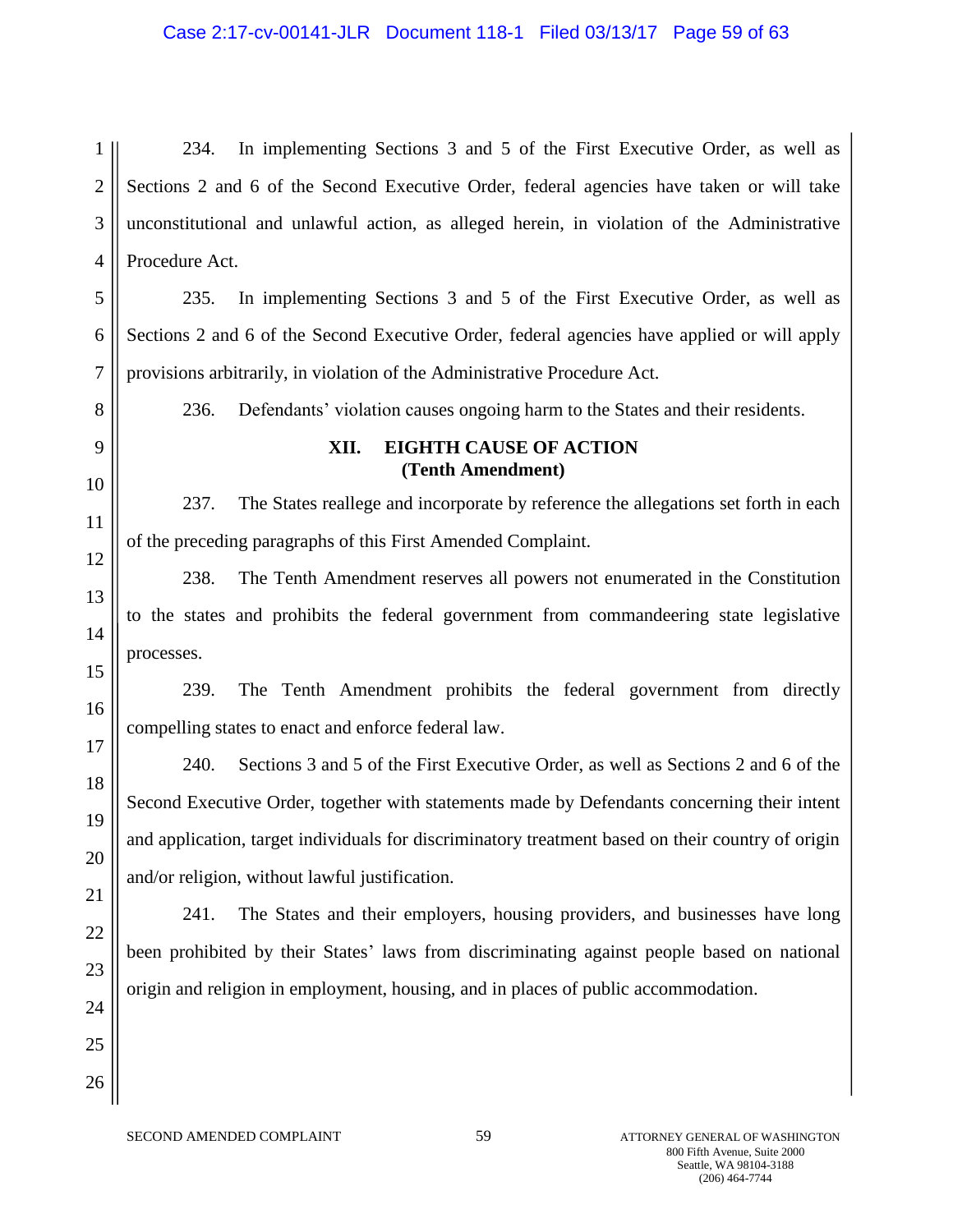# Case 2:17-cv-00141-JLR Document 118-1 Filed 03/13/17 Page 60 of 63

| 1            | 242.                                       |                | The First Executive Order and the Second Executive Order effectively mandate               |
|--------------|--------------------------------------------|----------------|--------------------------------------------------------------------------------------------|
| $\mathbf{2}$ |                                            |                | that the States engage in discrimination based on national origin and/or religion, thereby |
| 3            |                                            |                | rescinding the States' historic protection of civil rights and religious freedom.          |
| 4            | 243.                                       |                | Through their actions above, Defendants have violated the Tenth Amendment.                 |
| 5            | 244.                                       |                | Defendants' violation causes ongoing harm to the States.                                   |
| 6            |                                            |                | XIII. PRAYER FOR RELIEF                                                                    |
| 7            | Wherefore, the States pray that the Court: |                |                                                                                            |
| 8            |                                            | a.             | Declare that Sections 3(c), $5(a)$ –(c), and $5(e)$ of the First Executive                 |
| 9            |                                            |                | Order are unauthorized by and contrary to the Constitution and laws of                     |
| 10           |                                            |                | the United States;                                                                         |
| 11           |                                            | b.             | Enjoin Defendants from implementing or enforcing Sections $3(c)$ , $5(a)$                  |
| 12           |                                            |                | (c), and 5(e) of the First Executive Order, including at all United States                 |
| 13           |                                            |                | borders, ports of entry, and in the issuance of visas, pending further                     |
| 14           |                                            |                | orders from this Court;                                                                    |
| 15           |                                            | $\mathbf{c}$ . | Declare that Sections $2(c)$ and $6(a)$ of the Second Executive Order are                  |
| 16           |                                            |                | unauthorized by and contrary to the Constitution and laws of the United                    |
| 17           |                                            |                | States;                                                                                    |
| 18           |                                            | d.             | Enjoin Defendants from implementing or enforcing Sections 2(c) and                         |
| 19           |                                            |                | 6(a) of the Second Executive Order, including at all United States                         |
| 20           |                                            |                | borders, ports of entry, and in the issuance of visas, pending further                     |
| 21           |                                            |                | orders from this Court;                                                                    |
| 22           |                                            | e.             | Enjoin Defendants from implementing or enforcing Section 5(d) of the                       |
| 23           |                                            |                | First Executive Order;                                                                     |
| 24           |                                            | f.             | Enjoin Defendants from implementing or enforcing Section 6(b) of the                       |
| 25           |                                            |                | Second Executive Order; and                                                                |
| 26           |                                            | g.             | Award such additional relief as the interests of justice may require.                      |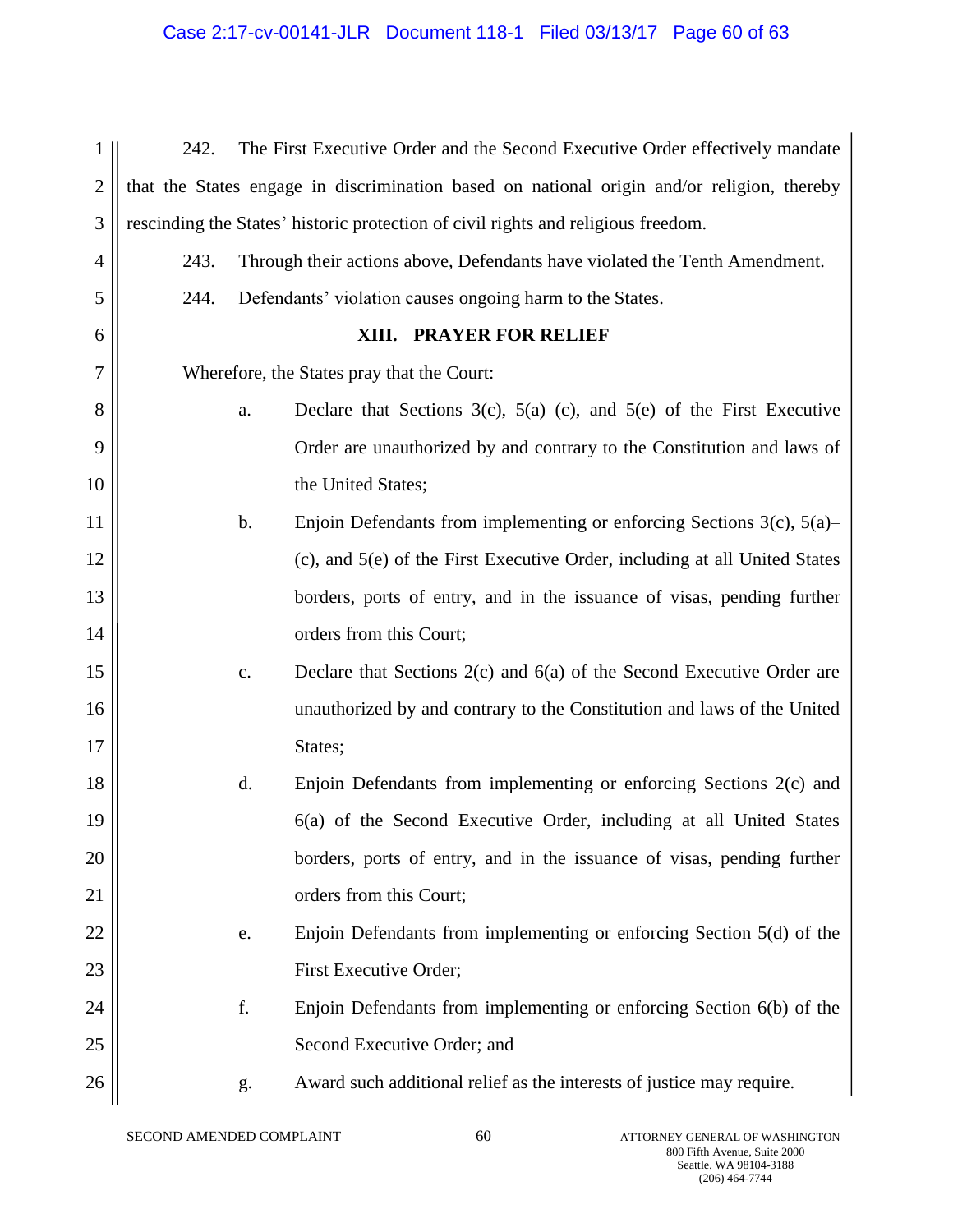| 1            | DATED this 13th day of March, 2017. |                                                                       |
|--------------|-------------------------------------|-----------------------------------------------------------------------|
| $\mathbf{2}$ |                                     | Respectfully submitted,                                               |
| 3            |                                     | BOB FERGUSON, WSBA #26004                                             |
| 4            |                                     | <b>Attorney General of Washington</b>                                 |
|              |                                     |                                                                       |
| 5            |                                     | /s/ Noah G. Purcell                                                   |
| 6            |                                     | NOAH G. PURCELL, WSBA #43492<br><b>Solicitor General</b>              |
|              |                                     | COLLEEN M. MELODY, WSBA #42275                                        |
| 7            |                                     | Civil Rights Unit Chief                                               |
| 8            |                                     | ANNE E. EGELER, WSBA #20258                                           |
| 9            |                                     | <b>Deputy Solicitor General</b><br>MARSHA CHIEN, WSBA #47020          |
|              |                                     | PATRICIO A. MARQUEZ, WSBA #47693                                      |
| 10           |                                     | <b>Assistant Attorneys General</b>                                    |
| 11           |                                     | Office of the Attorney General                                        |
|              |                                     | 800 Fifth Avenue, Suite 2000                                          |
| 12           |                                     | Seattle, WA 98104<br>$(206)$ 464-7744                                 |
| 13           |                                     | Noahp@atg.wa.gov                                                      |
| 14           |                                     |                                                                       |
|              |                                     | <b>XAVIER BECERRA</b><br>Attorney General of California               |
| 15           |                                     | Angela Sierra                                                         |
| 16           |                                     | Senior Assistant Attorney General                                     |
|              |                                     | Douglas J. Woods<br>Senior Assistant Attorney General                 |
| 17           |                                     | <b>Tamar Pachter</b>                                                  |
| 18           |                                     | <b>Supervising Deputy Attorney General</b>                            |
| 19           |                                     | <u>/s/ Alexandra Robert Gordon</u><br>Alexandra Robert Gordon         |
| 20           |                                     | <b>Deputy Attorney General</b>                                        |
|              |                                     | Office of the Attorney General<br>455 Golden Gate Avenue, Suite 11000 |
| 21           |                                     | San Francisco, CA 94102-7004                                          |
| 22           |                                     | Telephone: (415) 703-5509                                             |
|              |                                     | E-mail: Alexandra.RobertGordon@doj.ca.gov<br><b>BRIAN E. FROSH</b>    |
| 23           |                                     | <b>Attorney General of Maryland</b>                                   |
| 24           |                                     |                                                                       |
| 25           |                                     | /s/ Steven M. Sullivan<br>STEVEN M. SULLIVAN                          |
|              |                                     | <b>Solicitor General</b>                                              |
| 26           |                                     |                                                                       |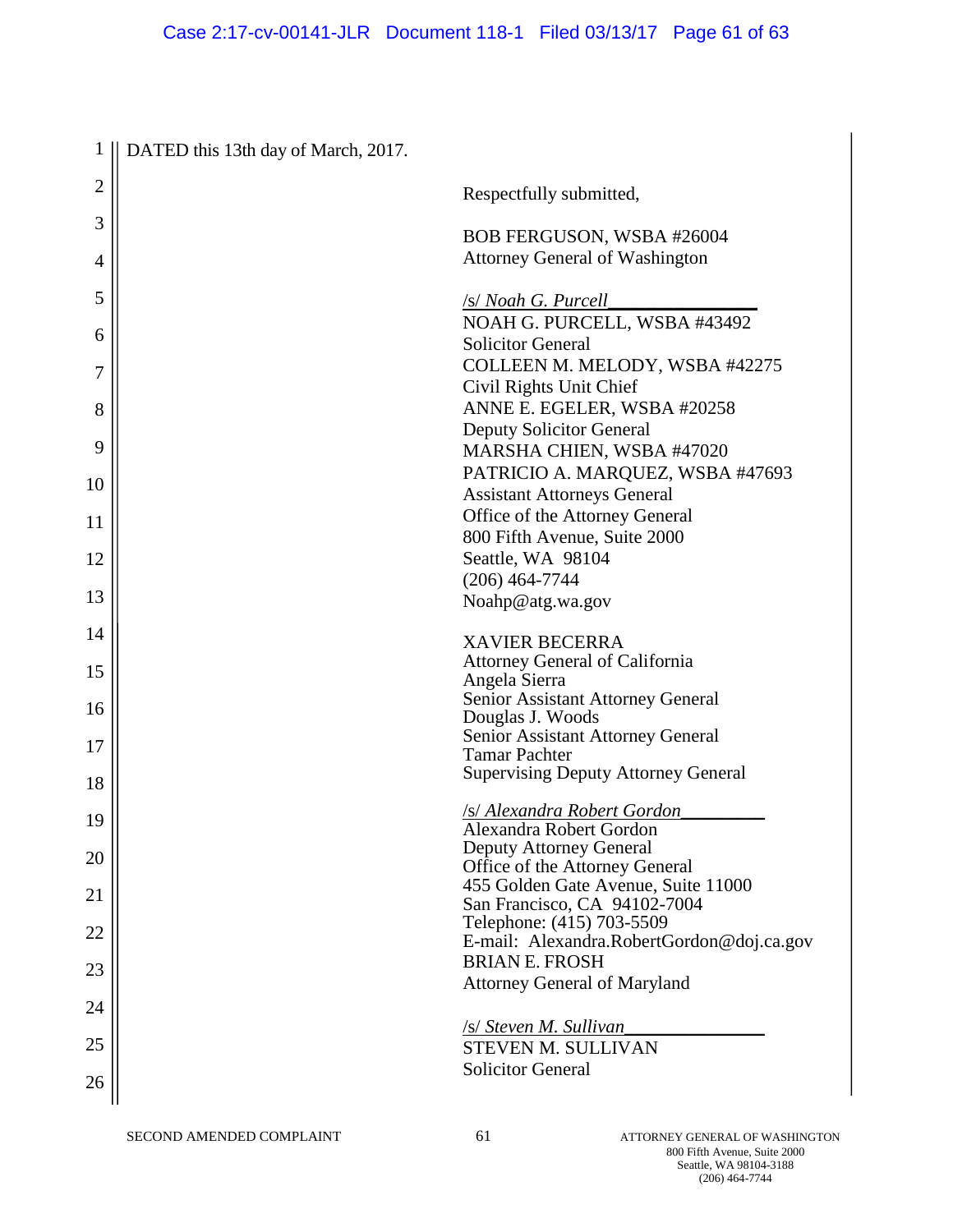| 1              | Federal Bar No. 24930                                                            |
|----------------|----------------------------------------------------------------------------------|
| $\overline{2}$ | ROBERT A. SCOTT<br><b>Assistant Attorney General</b>                             |
| 3              | Federal Bar No. 24613                                                            |
|                | <b>MEGHAN K. CASEY</b>                                                           |
| 4              | <b>Assistant Attorney General</b>                                                |
|                | Federal Bar No. 28958                                                            |
| 5              | Office of the Attorney General of Maryland                                       |
| 6              | 200 St. Paul Place, 20th Floor<br>Baltimore, Maryland 21202                      |
|                | Telephone: (410) 576-6325                                                        |
| 7              | Fax: (410) 576-6955                                                              |
| 8              | ssullivan@oag.state.md.us                                                        |
|                | rscott@oag.state.md.us                                                           |
| 9              | mcasey@oag.state.md.us                                                           |
| 10             |                                                                                  |
|                | <b>MAURA HEALEY</b><br><b>Attorney General of Massachusetts</b>                  |
| 11             |                                                                                  |
|                | <u>/s/ Elizabeth N. Dewar</u>                                                    |
| 12             | <b>ELIZABETH N. DEWAR</b>                                                        |
| 13             | <b>State Solicitor</b><br>One Ashburton Place                                    |
|                | <b>Boston, MA 02108</b>                                                          |
| 14             | 617-963-2204                                                                     |
| 15             | Bessie.Dewar@state.ma.us                                                         |
|                | ERIC T. SCHNEIDERMAN                                                             |
| 16             | Attorney General of the State of New York                                        |
| 17             |                                                                                  |
|                | /s/Lourdes M. Rosado                                                             |
| 18             | <b>LOURDES M. ROSADO</b>                                                         |
| 19             | Bureau Chief, Civil Rights Bureau                                                |
|                | ANISHA DASGUPTA                                                                  |
| 20             | <b>Deputy Solicitor General</b><br>Office of the New York State Attorney General |
| 21             | 120 Broadway                                                                     |
|                | New York, New York 10271                                                         |
| 22             | $(212)$ 416-8252                                                                 |
|                | lourdes.rosado@ag.ny.gov                                                         |
| 23             |                                                                                  |
| 24             | <b>ELLEN F. ROSENBLUM</b>                                                        |
|                | <b>Attorney General of Oregon</b>                                                |
| 25             | /s/ Scott J. Kaplan                                                              |
| 26             | SCOTT J. KAPLAN, WSBA #49377                                                     |
|                |                                                                                  |